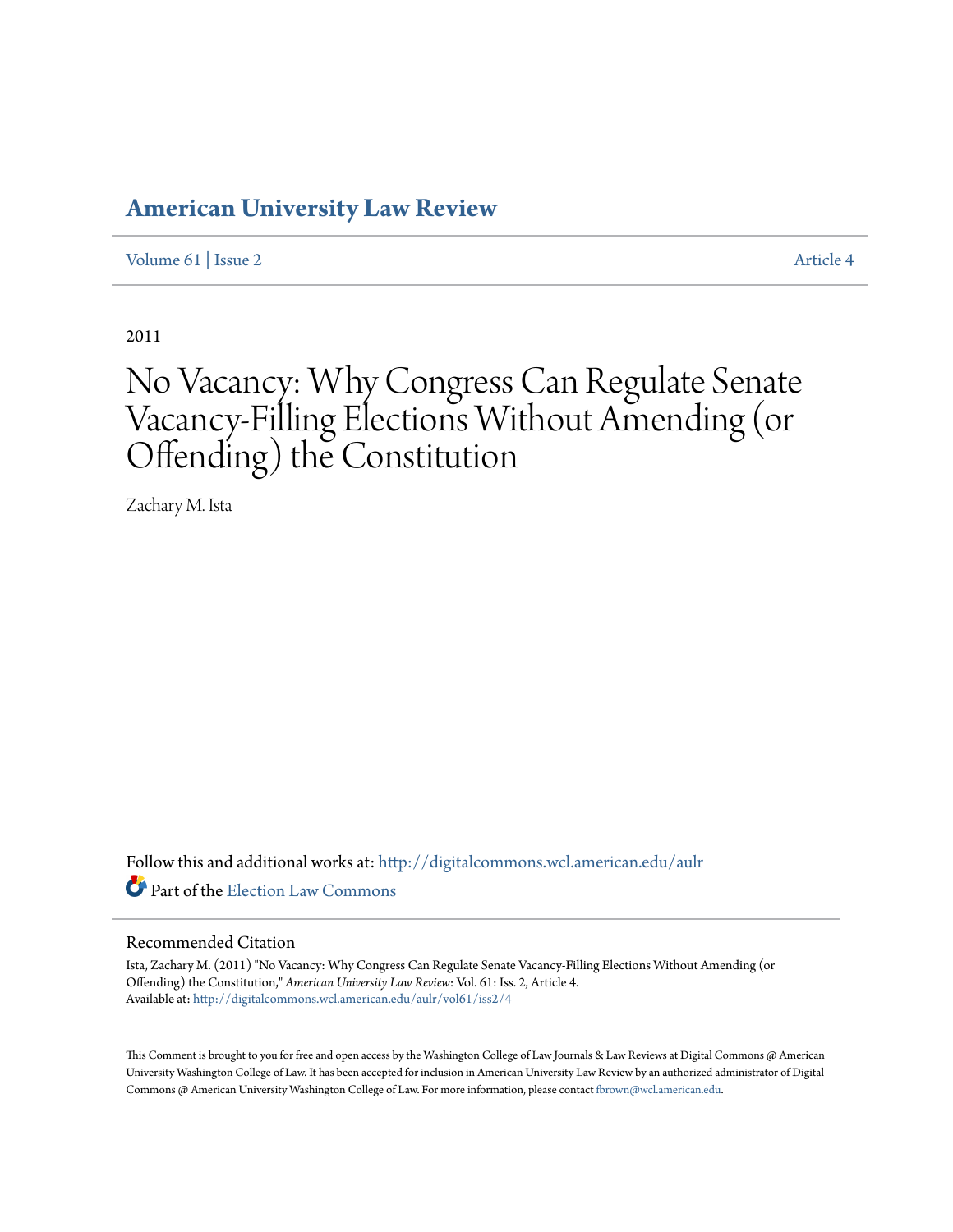## No Vacancy: Why Congress Can Regulate Senate Vacancy-Filling Elections Without Amending (or Offending) the Constitution

#### **Abstract**

There currently exists no uniform method for filling vacancies in the United States Senate, leaving the states to create and implement their own vacancy-filling procedures. As a result of recent problems under this system, such as ex-Governor Rod Blagojevich's notorious scandal in Illinois, some in Congress have suggested a standardized method for filling Senate vacancies. However, an apparent constitutional conflict between the Elections Clause and the Seventeenth Amendment's vacancy-filling clause presents the question of whether such standardization could be accomplished with federal legislation, or whether it would require amending the Constitution. Applying the textual, structural, and historical approaches of constitutional interpretation to this conflict shows that the Seventeenth Amendment did not alter Congress's Elections Clause authority to fashion regulations for all types of Senate elections, including those to fill vacancies. Since the Amendment's primary goal was to eliminate state legislatures' selection of senators, it would be an absurd textual result to interpret the Amendment as giving states any exclusive authority over vacancy-filling elections. Such an interpretation would also create structural inconsistency among the Constitution's elections provisions and contravene the intent of the Seventeenth Amendment's framers. Thus, if Congress wants to create a uniform method for filling U.S. Senate vacancies, it can—and should—do so through regular federal legislation, which, even after the Seventeenth Amendment's ratification, remains a constitutionally-permissible exercise of Congress's Elections Clause authority.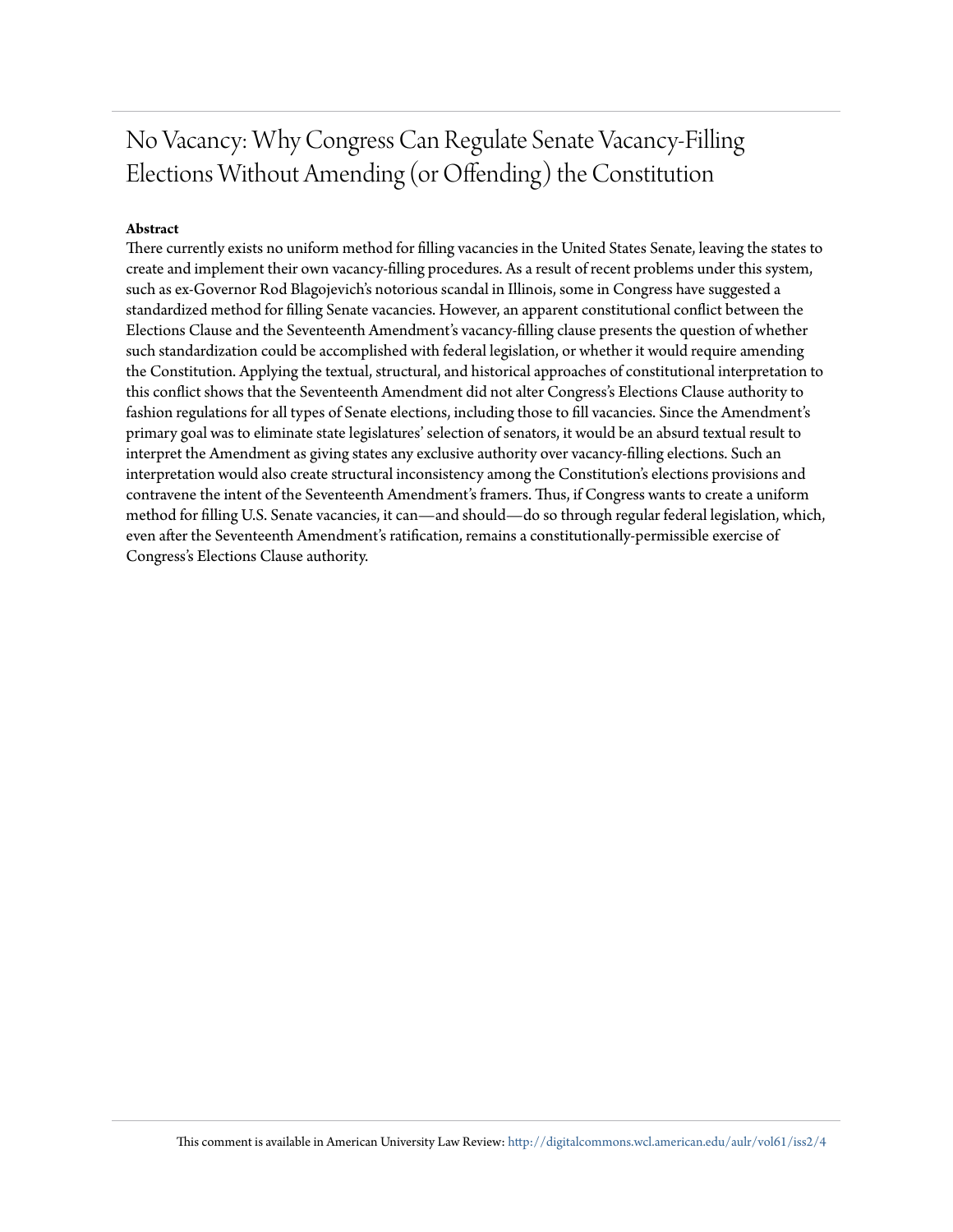### COMMENTS

## NO VACANCY: WHY CONGRESS CAN REGULATE SENATE VACANCY-FILLING ELECTIONS WITHOUT AMENDING (OR OFFENDING) THE CONSTITUTION

#### ZACHARY M. ISTA<sup>\*</sup>

*There currently exists no uniform method for filling vacancies in the United States Senate, leaving the states to create and implement their own vacancy-filling procedures. As a result of recent problems under this system, such as ex-Governor Rod Blagojevich's notorious scandal in Illinois, some in Congress have suggested a standardized method for filling Senate vacancies. However, an apparent constitutional conflict between the Elections Clause and the Seventeenth Amendment's vacancy-filling clause presents the question of whether such standardization could be accomplished with federal legislation, or whether it would require amending the Constitution.* 

*Applying the textual, structural, and historical approaches of constitutional*  interpretation to this conflict shows that the Seventeenth Amendment did not alter *Congress's Elections Clause authority to fashion regulations for all types of Senate elections, including those to fill vacancies. Since the Amendment's primary goal was to eliminate state legislatures' selection of senators, it would be an absurd textual result to interpret the Amendment as giving states any exclusive authority over vacancyfilling elections. Such an interpretation would also create structural inconsistency* 

<sup>\*</sup> Senior Staff Member, *American University Law Review*, Volume 61; J.D. Candidate, May 2012, *American University, Washington College of Law*; B.S., Social Science Secondary Education, 2007, *North Dakota State University*. First, a sincere thank you to Professor William Yeomans for mentoring me throughout the writing process. Second, thank you to the staff and editors of Volumes 60 and 61 of the *American University Law Review* for their outstanding efforts in improving this Comment. A special thank you to my Comment editor, Jim Turner, for his tireless work in shaping this piece. Finally, thank you to Leah for her constant love and support, and to my mother, Loris, for everything.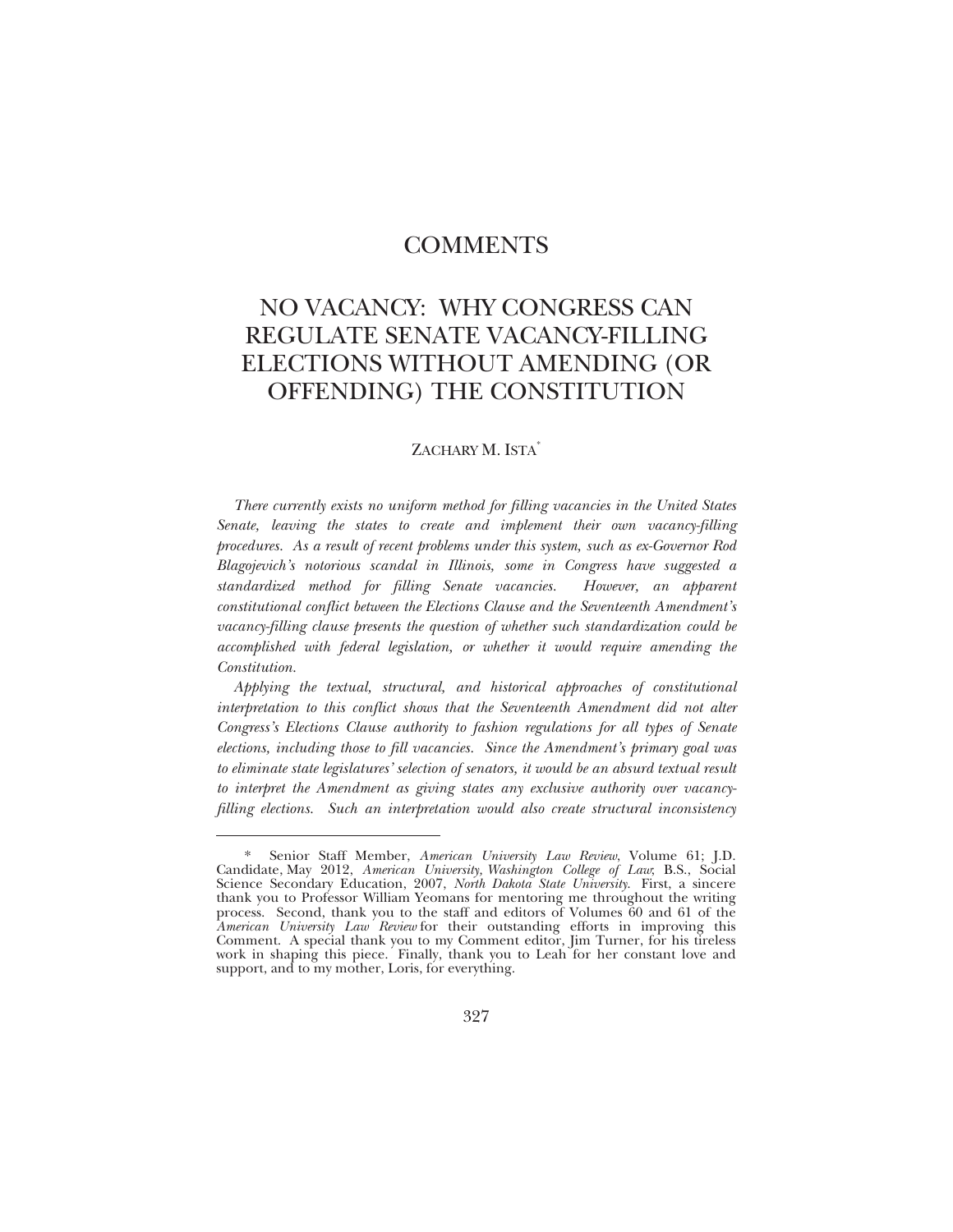*among the Constitution's elections provisions and contravene the intent of the Seventeenth Amendment's framers. Thus, if Congress wants to create a uniform method for filling U.S. Senate vacancies, it can—and should—do so through regular federal legislation, which, even after the Seventeenth Amendment's ratification, remains a constitutionally-permissible exercise of Congress's Elections Clause authority.* 

#### TABLE OF CONTENTS

|    | А.        | Article I, Section 4: The Elections Clause  332        |  |
|----|-----------|--------------------------------------------------------|--|
|    | <b>B.</b> |                                                        |  |
|    |           |                                                        |  |
|    |           | 2. What are "such regulations," and how may            |  |
|    |           | Congress regulate the "[t]imes, [p]laces, and          |  |
|    |           | [m]anner" of holding federal elections? 335            |  |
|    | C.        | The Move to Popular Election of U.S. Senators  336     |  |
|    |           | In the beginning: State legislatures' selection of     |  |
|    |           |                                                        |  |
|    |           | A major shift: The Seventeenth Amendment's<br>2.       |  |
|    |           |                                                        |  |
|    |           | 3. The states' remaining power in the selection of     |  |
|    |           | U.S. Senators: The Seventeenth Amendment's             |  |
|    |           |                                                        |  |
|    |           |                                                        |  |
|    |           |                                                        |  |
|    |           | 4. Interpreting the Seventeenth Amendment 343          |  |
|    |           | Debate over the Seventeenth Amendment today  348<br>5. |  |
|    |           | The Tea Party's push to repeal the Seventeenth<br>a.   |  |
|    |           |                                                        |  |
|    |           | b. Current issues surrounding U.S. Senate              |  |
|    |           |                                                        |  |
|    | D.        | Theories of Constitutional Interpretation and          |  |
|    |           |                                                        |  |
|    |           | 1. Introduction to the textual approach 353            |  |
|    |           |                                                        |  |
| П. |           | A Comprehensive Legal Analysis of the Seventeenth      |  |
|    |           | Amendment and Elections Clause Shows that Congress     |  |
|    |           | May Regulate Vacancy-Filling U.S. Senate Elections 361 |  |
|    | А.        | Enactment of Federal Regulations of Senate Vacancy-    |  |
|    |           | Filling Elections Would Be a Permissible Exercise of   |  |
|    |           | Congress's Elections Clause Authority  362             |  |
|    |           | 1. There is no distinction in the Elections Clause     |  |
|    |           | between regular and special U.S. Senate elections 362  |  |
|    |           | 2. Congress is authorized to preempt state elections   |  |
|    |           |                                                        |  |
|    |           |                                                        |  |
|    | <b>B.</b> |                                                        |  |
|    |           |                                                        |  |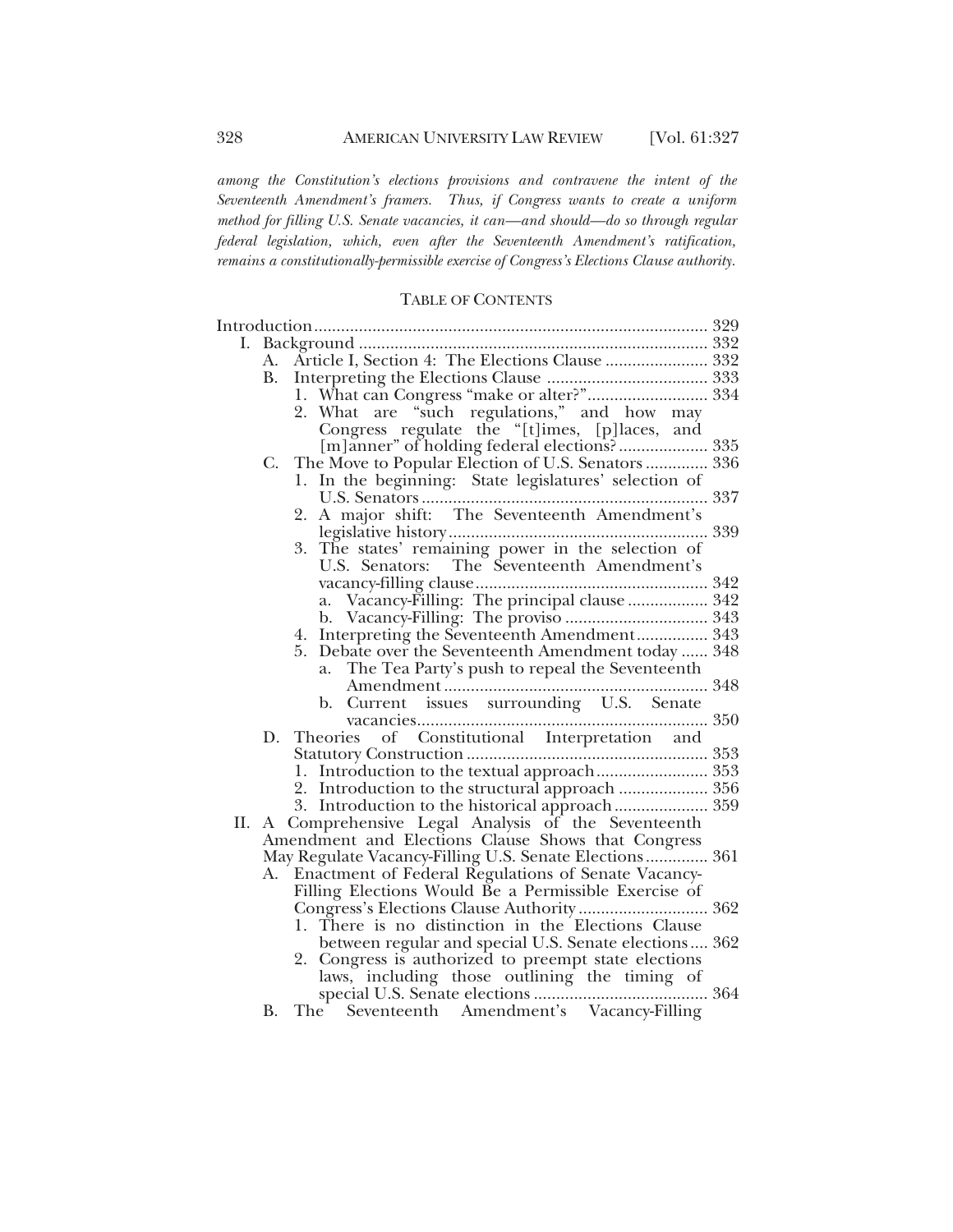#### 2011] NO VACANCY 329

| Provision Did Not Alter Congress's Broad Elections<br>1. The textual approach suggests that states are the<br>exclusive regulators of vacancy-filling U.S. Senate |  |
|-------------------------------------------------------------------------------------------------------------------------------------------------------------------|--|
|                                                                                                                                                                   |  |
| 2. The structural approach indicates that Congress<br>has regulatory authority over vacancy-filling U.S.<br>Senate elections because that result is necessary to  |  |
| maintain consistent interpretation between the                                                                                                                    |  |
| Elections Clause and the Seventeenth Amendment 369                                                                                                                |  |
| 3. The historical approach counsels that Congress                                                                                                                 |  |
| can regulate vacancy-filling U.S. Senate elections                                                                                                                |  |
| because that result was the intention of the                                                                                                                      |  |
| Seventeenth Amendment's framers 373                                                                                                                               |  |
| 4. Federal legislation is a superior approach to<br>amending the U.S. Constitution in order to solve                                                              |  |
| the current problems in how U.S. Senate vacancies                                                                                                                 |  |
| 379                                                                                                                                                               |  |
|                                                                                                                                                                   |  |
|                                                                                                                                                                   |  |

#### **INTRODUCTION**

Although his governorship ended in embarrassment, scandal, and, ultimately, impeachment,<sup>1</sup> one cannot deny that Rod Blagojevich recognized the inherent value of a United States Senate seat: "I've got this thing, and it's [expletive] golden, and . . . I'm just not giving it up for [expletive] nothing."<sup>2</sup> In that now-infamous quote, Blagojevich was referring to his power to temporarily appoint someone to fill Illinois's open Senate seat, which Barack Obama had vacated upon his election to the presidency.<sup>3</sup> However, Blagojevich abused this power and engaged in political corruption when he attempted to sell this Senate seat to whoever promised him a large campaign donation<sup>4</sup> or a powerful governmental appointment.<sup>5</sup>

<sup>1</sup>*. See* Ray Long & Rick Pearson, *G-Rod Out: Blagojevich Ends Political Career with Closing Plea*, CHI. TRIB., Jan. 30, 2009, at A6 (discussing the disgraced Governor's removal from statewide office in Illinois following his indictment on federal corruption charges).

<sup>2</sup>*. See "I've got this thing and it's f---ing golden"*, SALON, (Dec. 9, 2008) (on file with *Law Review*), http://www.salon.com/news/primary\_sources/2008/12/09/

blagojevich\_complaint (describing ex-Governor Blagojevich's expletive-laced rant about how much political power he wielded in being able to fill Barack Obama's vacant Senate seat). The Federal Bureau of Investigation caught this rant on tape as part of their ongoing investigation of the Illinois governor. *Id.* 

<sup>3</sup>*. See* Michael Scherer, *Governor Gone Wild: The Blagojevich Scandal*, TIME, (Dec. 11, 2008), http://www.time.com/time/magazine/article/0,9171,1865954,00.html (explaining how Governor Blagojevich treated his power like a tradable commodity).

<sup>4</sup>*. See id.* (describing how Blagojevich discussed appointing Representative Jesse Jackson, Jr. to the Senate seat in exchange for \$1.5 million in campaign contributions).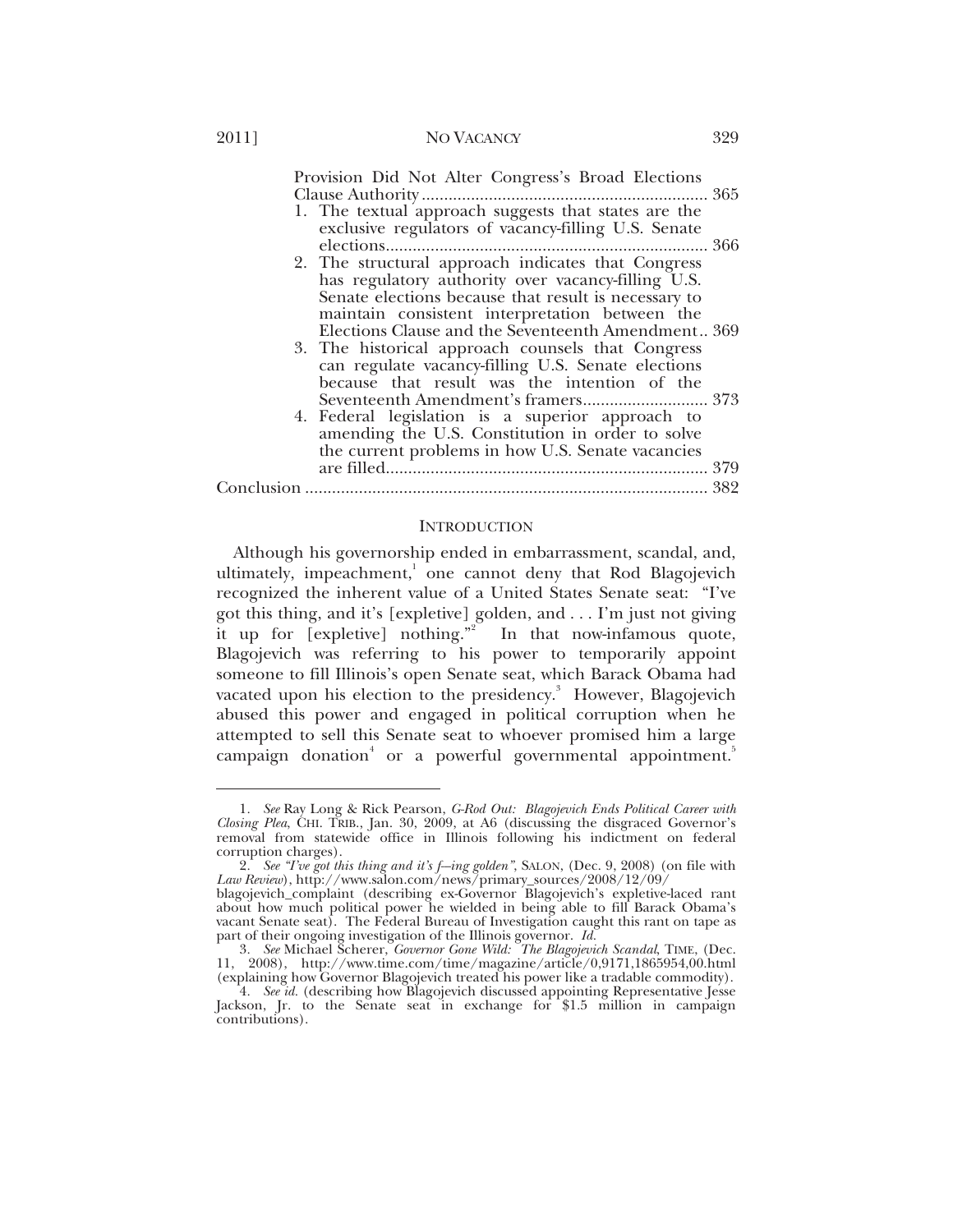When Blagojevich's improprieties eventually came to light, he faced federal corruption charges.<sup>6</sup>

While the Blagojevich saga highlighted the general problem of political corruption, it also exposed the inherent problems with the current system for filling Senate vacancies. The Seventeenth Amendment compels each state to hold an election to fill a vacant Senate seat.<sup>7</sup> However, the Amendment empowers states to decide whether to temporarily fill such vacancies in the interim period between when the seat is vacated and when an election can be held to fill it permanently.<sup>8</sup> Accordingly, procedures vary from state to state, with no uniform national standard guiding how Senate vacancies are filled.<sup>9</sup>

In light of the Blagojevich scandal and of other recent noteworthy Senate vacancies, $10^{\circ}$  federal lawmakers have sought to standardize how all Senate vacancies are filled. In 2009, Representative Aaron Schock introduced the Ethical and Legal Elections for Congressional Transitions (ELECT) Act.<sup>11</sup> Congressman Schock's proposal would require states to hold a special Senate election within ninety days of a seat vacancy, while also allowing governors to make a temporary

<sup>5</sup>*. See* Natasha Korecki, *Blagojevich on Jarrett: "How Bad Does She Want to Be U.S. Senator?"*, CHICAGO SUN-TIMES: THE BLAGO BLOG (June 23, 2010, 4:08 PM), http://blogs.suntimes.com/blago/2010/06/blagojevich\_on\_jarrett\_how\_bad.html (describing how Blagojevich wanted to be named Secretary of Health and Human Services in exchange for appointing Obama-advisor Valerie Jarrett to the Senate).

<sup>6</sup>*. See* Jeff Coen, *Blagojevich, Others Indicted*, L.A. TIMES, Apr. 3, 2009, at A14 (detailing the federal indictment against Blagojevich, which included charges for attempting to sell Illinois's vacant Senate seat and for attempting to extort campaign donations from sitting Congressmen). At his first trial, however, a deadlocked federal jury only convicted Blagojevich on one of the twenty-four charged counts—making false statements to the F.B.I. *See* Monica Davey & Susan Saulny, *For Blagojevich, A Guilty Verdict on 1 of 24 Counts*, N.Y. TIMES, Aug. 18, 2010, at A1 (discussing how federal prosecutors failed to make their case to the jury in Blagojevich's trial). At a second trial, a new jury convicted Blagojevich of seventeen additional federal charges. Chris Bury, *Rod Blagojevich Convicted on Corruption Charges,* ABC NEWS (June 27, 2011), http://abcnews.go.com/Politics/rod-blagojevich-convicted-corruptioncharges/story?id=13940088#.TsnMnbKlmU8.

 <sup>7.</sup> U.S. CONST. amend. XVII. When Senate vacancies occur, the Seventeenth Amendment dictates that "the executive authority of each state shall issue writs of election to fill such vacancies." *Id.*

<sup>8</sup>*. See id.* ("[T]he legislature of any state may empower the executive thereof to make temporary appointments until the people fill the vacancies by election as the legislature may direct.").

<sup>9</sup>*. See generally* SULA P. RICHARDSON & THOMAS H. NEALE, CONG. RESEARCH SERV., 97-1009 GOV, HOUSE AND SENATE VACANCIES: HOW ARE THEY FILLED? 9 (2003) (providing examples of various states' methods for temporarily filling Senate vacancies).

<sup>10</sup>*. See infra* note 176 and accompanying text (discussing the string of Senate vacancies following the 2008 presidential election).

 <sup>11.</sup> H.R. 899, 111th Cong. (2009).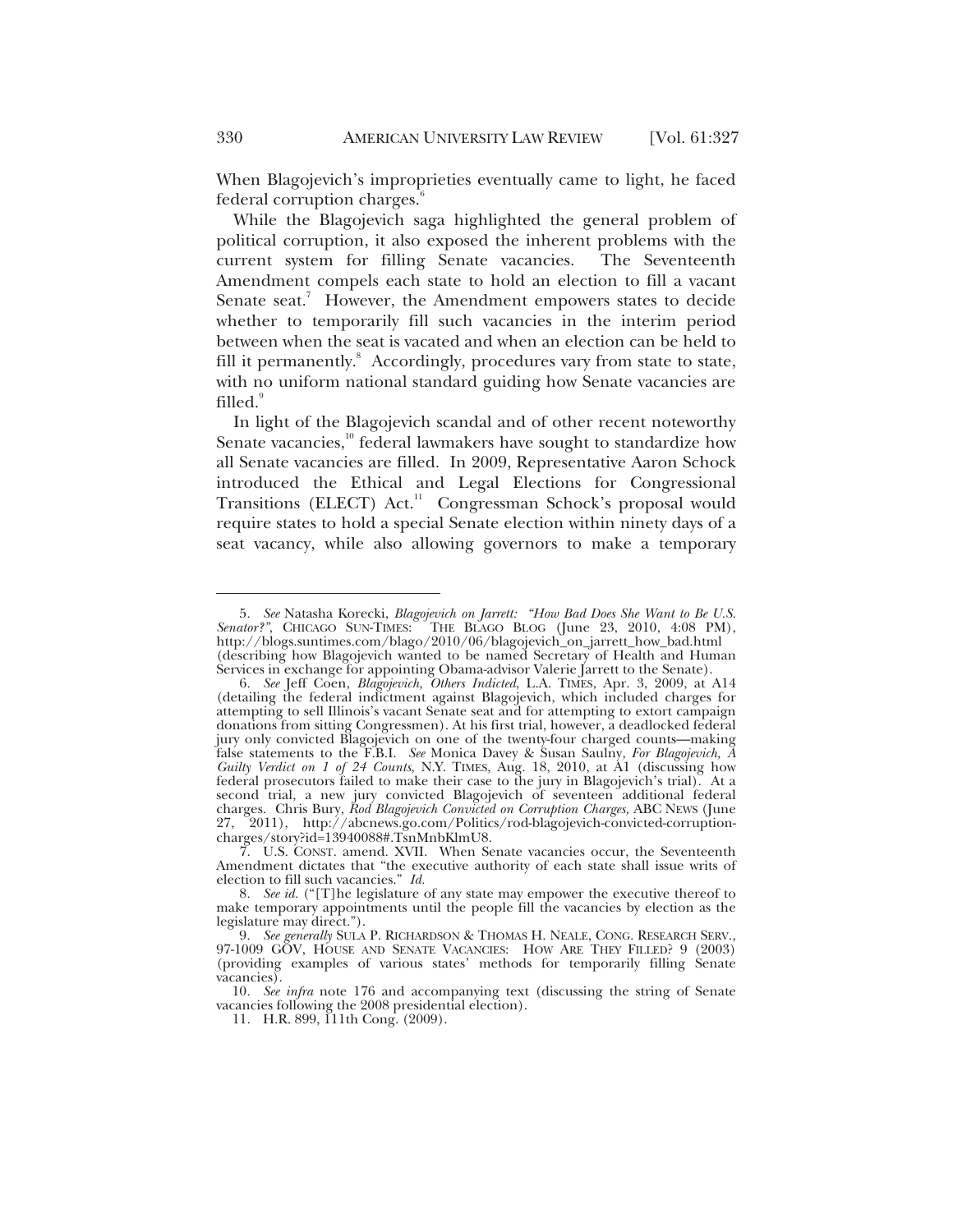#### 2011] NO VACANCY 331

Senate appointment until the election was completed.<sup>12</sup> That same year, Senators Russell Feingold, John McCain, and Mark Begich proposed an amendment to the U.S. Constitution removing states' authority to make temporary appointments altogether by mandating that all Senators be elected directly by the voters in each state.<sup>13</sup>

While both proposals sought to address the perceived problems of states' ad hoc approach to filling Senate vacancies, one did so through the regular legislative process, and the other proposed amending the U.S. Constitution.<sup>14</sup> This significant discrepancy in means begs the question of why some legislators felt that a constitutional amendment was necessary to address the issue of Senate vacancies, whereas others felt a federal statute would suffice.

The answer to that question lies in an apparent constitutional conflict between the Elections Clause and the vacancy-filling provision of the Seventeenth Amendment. The Elections Clause grants Congress the power to "make or alter . . . regulations" as to the "[t]imes, [p]laces, and [m]anner of holding [e]lections for Senators and Representatives,"15 while the Seventeenth Amendment authorizes states "to make temporary [Senate] appointments until the people fill the vacancies by election *as the legislature may direct*."16 The conflict, therefore, is whether the "as the legislature may direct" language in the Seventeenth Amendment grants states exclusive power to regulate special Senate elections, or whether their regulatory power over those elections is subject to Congress's Elections Clause authority.

This Comment will argue that Congress can exercise its Elections Clause authority over special vacancy-filling Senate elections because a textual, structural, and historical analysis shows that the Seventeenth Amendment did not create a realm of exclusive power for state legislatures in these types of elections. This Comment also will analyze how both existing case law and traditional tools of statutory interpretation apply to the text of the Seventeenth Amendment. Lastly, this Comment will argue that not only is legislation regulating special Senate elections constitutionally permissible, it is also preferable because of prevailing policy concerns.

<sup>12</sup>*. Id.*

 <sup>13.</sup> S.J. Res. 7, 111th Cong. (2009).

<sup>14</sup>*. Compare* H.R. 899, 111th Cong. (2009) (addressing Senate vacancies through traditional legislation), *with* S.J. 7, 111th Cong. (2009) (proposing a constitutional amendment to mandate how states fill Senate vacancies).

 <sup>15.</sup> U.S. CONST. art. I, § 4, cl. 1.

 <sup>16.</sup> U.S. CONST. amend. XVII (emphasis added).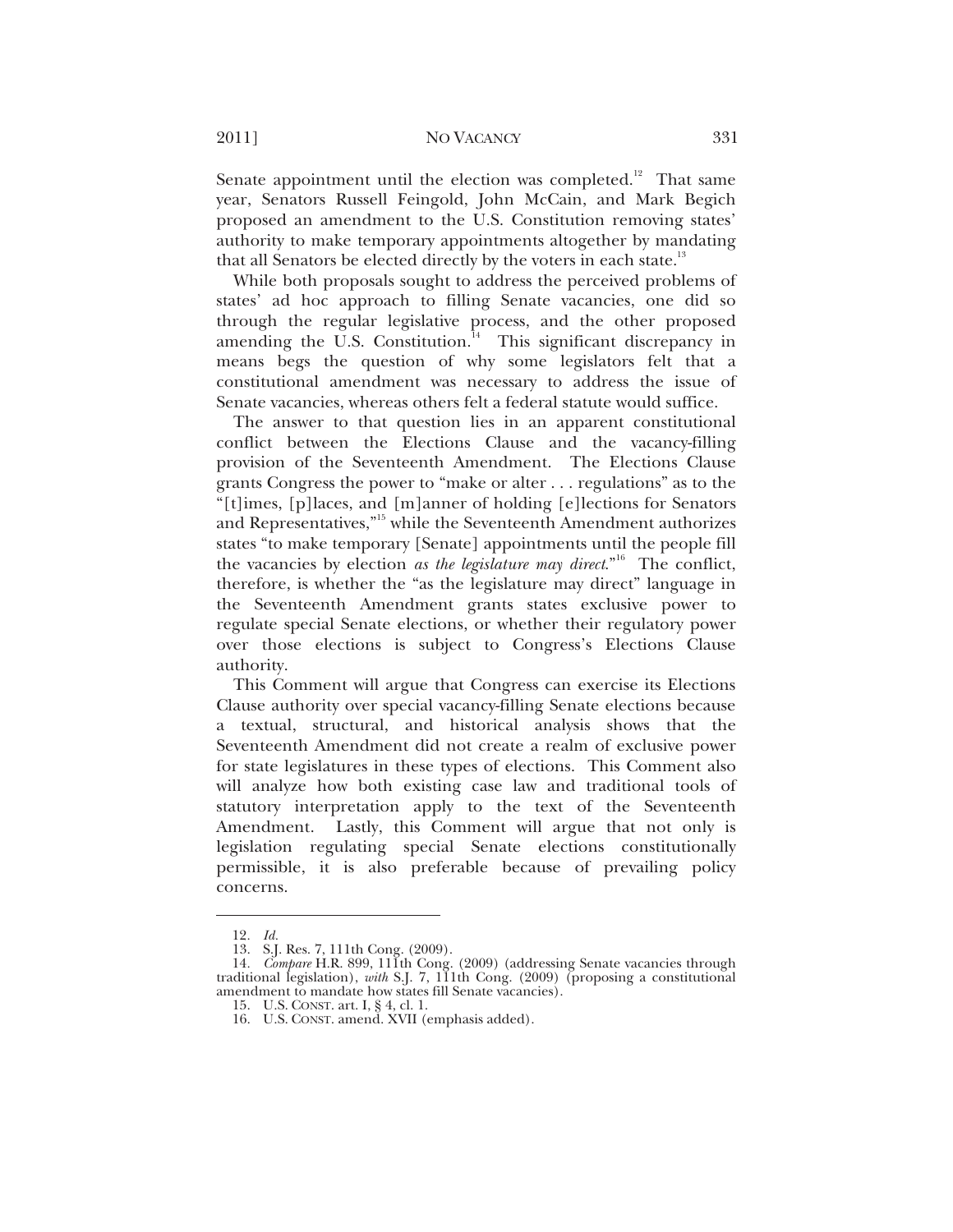Part I of this Comment will provide background regarding the ratification of the Elections Clause and the Seventeenth Amendment, including its legislative history. Part I will also highlight the reemergence of the direct election of Senators as a modern political issue by discussing efforts both to repeal the Amendment and to standardize how states fill Senate vacancies. Lastly, Part I will provide a brief overview of the applicable methods of constitutional and statutory interpretation used to analyze the apparent conflict between the Elections Clause and the Seventeenth Amendment.

Part II will use this background information to analyze the constitutionality of proposed legislation, which would mandate uniform procedures for filling Senate vacancies in every state. First, Part II will consider whether that type of legislation falls under Congress's traditional Elections Clause authority. Next, Part II will use textual, structural, and historical analyses to discuss whether the vacancy-filling provision of the Seventeenth Amendment changes Congress's Elections Clause authority over special Senate elections. Finally, Part II will discuss why a statutory remedy is preferable to a constitutional amendment in resolving the problems associated with Senate vacancies.

Lastly, this Comment will summarize the information and arguments explored in Parts I and II to conclude that a statutory solution to the issue of Senate vacancies is both permissible and preferable.

#### I. BACKGROUND

This section traces three major themes: (1) Congress's constitutional power over federal elections; (2) the Seventeenth Amendment's ratification journey, including the renewed interest in the Amendment on the national political stage; and (3) the traditional tools of constitutional and statutory interpretation.

#### *A. Article I, Section 4: The Elections Clause*

Article I, Section 4 of the U.S. Constitution—commonly called the Elections Clause—provides that "the [t]imes, [p]laces, and [m]anner of holding [e]lections for Senators and Representatives shall be prescribed in each State by the legislature thereof; but the Congress may at any time, by law, make or alter such Regulations, except as to the places of chusing [sic] Senators."<sup>17</sup> This provision was included in the Constitution as a check on the states' potential to abuse their

 <sup>17.</sup> U.S. CONST. art. I, § 4.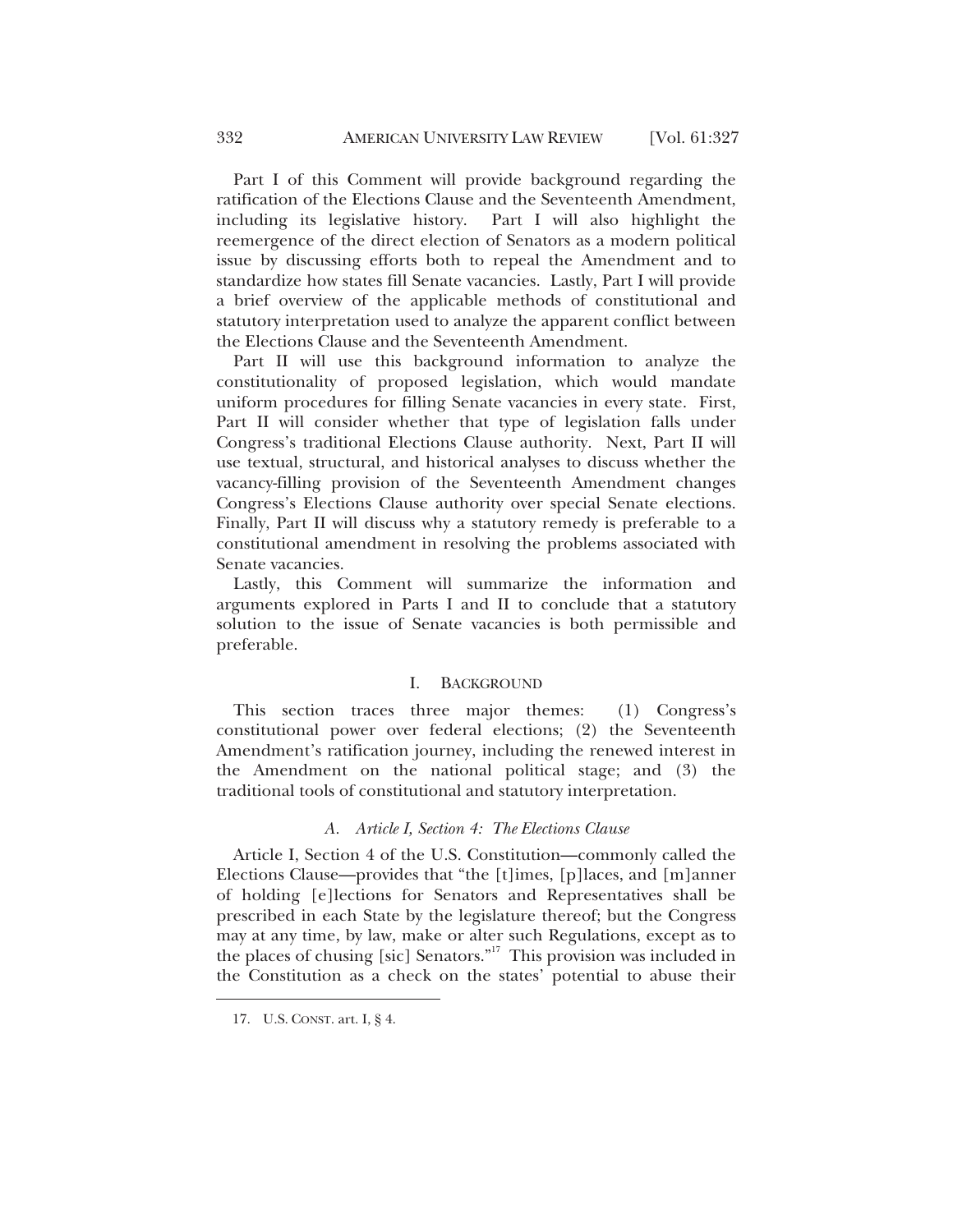#### 2011] NO VACANCY 333

power to hold federal elections.<sup>18</sup> Framers like Alexander Hamilton worried that leaving the regulation of federal elections to the whims of individual state legislatures was fraught with peril.<sup>19</sup> Accordingly, the Elections Clause represents a "broad grant of federal power . . . combined with [an] unusually narrow grant of state power."

Yet, even though the Elections Clause envisioned "a particularly strong congressional role" in regulating federal elections,<sup>21</sup> Congress did not first exercise this constitutional power until 1842, when it passed a law mandating that members of Congress be elected by voting districts.<sup>22</sup> Over two decades later, Congress made a similar entreaty into federal elections by regulating when state legislatures had to meet to fill U.S. Senate vacancies.<sup>23</sup> Despite its early hesitation to act, Congress has since enacted numerous elections regulations, $34$ including establishing a national election day,<sup>25</sup> mandating when states must hold election for U.S. Senators, $26$  and, most recently, establishing procedures for how states must fill vacant seats in the House of Representatives.<sup>27</sup>

#### *B. Interpreting the Elections Clause*

Because of a steady stream of litigation in federal court, it is now well settled that the Elections Clause is a default constitutional provision, meaning that states may regulate elections only insofar as Congress has declined to preempt these state preferences.<sup>28</sup> This section will explore this established general principle and how courts have applied it to various challenges before them.

<sup>18</sup>*. See* U.S. Term Limits, Inc. v. Thornton, 514 U.S. 779, 808–09 (1995) (listing examples of the types of abuse that were "the Framers' overriding concern" in including the Elections Clause in the Constitution); *see also* Millsaps v. Thompson, 259 F.3d 535, 539–40 (6th Cir. 2001) (chronicling the Framers' fear that states would undermine the existence of the federal government by unfaithfully promulgating elections regulations designed to limit the federal government's ability to act).

<sup>19</sup>*. See* THE FEDERALIST NO. 59, at 301 (Alexander Hamilton) (Ian Shapiro ed., 2009) (cautioning that leaving the power to regulate federal elections solely to the states would "leave the existence of the Union entirely at their mercy").

<sup>20</sup>*. Election Law—Statutory Interpretation—Sixth Circuit Employs Clear Statement Rule in Holding That the Help America Vote Act Does Not Require States to Count Provisional Ballots Cast Outside Voters' Home Precincts*, 118 HARV. L. REV. 2461, 2467 (2005).

<sup>21</sup>*. Id.* at 2466.

 <sup>22. 5</sup> Stat. 491 (1842).

 <sup>23. 14</sup> Stat. 243 (1866).

<sup>24</sup>*. See, e.g.*, 42 U.S.C. § 1971 (2006) (prohibiting infringement of civil rights during the voting process); 16 Stat. 140 (1870) (enforcing the anti-racial discrimination guarantees of the Fifteenth Amendment).

 <sup>25. 2</sup> U.S.C. § 7 (2006).

<sup>26</sup>*. Id.* § 1.

<sup>27</sup>*. Id.* § 8.

 <sup>28.</sup> Foster v. Love, 522 U.S. 67, 69 (1997).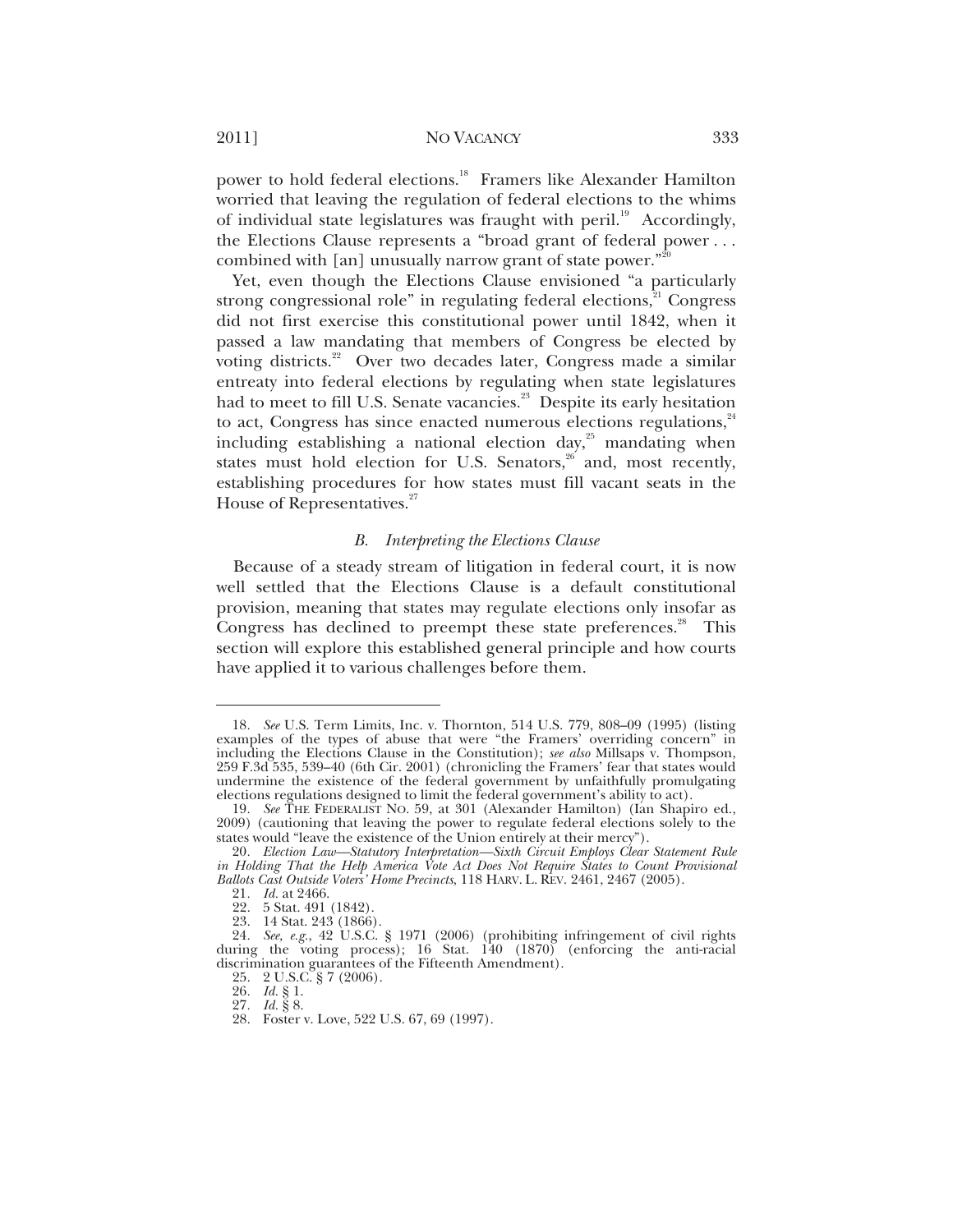#### *1. What can Congress "make or alter?"*

The Supreme Court first interpreted the Elections Clause in its 1879 ruling in *Ex parte Siebold*. 29 There, the Court found that the Clause's "make or alter" language implied a broad grant of congressional authority over the regulation of House and Senate elections.<sup>30</sup> Although the Elections Clause created concurrent authority between the states and the federal government to regulate congressional elections, the Court made it clear that Congress's authority in this area was "paramount."<sup>31</sup>

With *Siebold* laying the foundation for Elections Clause jurisprudence, the Court has since embraced a broad grant of congressional authority over federal elections. For instance, in its 1932 opinion in *Smiley v. Holm*,<sup>32</sup> the Court re-emphasized Congress's power to supplant state election regulations as it deemed necessary.<sup>33</sup> More recently, in the 1997 case of *Foster v. Love*, 34 the Court held that a federal law mandating the date when general elections for the House and Senate must be held trumped a Louisiana state law that provided for a different election day.<sup>35</sup>

Federal courts have also emphasized that the Election Clause's "make *or alter*" language is significant. In the 1997 case *Ass'n of*  Community Organizations for Reform Now v. Miller,<sup>36</sup> the State of Michigan argued that Congress, similar to its authority under the Commerce Clause, had no power to compel state action where a state had already established its own election regulations.<sup>37</sup> The United States Court of Appeals for the Sixth Circuit rejected this position, holding that while the Commerce Clause only allows Congress *to make* laws pertaining to interstate commerce, the Elections Clause expressly allows Congress to make and *to alter* election regulations.<sup>38</sup> Therefore, the Elections Clause allows Congress to compel state

 $\overline{a}$ 

36. 129 F.3d 833 (6th Cir. 1997).

 <sup>29. 100</sup> U.S. 371 (1879).

<sup>30</sup>*. See id.* at 384 ("When exercised, the action of Congress, so far as it extends and conflicts with the regulations of the State, necessarily supersedes them.").

<sup>31</sup>*. Id.* at 385.

 <sup>32. 285</sup> U.S. 355 (1932).

<sup>33</sup>*. See id.* at 366–67 (noting that Congress can make both its own elections regulations and alter pre-existing state legislation, including being able to impose additional sanctions or penalties beyond those that states have authorized).

 <sup>34. 522</sup> U.S. 67 (1997).

<sup>35</sup>*. See id.* at 69 (citing U.S. Term Limits, Inc. v. Thornton, 514 U.S. 779, 832–33 (1995)) (reaffirming that it is "well-settled that the Elections Clause grants Congress 'the power to override state regulations' by establishing uniform rules for federal elections, binding on the States").

<sup>37</sup>*. Id.* at 836–37.

<sup>38</sup>*. Id.* at 836.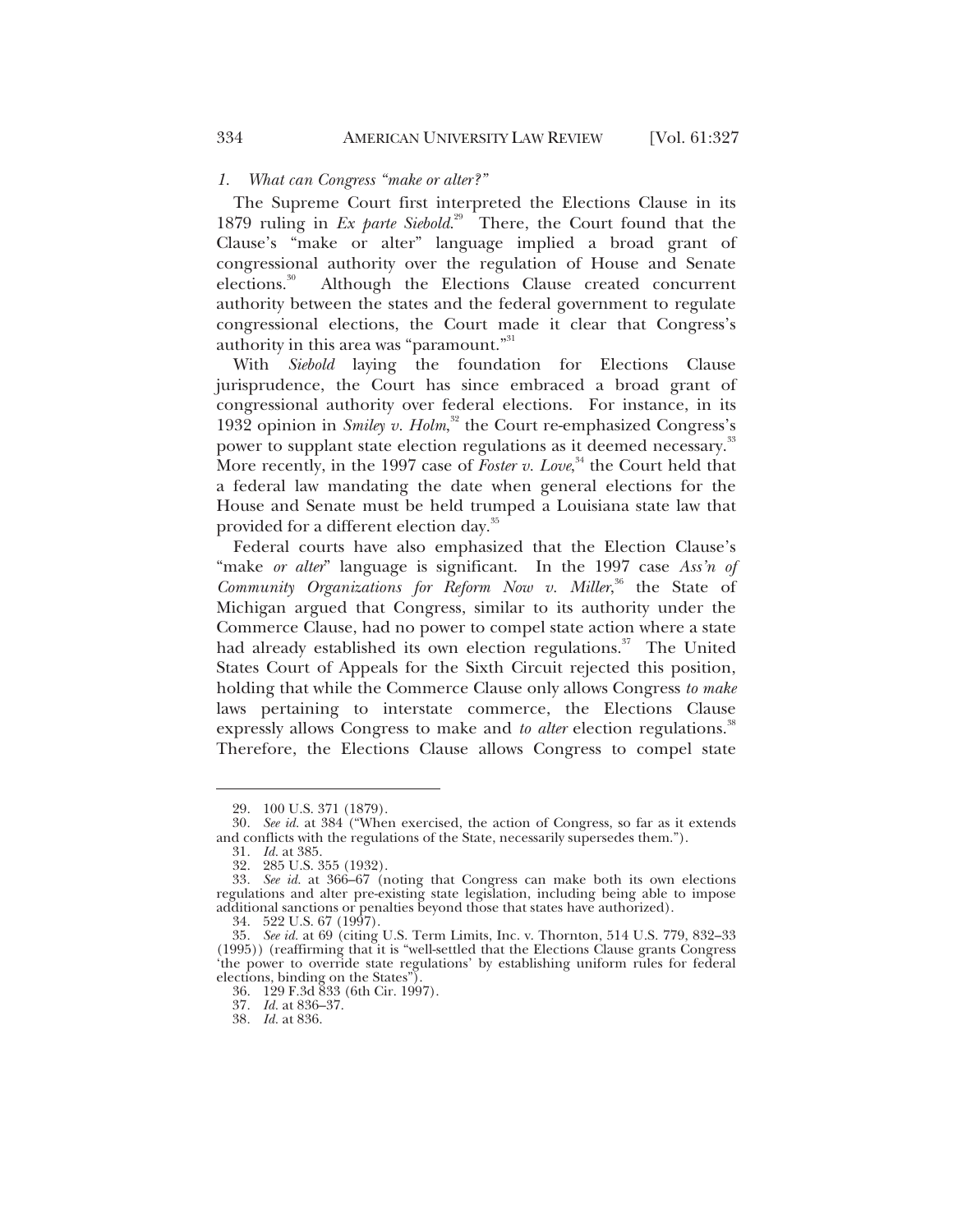action even where states have previously enacted contrary regulations.<sup>39</sup>

### *2. What are "such regulations," and how may Congress regulate the "[t]imes, [p]laces, and [m]anner" of holding federal elections?*

In addition to interpreting the extent of Congress's power to make and alter federal elections regulations, federal courts also have discussed the types of regulations that fall under this broad grant of congressional authority. In *Smiley*, the Supreme Court found that the vague phrase "such regulations" allowed Congress to regulate anything "of the same general character" as the more specific time, place, and manner regulations outlined in the Elections Clause.<sup>40</sup> The Court found that Congress could establish a "complete code for congressional elections . . . [because Congress] has a general supervisory power over the whole subject" of regulating national elections.41 More recently, in *Millsaps v. Thompson*, 42 the Sixth Circuit held that the Elections Clause afforded Congress the power to regulate essentially all procedural aspects of congressional elections.<sup>43</sup> Stated succinctly, courts have concluded that there is "national authority over national elections."<sup>44</sup>

Beyond the generic "such regulations" wording, courts have interpreted specific words within the Elections Clause, including both "times" and "manner." In *Foster*, the Supreme Court considered whether Louisiana could hold its federal elections on a day other than the one proscribed by federal law.<sup>45</sup> The Court overturned the Louisiana law and held that the "times" provision in the Elections

<sup>39</sup>*. See id.* (noting that the Elections Clause provides an affirmative grant of power to Congress beyond that found in provisions like the Commerce Clause).

 <sup>40.</sup> Smiley v. Holm, 285 U.S. 355, 366 (1932).

<sup>41</sup>*. See id.* at 366–67 (citations omitted) (concluding that regulations pertaining to, *inter alia*, voter registration, fraud prevention, corruption mitigation, and tabulating of election results are included in this "complete code"). *But see* U.S. Term Limits, Inc. v. Thornton, 514 U.S. 779, 834–35 (1995) (listing approved state regulations of election procedures).

 <sup>42. 259</sup> F.3d 535 (6th Cir. 2001).

<sup>43</sup>*. See id.* at 538–40 (framing its conclusion by couching Elections Clause case law in terms of the Framers' intent).

 <sup>44.</sup> Oregon v. Mitchell, 400 U.S. 112, 119 n.2 (1970), *superseded by constitutional amendment*, U.S. CONST. amend. XXVI. *Mitchell* also posits that Congress's Elections Clause power to regulate national elections "is augmented by the Necessary and Proper Clause." *Id.* at 120.

 <sup>45.</sup> Foster v. Love, 522 U.S. 67, 68–69 (1997). Federal law sets the first Tuesday following the first Monday in November of even-numbered years as "Election Day," on which elections are held for all members of the House of Representatives and for approximately one-third of the U.S. Senate. 2 U.S.C. §§ 1, 7 (2006). Louisiana law had established an "open primary" system in which, essentially, these federal offices could be filled through an election a month earlier. LA. REV. STAT. ANN. § 18:402(B)(1) (2004).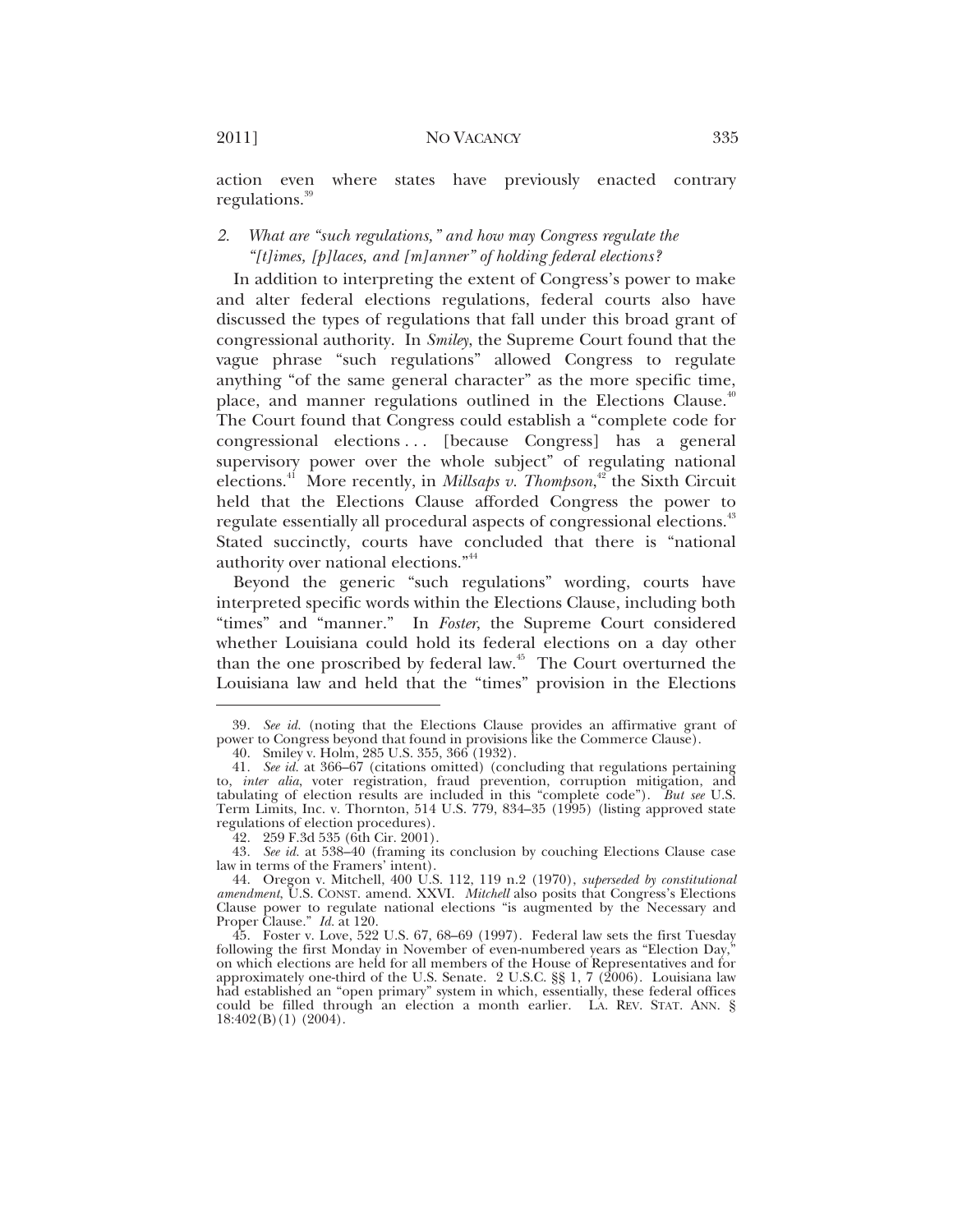Clause clearly authorized Congress to mandate uniform dates for federal elections.<sup>46</sup>

The term "manner" has presented a more difficult problem for courts. In its 1921 decision *Newberry v. United States*, 47 a divided Supreme Court construed the term narrowly, holding that regulating the "manner" of elections did not empower Congress to control party primaries or conventions.48 Yet, one concurring justice in *Newberry* immediately questioned this narrow reading of "manner" and called Congress's power to regulate elections "plenary."<sup>49</sup> In 2001, the Supreme Court suggested that it now agrees with that then-minority opinion when, in *Cook v. Gralike*,<sup>50</sup> it found that valid "manner" regulations are those pertaining to any procedural element of holding elections.<sup>51</sup>

#### *C. The Move to Popular Election of U.S. Senators*

Under the original Constitution, state legislatures elected U.S. Senators.<sup>52</sup> In 1913, the ratification of the Seventeenth Amendment shifted that responsibility directly to the people of each state by compelling the direct election of Senators.<sup>53</sup> This section will explore the events leading up to this fundamental shift, trace the legislative

<sup>46</sup>*. Foster*, 522 U.S. at 69; *see also* ACLU of Ohio, Inc. v. Taft, 385 F.3d 641, 650 (6th Cir. 2004) (finding constitutional a federal law regulating the timing of how states must fill vacant House seats); Fox v. Paterson, 715 F. Supp. 2d 431, 437 (W.D.N.Y. 2010) (validating a federal law requiring states to decide for themselves the timing of certain special elections for the House); *supra* notes 34–35 and accompanying text (discussing *Foster*'s holding that federal election regulations trump state election regulations when they conflict with one another so long as the applicable federal regulation pertains to the times, places, or manner of holding elections for federal offices).

 <sup>47. 256</sup> U.S. 232 (1921), *abrogated by* Burroughs & Cannon v. United States, 290 U.S. 534 (1934).

<sup>48</sup>*. Id.* at 258. The Court concluded that "the fair intendment of the words ['manner of holding elections'] does not extend so far" as to include authorizing congressional control over electoral processes that are distinct from the actual elections for federal offices. *Id.*

<sup>49</sup>*. See id.* at 268 (White, C.J., concurring) (explaining that this broad grant of authority was at the very heart of the debate at the time of the Framing).

 <sup>50. 531</sup> U.S. 510 (2001).

<sup>51</sup>*. Id.* at 523–24. The Court identified these procedural elements as, among other things, voter registration, vote counting, voter canvassing, and publishing election. *Id.*; *cf.* Vicki C. Jackson, Cook v. Gralike*: Easy Cases and Structural Reasoning*, 2001 SUP. CT. REV. 299, 310 (2002) (positing that the result of *Cook* would have been the same even without applying the Elections Clause to the questioned state law).

<sup>52</sup>*. See* U.S. CONST. art. I, § 3, cl. 1 (amended 1913) (emphasis added) ("The Senate of the United States shall be composed of two Senators from each State, *chosen by the Legislature thereof*, for six Years; and each Senator shall have one vote.").

<sup>53</sup>*. See* U.S. CONST. amend. XVII (emphasis added) ("The Senate of the United States shall be composed of two Senators from each State, *elected by the people thereof*, for six years; and each Senator shall have one vote.").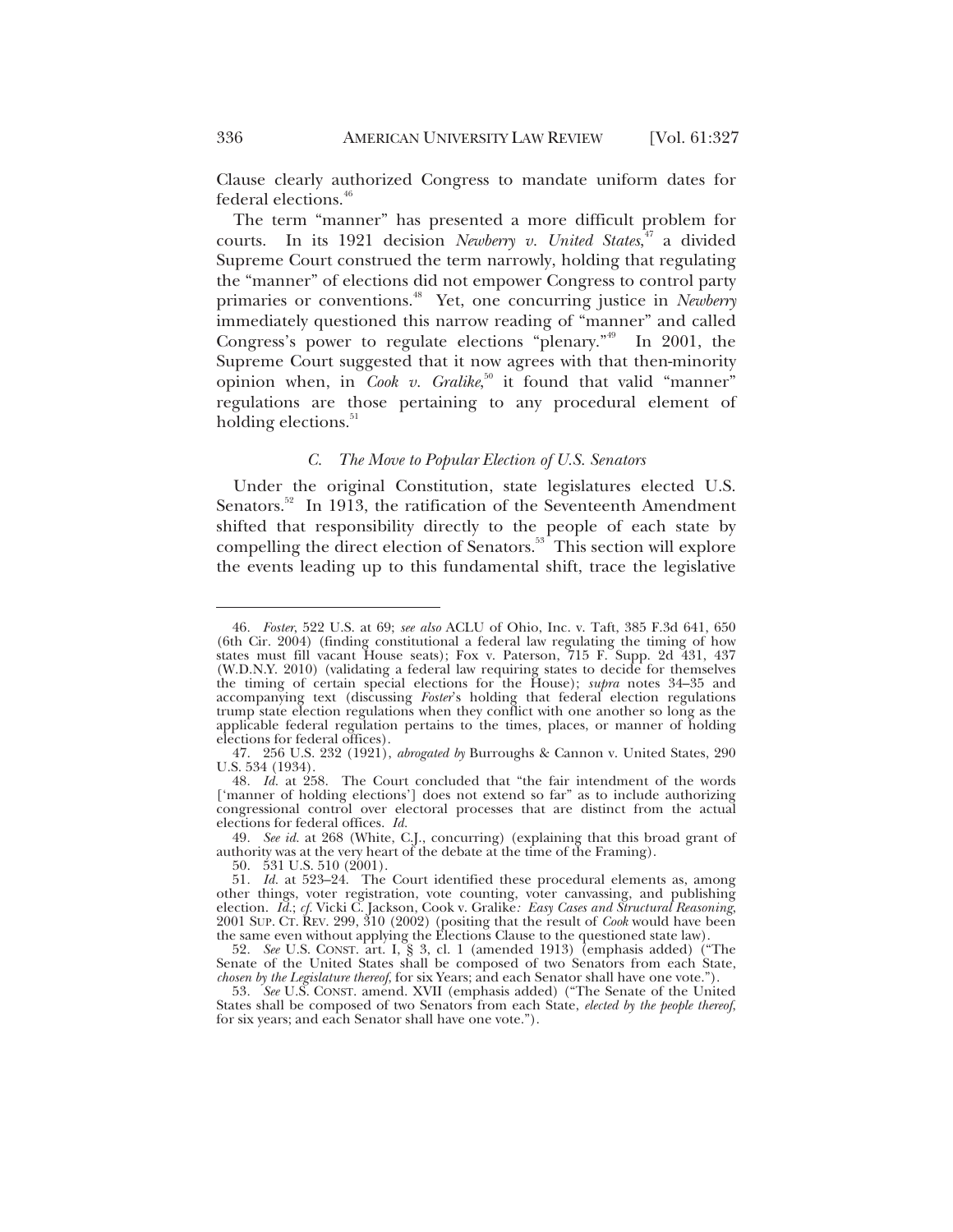2011] NO VACANCY 337

history of the Seventeenth Amendment, discuss case law interpreting certain provisions of the Amendment, and examine the reemergence of the direct election of Senators as a modern political issue.

#### *1. In the beginning: State legislatures' selection of U.S. Senators*

As originally drafted and ratified, Article I, Section 3 ensured states an integral role in the federal government by requiring each state legislature to directly select a state's delegation to the U.S. Senate.<sup>54</sup> The Framers' intent was that this structure would both guarantee states' active participation in the nascent republic $55$  and, in contrast to the House of Representatives, insulate the Senate from the whims of a fickle populace.<sup>56</sup>

This system faltered in the 1850s when the national tension leading up to the Civil War spilled over into the state legislatures' selection of Senators, causing several Senate seats to remain vacant for extended periods.<sup>57</sup> These problems continued and intensified after the Civil War,<sup>58</sup> eventually prompting Congress to pass a law in 1866 mandating how and when each state legislature needed to select its U.S. Senators.<sup>59</sup> Yet problems persisted, including widespread bribery and corruption.<sup>60</sup> Moreover, general deadlock continued in some

<sup>54</sup>*. See* RALPH A. ROSSUM, FEDERALISM, THE SUPREME COURT, AND THE SEVENTEENTH AMENDMENT: THE IRONY OF CONSTITUTIONAL DEMOCRACY, 93–94 (2001) (describing the Framers' vision of the Senate as being designed to protect states' autonomy); *see also* THE FEDERALIST NO. 62 (James Madison) (extolling the virtues of the constitutional framework for the Senate, including how its members were chosen).

<sup>55</sup>*. See* ROSSUM, *supra* note 54, at 96–100 (detailing how state legislatures' "instructions" to sitting Senators provided for the direct representation of state interests in the Senate).

<sup>56</sup>*. See Direct Election of Senators*, http://www.senate.gov/artandhistory/history/ common/briefing/Direct\_Election\_Senators.htm, (last visited Nov. 14, 2011) [hereinafter *U.S. Senate webpage*] (suggesting that the impact of state legislatures' election of U.S. senators would be to insulate the senators from the temperamental

<sup>57</sup>*. Id.* For instance, a conflict between Southern Democrats and Northern Republicans in Indiana left one of the state's Senate seats vacant for two years. *Id.* But see ROSSUM, *supra* note 54, at 181 (suggesting that the original method of selecting Senators worked well for the first hundred years after the ratification of the Constitution).

<sup>58</sup>*. See U.S. Senate webpage*, *supra* note 56 (noting the Civil War's exacerbating effect on the problems of filling Senate vacancies). Most notable among the various conflicts in state legislatures was the case of Senator John Stockton in New Jersey, whose Senate appointment was challenged because the New Jersey legislature "elected" him with only a plurality of the votes. *See* ROSSUM, *supra* note 54, at 185–86 (discussing the calamity that ensued in the Senate after New Jersey sent Stockton to the chamber, and its role in the body's intense debate surrounding civil rights for newly-freed slaves in the South).

<sup>59</sup>*. See* 14 Stat. 243 (1866) (requiring each chamber of state legislatures to meet on a prescribed day to fill a vacant U.S. Senate seat and to continue meeting every subsequent day until that seat was filled).

<sup>60</sup>*. See U.S. Senate webpage*, *supra* note 56 (noting that nine cases of bribery were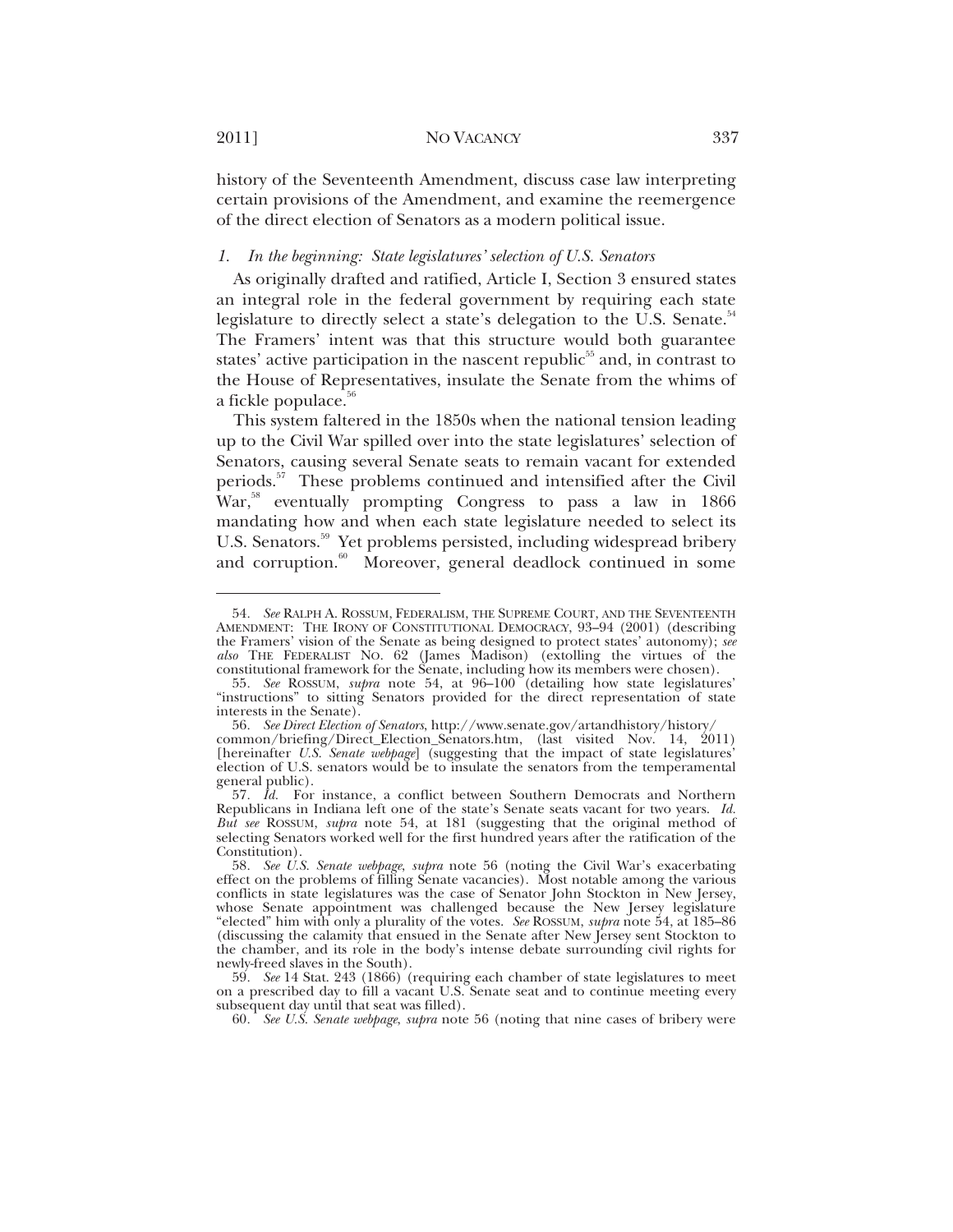state legislatures,<sup>61</sup> causing forty-five deadlocks and numerous delayed seatings in twenty different states from 1891 until 1905.<sup>62</sup>

Proposed solutions for fixing the way Senators were appointed were as old as the problem itself.<sup>63</sup> However, the push for directly electing Senators did not gain substantial momentum until the latter part of the nineteenth century, when the Progressive movement adopted it as a *cause célèbre*. 64 Despite this popular demand for direct election of Senators,<sup>65</sup> Congress, especially the Senate, persistently resisted such a structural change. $66$ 

Prompted by this lack of congressional action, some states acted independently to bring about direct election of their U.S. Senators.<sup>67</sup> By 1912, twenty-nine states had adopted a direct or quasi-direct method to elect their Senators.<sup>68</sup> As a result, the Senate gradually was filled with Senators who were beneficiaries of, and therefore supporters of, the direct election of all Senators. $69$  Because of this, institutional support in Congress eventually shifted in favor of a national change in the process of electing U.S. Senators.<sup>70</sup>

publicized between 1866 and 1906). *But see* C.H. HOEBEKE, THE ROAD TO MASS DEMOCRACY: ORIGINAL INTENT AND THE SEVENTEENTH AMENDMENT 180 (1995) (arguing that allegations of corruption were overblown because they were made against only fifteen out of the 1,180 Senators elected by state legislatures between 1789 and 1909).

<sup>61</sup>*. See* ROSSUM, *supra* note 54, at 187–90 (charting the instances of deadlock in state legislatures during that era).

<sup>62</sup>*. See U.S. Senate webpage*, *supra* note 56 (discussing how deadlocks and vacancies continued after Congress's 1866 attempt at reform and into the twentieth century). Delaware was home to perhaps the most egregious example of this deadlock. There, quarrels in the state legislature kept a Senate seat vacant for four years from 1899– 1903. *Id.*

<sup>63</sup>*. See* ROSSUM, *supra* note 54, at 183 (stating that the first proposal for direct election of U.S. Senators was in 1826).

<sup>64</sup>*. See* HOEBEKE *supra* note 60, at 151–54 (characterizing the involvement of the Progressives in pushing for direct election of Senators, including efforts by such wellknown Progressives as Wisconsin's Robert La Follette).

<sup>65</sup>*. See* ROSSUM, *supra* note 54, at 183 (suggesting that the public associated direct election of Senators with the overall goals of government reform, and that this prompted a strong call for change among the voting populace).

<sup>66</sup>*. See id.* at 183 (noting that, in total, Congress considered and rejected 187 direct election resolutions before approving the Seventeenth Amendment). The House actually passed six of those proposals before the Senate finally followed suit in 1912. *Id.*

<sup>67</sup>*. See U.S. Senate webpage*, *supra* note 56 (stating that Oregon led the way in adopting this approach, with Nebraska following several years later).

<sup>68</sup>*. Id.*

<sup>69</sup>*. See* HOEBEKE, *supra* note 60, at 149–50 (noting that, by 1909, states' efforts in instituting their own direct elections of Senators had "tilt[ed] the balance in the Senate" so that a majority of its members now supported direct election).

<sup>70</sup>*. See id.* at 157–61 (discussing how the pro-direct election Senators were able to subvert their opponents' stalling tactics by using parliamentary tools to assure that proposed constitutional amendments had hearings before Senate committees sympathetic to the goal of directly electing Senators).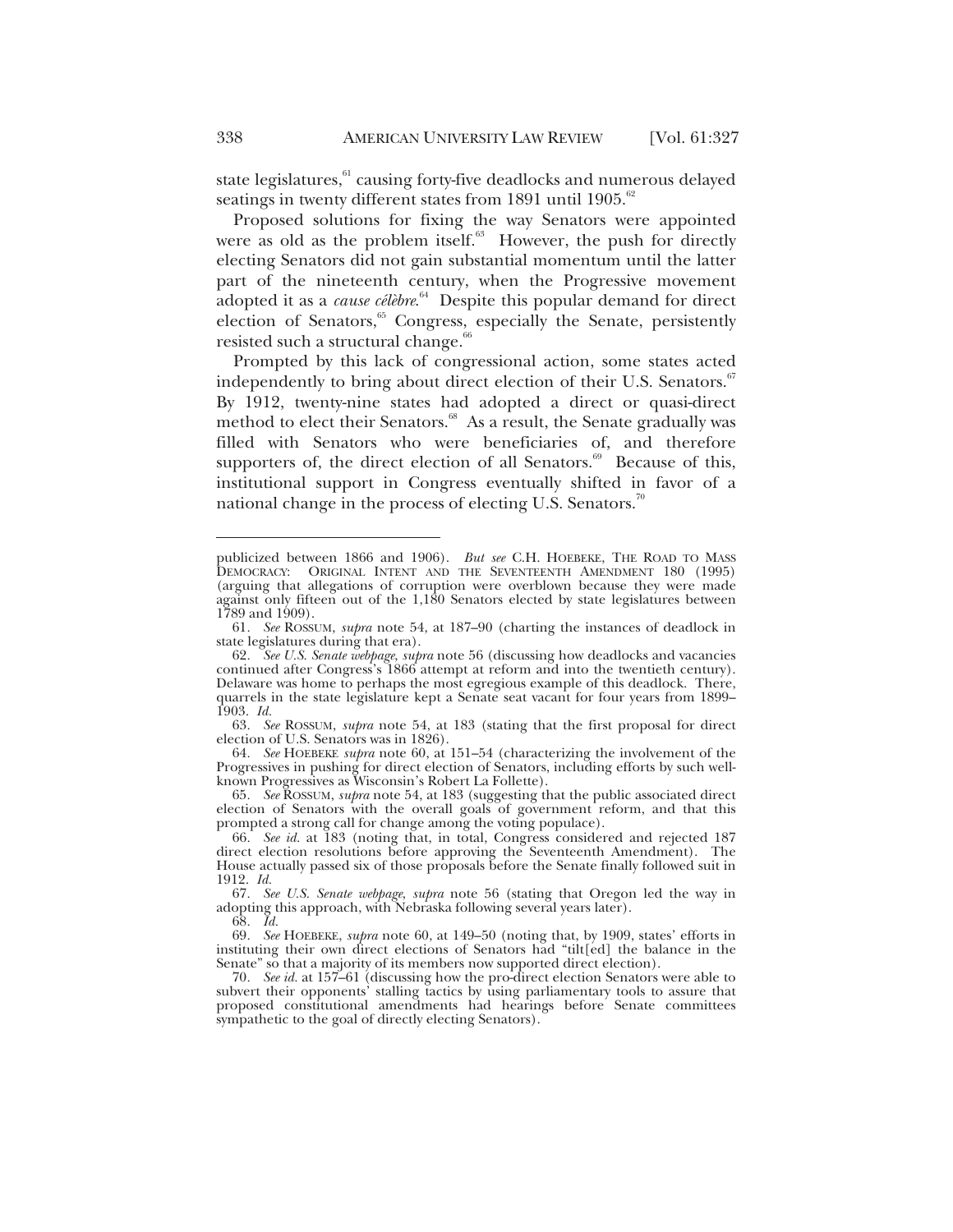#### *2. A major shift: The Seventeenth Amendment's legislative history*

In early 1911, Representative William Waller Rucker introduced House Joint Resolution 39 (H.J. Res. 39),<sup>71</sup> a proposed constitutional amendment requiring the direct election of all U.S. Senators.<sup>72</sup> In addition, H.J. Res. 39 contained a provision that would have eliminated Congress's Elections Clause authority over Senate elections.<sup>73</sup> After defeating an amendment that would have removed this provision, $74$  the House of Representatives passed H.J. Res. 39 with the two-thirds majority required for a constitutional amendment.<sup>75</sup>

Days later, the Senate began to consider H.J. Res. 39 by referring it to the Judiciary Committee.<sup>76</sup> Just months before, the Judiciary Committee considered a virtually identical constitutional proposal; $^7$ the Committee reported out that proposal favorably to the whole Senate.<sup>78</sup> In its Majority Report, the Committee discussed the reasons for, and advantages of, amending the Constitution in such a significant way.<sup>79</sup> A chief reason it cited was to unshackle state legislatures from the time-consuming (and often deadlockproducing) process of selecting Senators.<sup>80</sup> Similarly, the Majority Report found that direct election would end the frequent Senate vacancies that resulted from deadlocked legislatures.<sup>81</sup> Additionally, the Report cited the possibility (and confirmed instances) of corruption during the selection of Senators as yet another reason to amend the then-existing process of legislative appointment.<sup>82</sup> Finally, the Report concluded that direct election of Senators was the best way to further the goals of democratic representation and to align the Constitution with the era's prevailing public opinion, which

 $\overline{a}$ 

79*. Id.* at 13–15.

 <sup>71.</sup> H.J. Res. 39, 62d Cong. (1911).

<sup>72</sup>*. Id.*

<sup>73</sup>*. See* ROSSUM, *supra* note 54, at 208–11 (noting that H.J. Res. 39 provided for "stipulated state control of elections").

<sup>74</sup>*. See id.* at 211 (describing the parallels between Representative Horace Olin Young's proposed amendment and the Sutherland Amendment introduced in the 61st Congress, which left Congress's Elections Clause powers intact for Senate elections).

<sup>75</sup>*. Id.* at 211; *see also* U.S. CONST. art. V (detailing the process for amending the Constitution).

 <sup>76.</sup> ROSSUM, *supra* note 54, at 211.

 <sup>77.</sup> S.J. Res. 134, 61st Cong. (1911).

 <sup>78.</sup> S. REP. NO. 61-961 (1911).

<sup>80</sup>*. See id.* at 13 (speculating that states would be freer to take up the important business of state governance if unburdened with the task of selecting U.S. Senators).

<sup>81</sup>*. See id.* (noting that over a dozen Senate seats had been left vacant over the past two decades due to deadlocked legislatures).

<sup>82</sup>*. See id.* at 14 (positing that direct elections are easier to keep free from corruption than the process of having legislatures select U.S. Senators).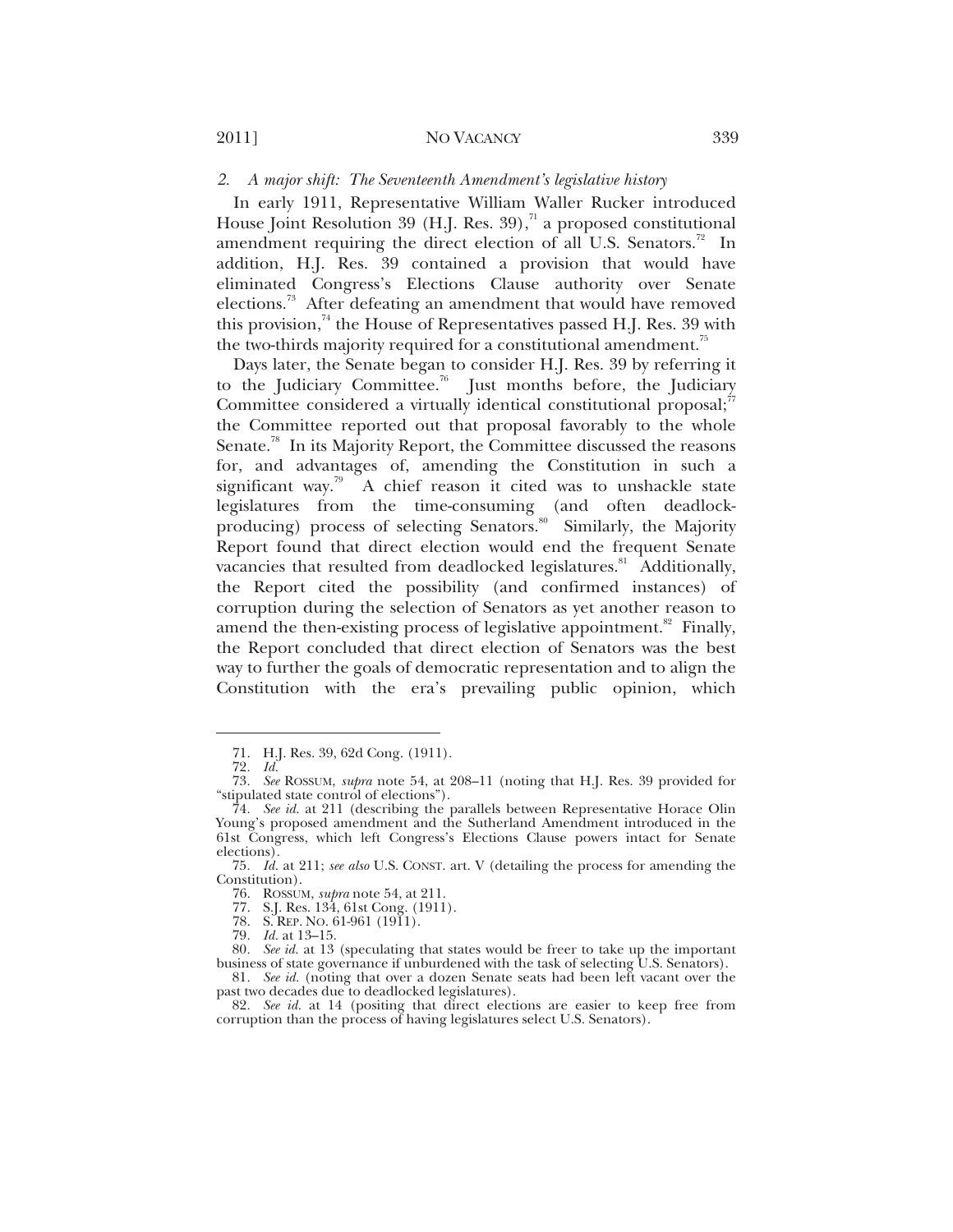overwhelmingly favored popular election of Senators.<sup>83</sup>

One aspect of the resolution not discussed in the Majority Report, however, was the provision that would have stripped Congress of its Elections Clause powers in the arena of Senate elections.<sup>84</sup> A minority of Senate Judiciary Committee members strongly objected to this change and issued their own Report five months after the Committee published the Majority Report.<sup>85</sup> The Minority Report noted that altering the Elections Clause would mark a significant change to the constitutional structure envisioned by the Framers.<sup>86</sup> The Minority Report found this change to be untenable and unwise, fearing that it would result in a severe abrogation of federal power over federal elections.<sup>87</sup>

Accordingly, before the Senate considered H.J. Res. 39, Senator Joseph Bristow offered a substitute resolution that omitted the Elections Clause reference contained in the House version.<sup>88</sup> A block of Southern Senators opposed the omission, citing concerns over federal control of Senate elections.<sup>89</sup> However, the Senate ultimately passed the Bristow Amendment, but only after the Vice President acting in his constitutional role as President of the Senate $\degree$ —cast a tie-breaking vote in its favor.<sup>91</sup> Later the same day, the amended resolution passed the Senate with the requisite two-thirds majority vote.<sup>92</sup>

Because the Senate passed an amended resolution, the issue returned to the House,<sup>93</sup> where debate raged on about whether states or the federal government should have the final word in regulating

88. ROSSUM, *supra* note 54, at 211.

 $\overline{a}$ 

91. ROSSUM, *supra* note 54, at 211.

92*. Id.*

<sup>83</sup>*. See id.* at 14–15 (arguing that support for popular election was "almost unanimous").

<sup>84</sup>*. See generally* S. REP. NO. 61-961 (1911) (omitting any reference to the proposal's Elections Clause ramifications).

<sup>85</sup>*. See* S. REP. NO. 62-35 (1911) (dissenting from the Committee's Majority Report as to the clause granting exclusive elections regulation power over Senate elections to the states).

<sup>86</sup>*. See id.* at 2 (asserting that, had the original Constitution called for direct election of Senators, it also would have extended Congress's Elections Clause authority to those elections).

<sup>87</sup>*. See id.* at 2–4 (finding that altering the Elections Clause was unnecessary to achieve the goals of direct Senate elections and that maintaining federal oversight of all elections was more important than changing how Senators were elected).

<sup>89</sup>*. Id.*

<sup>90</sup>*. See* U.S. CONST., art. I, § 3 (explaining that the Vice President serves as the President of the Senate, but that he may cast a vote only when it is necessary to break a tie).

<sup>93</sup>*. See* U.S. CONST. art. I, § 7 (setting forth the process by which a bill becomes a law).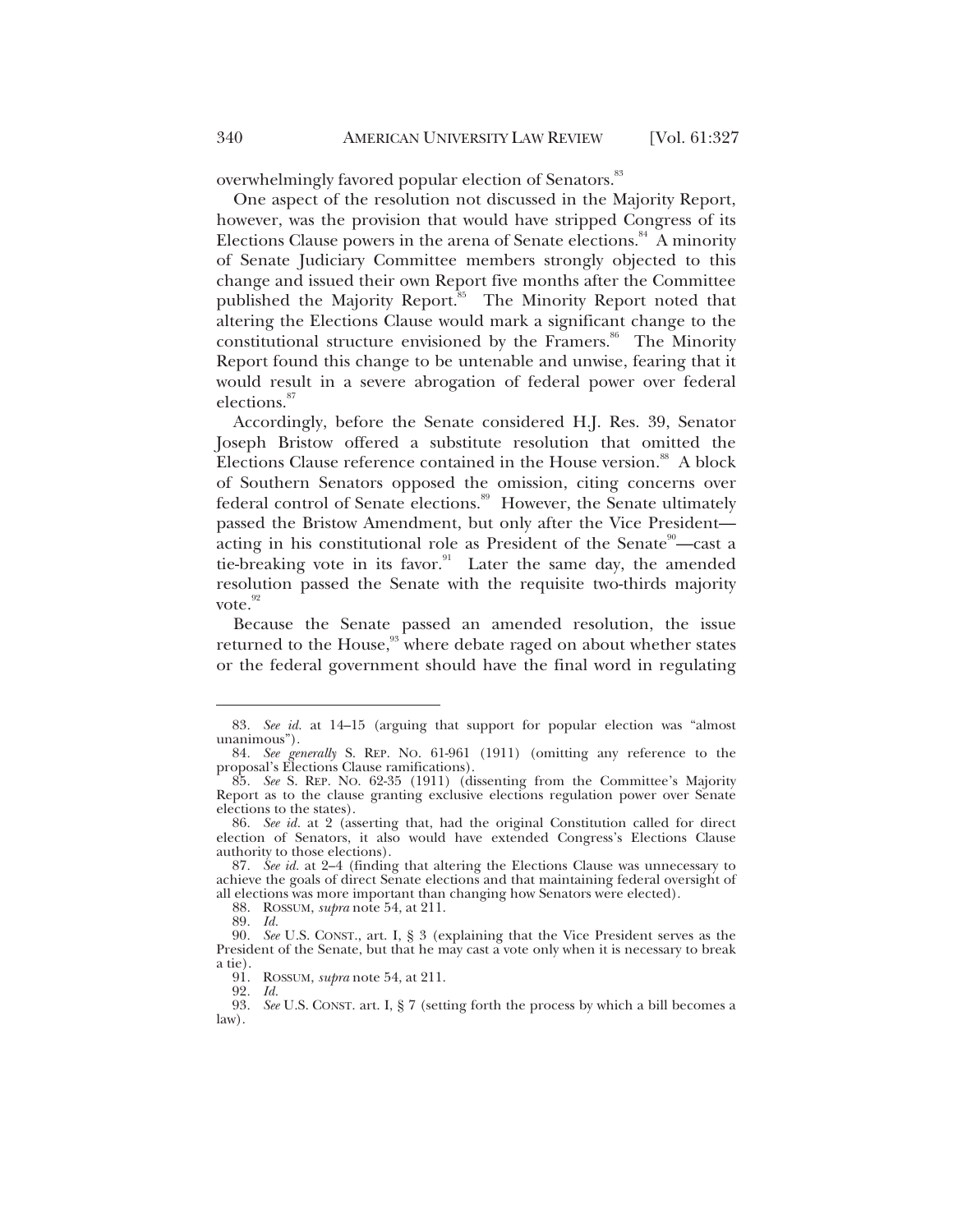2011] NO VACANCY 341

Senate elections.<sup>94</sup> On a party-line vote pitting the Northern Republicans, who favored federal control, against the Southern Democrats, who advocated for "states' rights," the House rejected the Bristow Amendment.<sup>95</sup> This created the need for a Conference Committee to reconcile the differences between the House and Senate versions of the proposed amendment.<sup>96</sup>

For nearly a year, the Conference Committee was unable to reach an agreement. $97$  Frustrated by this lack of progress, the Senate urged the House to accept the Bristow Amendment.<sup>98</sup> By this time, even Representative Rucker, the author of the original H.J. Res. 39 that granted states exclusive regulatory power over Senate elections, urged his House colleagues to support the Bristow Amendment.<sup>99</sup> Still, the Southern Democrats in the House continued to vehemently protest this change, even offering their own last-minute amendment to keep the federal government out of Senate elections.<sup>100</sup> That amendment failed when many members of Congress, who were sympathetic to the Southern Democrats' views, concluded that the Bristow Amendment was the only way to bring about the direct election of Senators, a goal these members were not willing to sacrifice.<sup>101</sup> Consequently, the House of Representatives passed the Bristow Amendment with a twothirds majority on May 13, 1912, preserving federal oversight of Senate elections and giving the Amendment the necessary majority in both chambers of Congress.<sup>102</sup>

Per Article V of the U.S. Constitution, the support of three-fourths of the states was next required to ratify the proposal.<sup>103</sup> This process happened exceedingly fast, $104$  and, with Connecticut's vote to ratify,

<sup>94</sup>*. See* ROSSUM, *supra* note 54, at 212 (providing examples of both positions).

<sup>95</sup>*. See id.* (noting that the final tally was 171–111 against the Bristow Amendment).

<sup>96</sup>*. See id.* (discussing the process by which the Vice President, serving as President of the Senate, appointed conferees to a special Conference Committee tasked with reconciling the differences between the House and Senate versions of

<sup>97.</sup> *See* HOEBEKE, *supra* note 60, at 189 (explaining that Congress was deadlocked for eleven months after the Senate passed the Bristow Amendment).

<sup>98</sup>*. See id.* (stating that the Senate "resisted the temptation to reverse itself," instead opting to "[weary] the House into submission").

 <sup>99.</sup> ROSSUM, *supra* note 54, at 213.

<sup>100</sup>*. See id.* (detailing Representative Charles Bartlett's amendment, which would have set strict limits on how Congress could regulate Senate elections).

<sup>101</sup>*. See id.* (noting that Representative Bartlett's amendment failed 189 to 89).

<sup>102</sup>*. See id.* at 213–14 (The Bristow Amendment passed the House 238 to 39.).

 <sup>103.</sup> U.S. CONST. art. V.

<sup>104</sup>*. See* ROSSUM, *supra* note 54, at 214 (noting the Seventeenth Amendment's ratification took less than eleven months; only the Twelfth Amendment had been approved quicker). The Twenty-Sixth Amendment eclipsed the Seventeenth Amendment's record-setting pace by securing ratification in just under four months.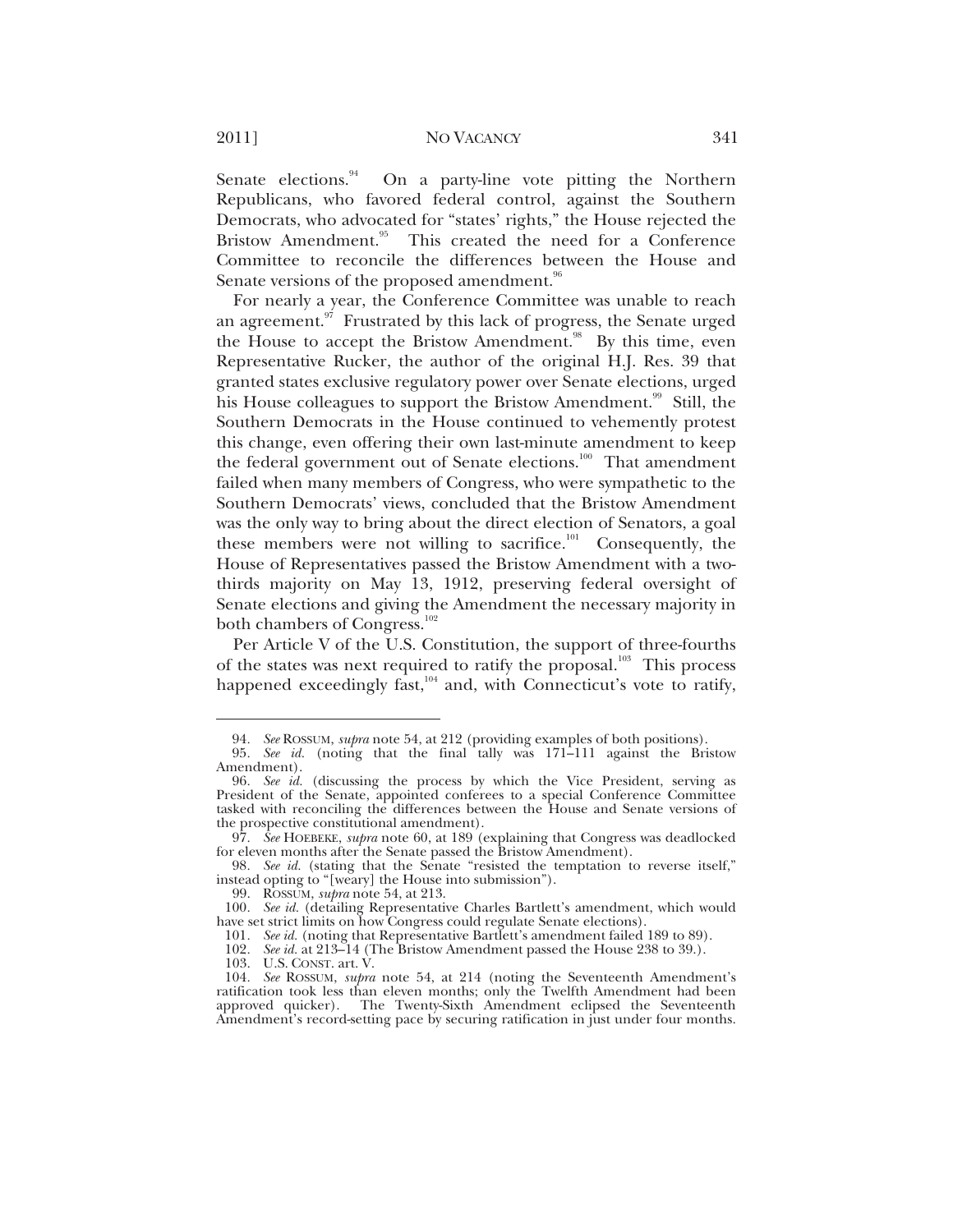the Seventeenth Amendment was officially enshrined in the U.S. Constitution on April 8,  $1913.^{105}$ 

#### *3. The states' remaining power in the selection of U.S. Senators: The Seventeenth Amendment's vacancy-filling clause*

In addition to compelling the direct election of Senators, the Seventeenth Amendment also prescribes how Senate vacancies are to be filled.<sup>106</sup> In its 2010 decision in *Judge v. Quinn*,<sup>107</sup> the United States Court of Appeals for the Seventh Circuit labeled and defined the various parts of the Seventeenth Amendment's vacancy-filling language: the principal clause, which outlines the basic method for filling Senate vacancies; the proviso, which allows for temporary Senate appointments until a direct election can be held; and the "as the legislature may direct" clause, which modifies the term "election" in the proviso.<sup>108</sup> To facilitate easier understanding, this Comment will adopt the Seventh Circuit's labels.

#### *a. Vacancy-Filling: The principal clause*

The principal clause of the vacancy-filling language states that "[w]hen vacancies happen in the representation of any State in the Senate, the executive authority of such State shall issue writs of election to fill such vacancies."<sup>109</sup> The first part of that clause is simply conditional, meaning that a Senate seat must first become vacant for the rest of the clause to have any effect.<sup>110</sup>

The second part of the principal clause articulates the result of that condition.<sup>111</sup> It compels governors to issue writs of election so that the vacant seat will be filled through a direct vote of the people.<sup>112</sup> The use of the word "shall" in the Amendment means that this clause imposes a mandatory obligation on governors.<sup>113</sup>

*Id.* at 229 n.143.

<sup>105</sup>*. Id.* at 214. Interestingly, Delaware initially voted against ratification of the Seventeenth Amendment. *See* HOEBEKE, *supra* note 60, at 189 (noting that only Delaware and Utah rejected the Amendment). However, the Delaware Legislature reversed course in 2010, finally ratifying the Amendment some ninety-seven years later. Doug Denison, Senate Takes Up 17th Amendment, Finally, DOVER POST (June 24, 2010, 5:06 PM), http://www.doverpost.com/newsnow/x41604488/Senate-takes-up-17th-amendment-finally.

 <sup>106.</sup> U.S. CONST. amend. XVII, para. 2.

 <sup>107. 612</sup> F.3d 537 (7th Cir. 2010), *cert. denied*, 131 S. Ct. 2958 (2011).

<sup>108</sup>*. Id.* at 547–51.

 <sup>109.</sup> U.S. CONST. amend. XVII, para. 2.

<sup>110</sup>*. Judge*, 612 F.3d at 547.

<sup>111</sup>*. See id.* (describing the chain of events triggered when the condition is met).

 <sup>112.</sup> U.S. CONST. amend. XVII, para. 2.

<sup>113</sup>*. See Judge*, 612 F.3d at 547 (discussing the plain meaning of "shall"). An earlier Seventh Circuit decision concluded that the language in Article I, Section 2,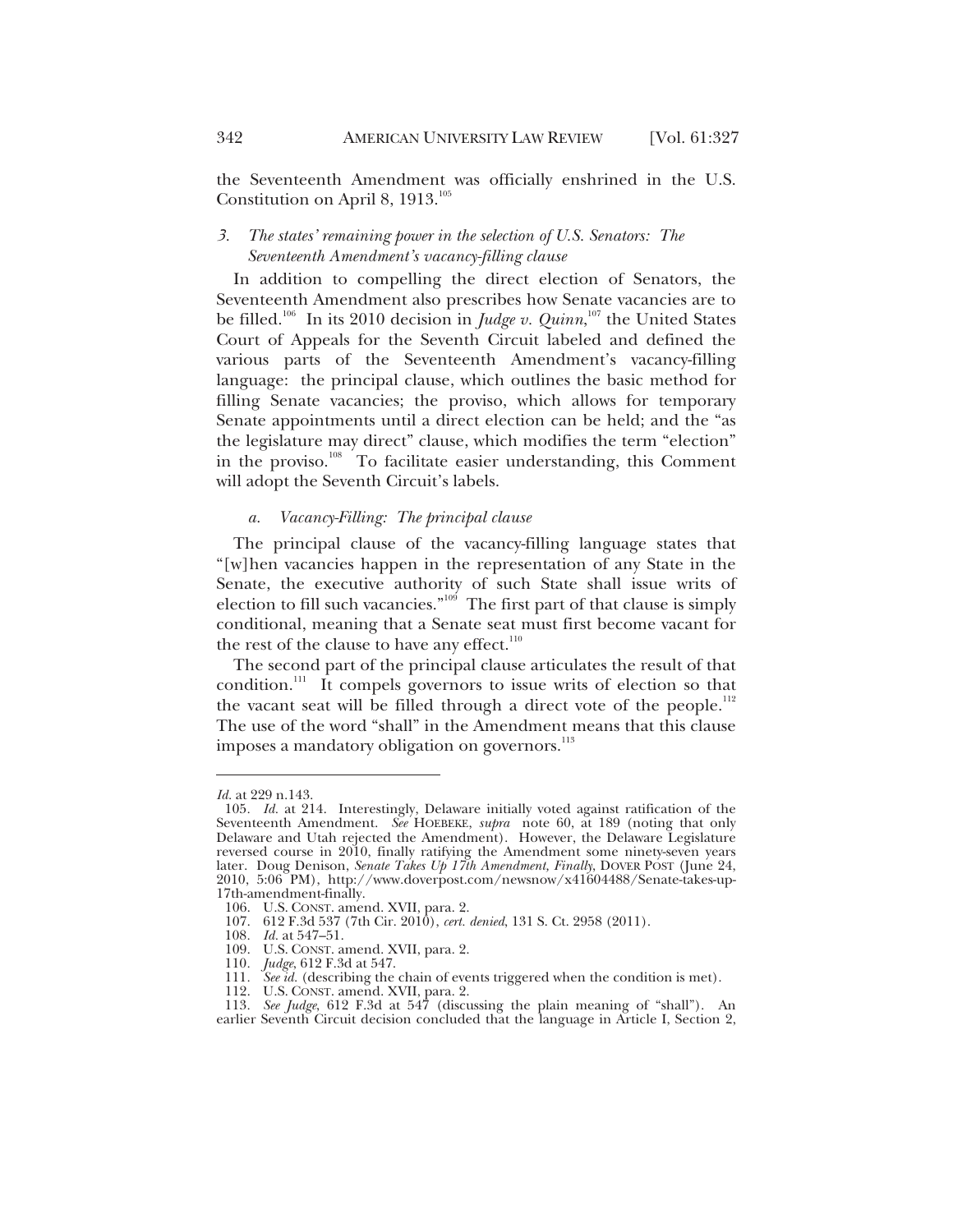#### *b. Vacancy-Filling: The proviso*

A proviso acts as an exception to a general rule.<sup>114</sup> The Seventeenth Amendment's proviso immediately follows its principal clause: "*Provided*, That the legislature of any State may empower the executive thereof to make temporary appointments until the people fill the vacancies by election as the legislature may direct."<sup>115</sup> As a proviso, this language acts as a limited exception to the general vacancy-filling procedures outlined in the principal clause by allowing state governors to temporarily fill a Senate seat until a direct election can be held. $^{116}$ 

Taken together, then, the principal clause and proviso establish the following sequence when a Senate seat is vacated: (1) a state's governor issues a writ of election; (2) the governor, if authorized by state law, may temporarily appoint someone to fill the vacant Senate seat until an election can be held; and (3) the state holds a popular vote to permanently fill the vacancy. $117$ 

However, the proviso concludes with a modifying clause<sup>118</sup>—"as the legislature may direct."119 The Seventh Circuit's first *Judge* opinion found that the phrase only modified the word "election," which immediately precedes it.<sup>120</sup> However, it is unclear whether this fiveword clause also affected Congress's Elections Clause authority. A thorough analysis of that question follows in Part III.<sup>121</sup>

#### *4. Interpreting the Seventeenth Amendment*

Within eight years of its ratification, the Supreme Court tackled the

114*. See* LINDA D. JELLUM, MASTERING STATUTORY INTERPRETATION 136 (2008) (stating that provisos "limit the effect of a statutory provision").

115. U.S. CONST. amend. XVII, ¶ 2 (emphasis in original).

116*. See Judge*, 612 F.3d at 547–48 (discussing governors' temporary appointment power under the Seventeenth Amendment).

117*. Id.* at 554.

 $\overline{a}$ 

119. U.S. CONST. amend. XVII, ¶ 2.

121*. See infra* Part II.B (concluding that Congress can, in fact, regulate special Senate elections pursuant to its Elections Clause authority).

which uses the term "shall," was "mandatory according to the ordinary meaning of its terms . . . render[ing] the issuing of the writs an indispensable duty." Jackson v. Ogilvie, 426 F.2d 1333, 1336 (7th Cir. 1970). The Seventh Circuit also noted that the vacancy-filling language in the Seventeenth Amendment rendered the Senate and House vacancy-filling procedures "functionally identical." *Judge*, 612 F.3d at 547. *But see* Valenti v. Rockefeller, 292 F. Supp. 851, 863 (S.D.N.Y. 1968), *aff'd*, 393 U.S. 1124 (1969) (per curiam) (holding that "the House vacancy provision can give us no aid in construing the Seventeenth Amendment").

<sup>118</sup>*. See id.* at 549 (attempting to discern what part of the Seventeenth Amendment the phrase "as the legislature may direct" modifies).

<sup>120</sup>*. See Judge*, 612 F.3d at 550 (holding that the phrase is "best read" in this narrow way). In doing so, the court followed the rule of the last antecedent, which compels judges to find that limiting clauses, such as "as the legislature may direct," only narrowly modify the word or phrase that they immediately follow. *Id.*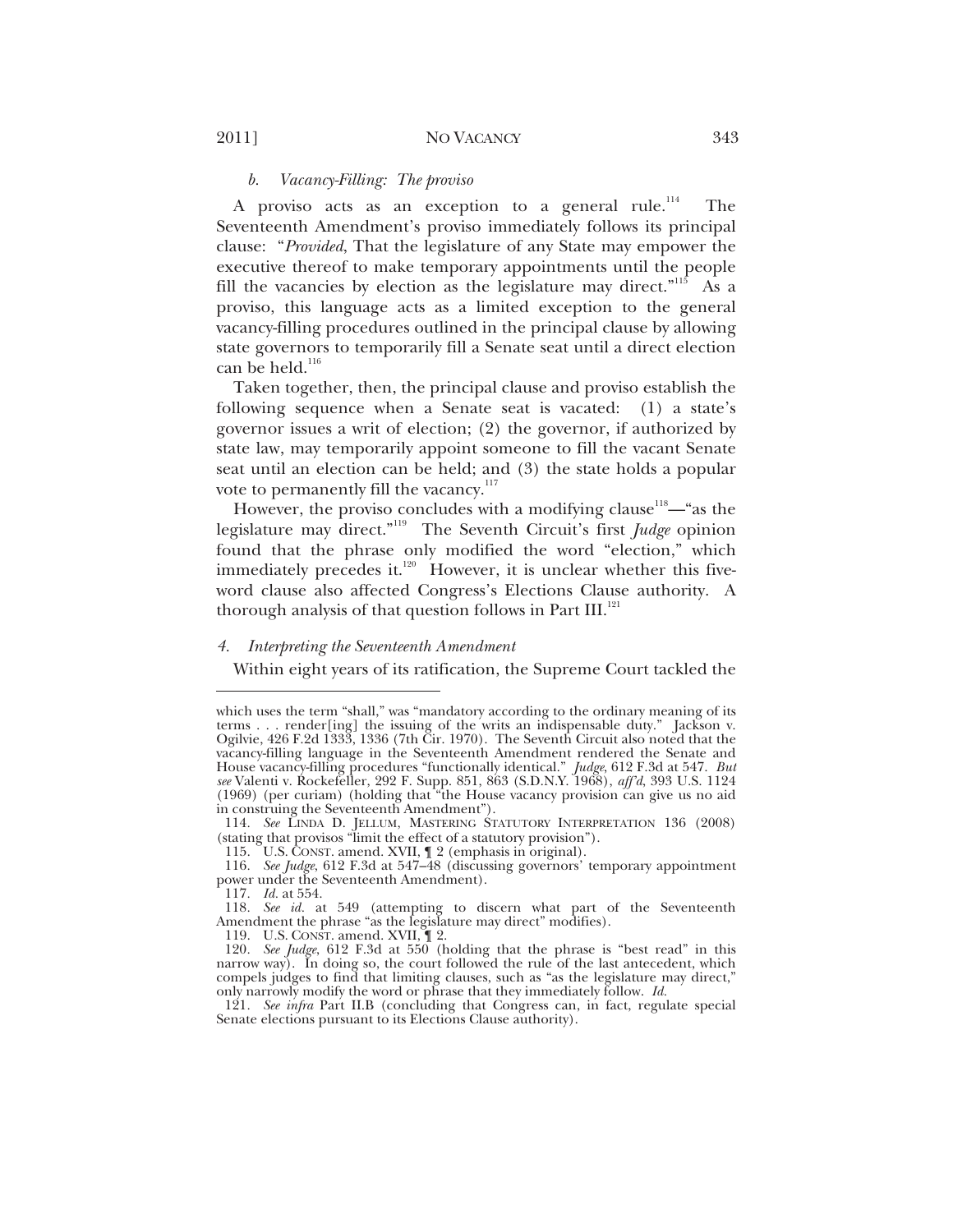Seventeenth Amendment in *Newberry v. United States.*<sup>122</sup> There, the Court considered whether an anti-corruption statute that placed certain campaign spending limits on prospective federal candidates was a valid "manner" regulation under the Elections Clause.<sup>123</sup> In reaching its decision in *Newberry*, the Court reiterated that the Elections Clause was the source of Congress's elections authority. $124$ Further, the Court held that the Seventeenth Amendment had not altered the previously-accepted constitutional definition of "election"125 and that the Elections Clause remained "intact and applicable" to Senate elections.<sup>126</sup>

The Court also noted that a provision altering the Elections Clause was present when the Senate Judiciary Committee first reported out the bill that would become the Seventeenth Amendment.<sup>127</sup> However, that language was excluded from the final version passed by Congress and ratified by the states.<sup>128</sup> Because of this omission, the Court concluded that Congress both considered and rejected the notion of granting states exclusive authority to regulate Senate elections.<sup>129</sup>

In the 1968 case *Valenti v. Rockefeller*, 130 a federal district court analyzed the Seventeenth Amendment's vacancy-filling provisions.<sup>131</sup> In *Valenti*, several New York voters sued the Governor in the aftermath of the assassination of Senator Robert F. Kennedy.<sup>132</sup> These voters argued that the Seventeenth Amendment required the Senate vacancy created by Senator Kennedy's death to be filled through a popular vote in the November 1968 general election.<sup>133</sup> A contrary

 $\overline{a}$ 

132*. Id.* at 853.

133*. Id.*

 <sup>122. 256</sup> U.S. 232 (1921).

<sup>123</sup>*. Id.* at 247.

<sup>124</sup>*. Id.* at 248.

<sup>125</sup>*. See id.* at 250 (defining an "election" as the "final choice of an officer by the duly qualified electors").

<sup>126</sup>*. Id.* at 252 (citing 46 CONG. REC. 848 (1911)).

<sup>127</sup>*. See id.* (citing S.J. Res. 134, 61st Cong. (1911)) (noting that the original legislation included the phrase "[t]he times, places and manner of holding elections for Senators shall be as prescribed in each state by the Legislature thereof"). The Court stated that the "avowed purpose" of such language was to halt Congress's power to regulate Senate elections. *Id.*

<sup>128</sup>*. See id.* at 253 (discussing how the pertinent language was removed upon the recommendation of a minority of members of the Senate Judiciary Committee).

<sup>129</sup>*. See id.* at 253–54 (suggesting that the omission of the original language that would have given sole authority to the states was indicative of Congress's intent to leave the Elections Clause's authority in place for Senate elections). For a more detailed discussion of this legislative history, *see supra* Part I.C.2.

 <sup>130. 292</sup> F. Supp. 851 (S.D.N.Y. 1968), *aff'd*, 393 U.S. 1124 (1969) (per curiam).

<sup>131</sup>*. See id.* at 862 (stating that the court was "mindful that no court [had] previously construed the Amendment's vacancy provision").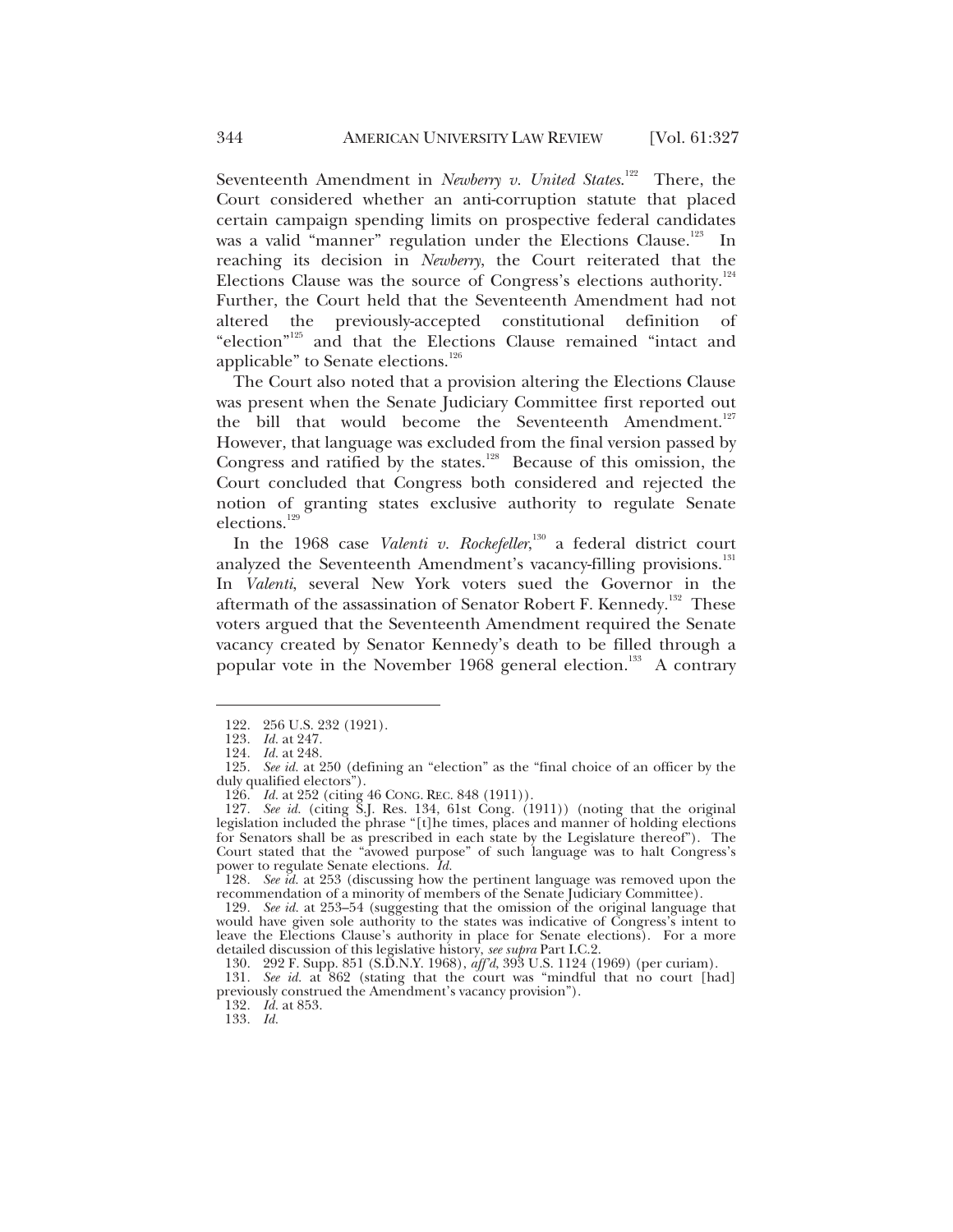state statute set November 1970 as the appropriate date for a popular election to fill that vacancy.134 Until that date, New York law allowed the Governor to temporarily appoint someone to the Senate.<sup>135</sup> The plaintiffs argued that the two-year delay in holding a Senate election was not a "temporary appointment" as required by the Seventeenth Amendment.<sup>136</sup>

The court disagreed, holding that New York's vacancy-filling law was within "the discretion conferred on the states by the Seventeenth Amendment with respect to the timing of vacancy elections."<sup>137</sup> The court grounded its decision in an Elections Clause analysis, finding that New York's law was a permissible exercise of states' initial "[t]imes, [p]laces, and [m]anner" authority under that provision.<sup>138</sup> Furthermore, the court held that the Seventeenth Amendment left the Elections Clause unaltered as to vacancy-filling elections.<sup>139</sup> In a per curiam decision, the Supreme Court unanimously upheld the lower court's ruling in *Valenti*. 140

In the early 1990s, the United States Court of Appeals for the Third Circuit analyzed the Seventeenth Amendment in *Trinsey v. Pennsylvania*. 141 Like *Valenti*, this case followed the tragic death of a sitting Senator.<sup>142</sup> A prospective candidate for that then-vacant Senate seat sued the state's Governor, asserting that Pennsylvania's law allowing political parties—rather than a popular vote—to nominate Senate candidates violated his Seventeenth Amendment rights.<sup>143</sup>

 $\overline{a}$ 

140. Valenti v. Rockefeller, 393 U.S. 405 (1969) (per curiam).

142*. See Trinsey*, 941 F.2d at 225 (discussing how Senator John Heinz died in a plane crash in early 1991).

<sup>134</sup>*. Id.*

<sup>135</sup>*. Id.*

<sup>136</sup>*. Id.* 137*. Id.* at 854.

<sup>138</sup>*. See id.* at 856 (discussing how a "natural reading" of the Seventeenth Amendment compels an application of the Elections Clause).

<sup>139</sup>*. See id.* (commenting that had the drafters of the Amendment wanted to radically alter the Election Clause's application to vacancy-filling elections, they would have applied the same type of clear language used to change how Senators were elected). *But see id.* at 862 (suggesting that the Seventeenth Amendment left discretion over vacancy-filling election procedures solely to the states). Notably, this would be a stark departure from the traditional understanding of the Elections Clause, which courts have found to be a default provision granting states regulatory authority over elections only insofar as Congress has declined to act. *See, e.g.*, Foster v. Love, 522 U.S. 67, 69 (1997) (noting Congress's preemptory power under the Elections Clause).

 <sup>141. 941</sup> F.2d 224 (3rd Cir. 1991). This case has been discussed extensively in scholarly work. *See, e.g.*, Kevin M. Gold, Trinsey v. Pennsylvania*: State Discretion to Regulate United States Senate Vacancy Elections and the Standards for Judicial Scrutiny*, 2 WIDENER J. PUB. L. 199, 212–18 (1992–1993) (analyzing the impact of the *Trinsey* decision on state Senate vacancy-filling laws).

<sup>143</sup>*. Id.* at 226.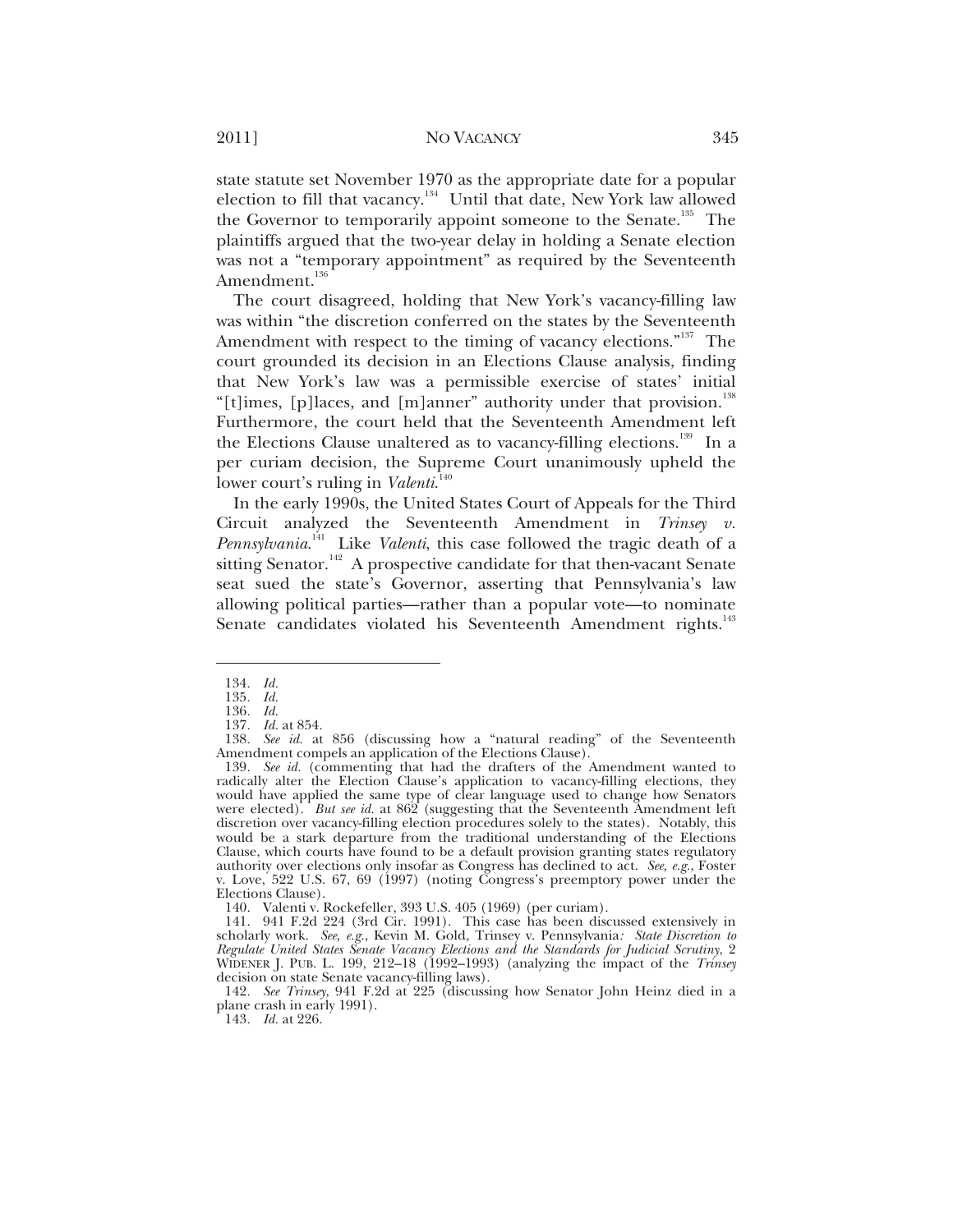The court disagreed, finding that the Seventeenth Amendment did not require states to hold primary elections before a general election to fill a Senate vacancy.<sup>144</sup>

To reach this conclusion, the court considered the Seventeenth Amendment's legislative history but found that it lacked significant discussion about the Amendment's vacancy-filling provision.<sup>145</sup> Consequently, the court turned to precedent, including *Valenti*, to infer that the Seventeenth Amendment left states the discretion to determine the electoral procedures for filling Senate vacancies.<sup>146</sup> Furthermore, the court noted that the vacancy-filling provision in the Seventeenth Amendment twice referred to state legislatures, indicating Congress's intent to allow states to determine how they fill<br>Senate vacancies.<sup>147</sup> Accordingly, the Third Circuit upheld Accordingly, the Third Circuit upheld Pennsylvania's law.<sup>148</sup>

The recent Rod Blagojevich fiasco in Illinois brought the Seventeenth Amendment back to federal court in 2010. In its first *Judge* opinion, the Seventh Circuit considered whether the Seventeenth Amendment required Illinois's Governor to issue writs of election to fill a Senate vacancy, or whether state law mandating the precise date of a special Senate election was sufficient to meet the commands of the Amendment.<sup>149</sup> In deciding that question, the court extensively examined the Seventeenth Amendment's vacancyfilling provision. $^{150}$ 

 $\overline{a}$ 

148*. Id.* at 236.

150*. Id.* at 547–55; *see also supra* Part I.C.3 (outlining the structure and labels adopted by the Seventh Circuit).

<sup>144</sup>*. Id.* at 234.

<sup>145</sup>*. See id.* at 231 (noting the court's surprise at the comparative lack of legislative history pertaining to sudden vacancies, which provided "no guidance . . . as to the course to be followed in the present circumstance").

<sup>146</sup>*. See id.* at 233 (citing Valenti v. Rockefeller, 292 F. Supp. 851, 866 (S.D.N.Y. 1968)) (insisting that "as the legislature may direct" was clear evidence that the drafters of the Seventeenth Amendment intended to let states choose their own vacancy-filling elections procedures).

<sup>147</sup>*. See id.* at 234 (speculating that even though certain lawmakers failed in their attempts to overturn Congress's general Election Clause authority, the Seventeenth Amendment's emphasis on state legislatures in its vacancy-filling provision is "dispositive" evidence that states are empowered as regulators of special Senate elections). However, this language was used only to justify the court's finding that legislatures, not governors, had the ultimate authority to enact a statute providing for temporary Senate appointments if a vacancy occurred. *See id.* (discussing the role legislatures play in empowering governors to temporarily appoint someone to the Senate).

<sup>149</sup>*. See* Judge v. Quinn, 612 F.3d 537, 543 (7th Cir. 2010) (concluding that the plaintiffs had preserved their right to appeal whether it was constitutionally required for Illinois Governor Pat Quinn to issue writs of election for the state's pending Senate vacancy, and if so, whether he was required to hold that election on the earliest date possible), *cert. denied*, 131 S. Ct. 2958 (2011).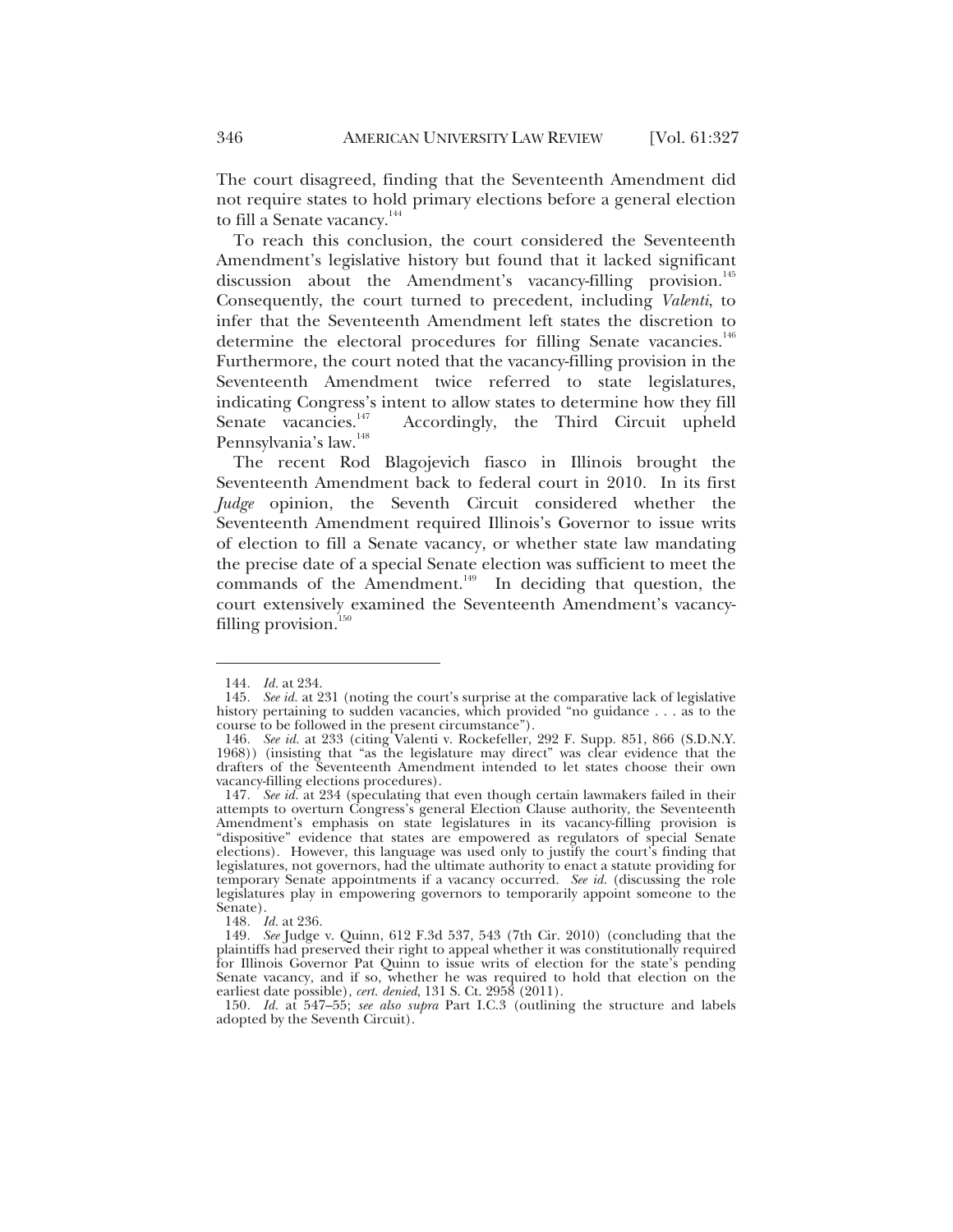#### 2011] NO VACANCY 347

Through this exhaustive look into the Amendment, the court found that, *inter alia*, states' power to regulate special Senate elections was still rooted in, and limited by, the Elections Clause.<sup>151</sup> Thus, the court found that the Seventeenth Amendment "was not intended to change the Elections Clause of the original Constitution."<sup>152</sup> Therefore, the Seventeenth Amendment, in concert with the Elections Clause, requires that states enact procedures for vacancy-<br>filling Senate elections.<sup>153</sup> In Illinois, the legislature met its In Illinois, the legislature met its Seventeenth Amendment obligations by mandating a specific election day for any vacancy-filling Senate elections;<sup>154</sup> however, the Seventh Circuit also found that the Governor was required to issue formal writs of election to meet his obligations under the Amendment.<sup>155</sup>

The Seventh Circuit quickly reaffirmed this ruling in the subsequent case of *Judge v. Quinn*, 156 in which Roland Burris challenged a district court-ordered permanent injunction—issued in response to the Seventh Circuit's ruling in the first *Judge v. Quinn* compelling Illinois to hold a special Senate election on a specified date.<sup>157</sup> Senator Burris asserted that Illinois state law violated his constitutional rights by excluding his name from the ballot in the primary election to determine candidates in the 2010 Senate general election.<sup>158</sup> With little discussion, the court found that the Illinois law was within the permissible realm of state action authorized by the Seventeenth Amendment and the Elections Clause, a result consistent with its previous ruling on the district court's injunction.<sup>159</sup>

<sup>151</sup>*. See Judge*, 612 F.3d at 550 (noting that the Seventeenth Amendment is not the only source of state authority to promulgate rules for filling Senate vacancies; instead, the Elections Clause lays the foundation for all elections regulations).

<sup>152</sup>*. See id.* at 552–53 (noting that because the Seventeenth Amendment was added to the Constitution after the Elections Clause, it could have expressly modified that earlier provision).

<sup>153</sup>*. See id.* at 554 (summarizing states' obligations under the Elections Clause).

<sup>154</sup>*. See id.* at 541 (affirming the district court's denial of the plaintiffs' requested injunction).

<sup>155</sup>*. See id.* at 554–55 (clarifying that even if he lacked any discretion over when to hold a special election, the Governor was required to issue writs of election because they gave formal notice to voters, set the electoral process in motion, and ensured that the special election would actually occur on the prescribed day).

<sup>156.</sup> Judge v. Quinn, 624 F.3d 352, 354 (7th Cir. 2010).<br>157. Id.

<sup>157</sup>*. Id.* 158. *See id.* at 360–61 (noting that Roland Burris failed to support his claim that his non-appearance on the ballot was an actionable constitutional violation).

<sup>159</sup>*. See id.* at 359 (discerning that the phrase "as the legislature may direct" and the Elections Clause connote ample discretion upon states to enact election regulations like the disputed Illinois law).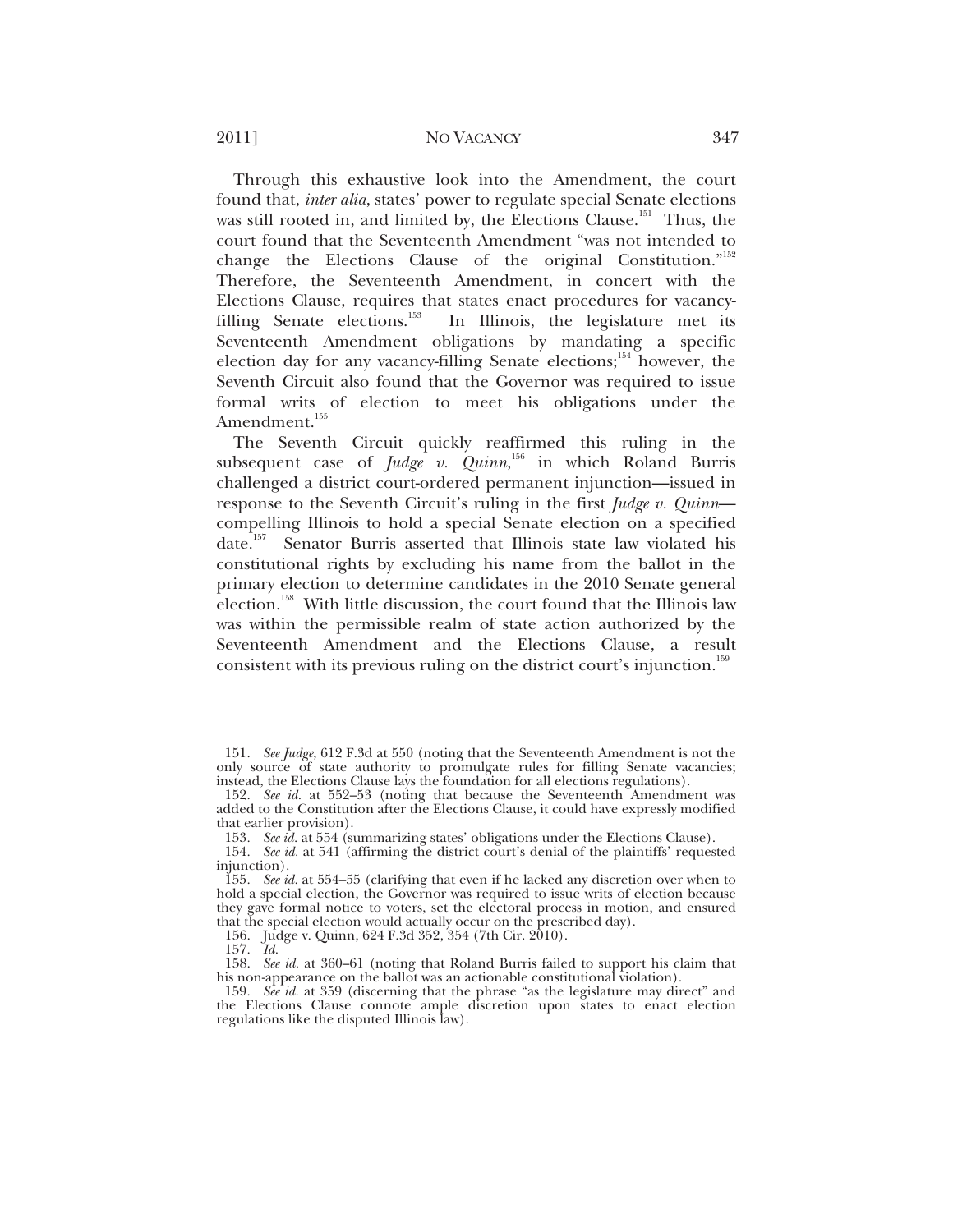#### *5. Debate over the Seventeenth Amendment today*

Nearly a century after ratification, the controversy concerning certain provisions of the Seventeenth Amendment has reemerged as a hotly-debated political topic.<sup>160</sup> This surprising renaissance includes debate over two distinct provisions of the Amendment. First, the conservative-leaning Tea Party movement has called for a return to the era of state legislatures selecting U.S. Senators. Second, embarrassing political scandals and the fear of a mass-casualty terrorist attack wiping out large numbers of elected officials has prompted general concern over how Senate vacancies are filled. Both issues are discussed below.

#### *a. The Tea Party's push to repeal the Seventeenth Amendment*

In early 2009, a conservative political movement called the "Tea Party" emerged on the national political stage.<sup>161</sup> Among other goals,<sup>162</sup> the Tea Party generally supports what it believes is a strict adherence to the structure of federalism outlined in the Constitution, which Tea Party supporters assert only delegates limited enumerated powers to the federal government and leaves everything else to the discretion of the states.<sup>163</sup> During the 2010 election season, some Tea Party supporters used this "states' rights" platform to call for the repeal of the Seventeenth Amendment.<sup>164</sup> At least two Tea Partybacked congressional candidates pledged to support repeal if

<sup>160</sup>*. See* Matt Bai, *Tea Party's Push on Senate Election Exposes Limits*, N.Y. TIMES, June 2, 2010, at A4 (noting that this once-dormant issue made a surprising return to the political debates in 2010 congressional campaigns).

<sup>161</sup>*. See* Lexington, *Anger Management: Some Americans are Getting Mad as Hell*, THE ECONOMIST, Mar. 7, 2009, at 42 (discussing both how the Tea Party was, in part, spawned after an on-air rant from a "previously obscure [television] journalist," and how anger over perceived "bail out[s]" of certain American industries, like banking and automobile manufacturing, formed the basis of the Tea Party's political ideology).

<sup>162</sup>*. See* Russell Berman, *Gallup: Tea Party's top concerns are debt, size of government*, THE HILL (July 5, 2010, 5:45 PM), http://thehill.com/blogs/blog-briefingroom/news/107193-gallup-tea-partys-top-concerns-are-debt-size-of-government

<sup>(</sup>showcasing poll results that found Tea Party supporters primarily were concerned about the federal budget deficit and the size of the federal government).

<sup>163</sup>*. See* Kirk Johnson, *States' Rights is Rallying Cry of Lawmakers*, N.Y. TIMES, Mar. 17, 2010, at A1 (noting how some groups in the Tea Party movement are pressuring lawmakers to support bills that these groups believe reflect the limited role of federal government required by the Tenth Amendment and other constitutional provisions).

<sup>164</sup>*. See* Evan McMorris-Santoro, *Tea Party-Backed Repeal of the 17th Amendment Gets Republicans Into Trouble*, TALKING POINTS MEMO (May 14, 2010, 4:13 PM), http://tpmdc.talkingpointsmemo.com/2010/05/tea-party-call-to-repeal-the-17th-

amendment-causing-problems-for-gop-candidates.php (describing proponents of repeal as "a vocal part" of the Tea Party movement, who believe repeal would maximize individual and state liberty).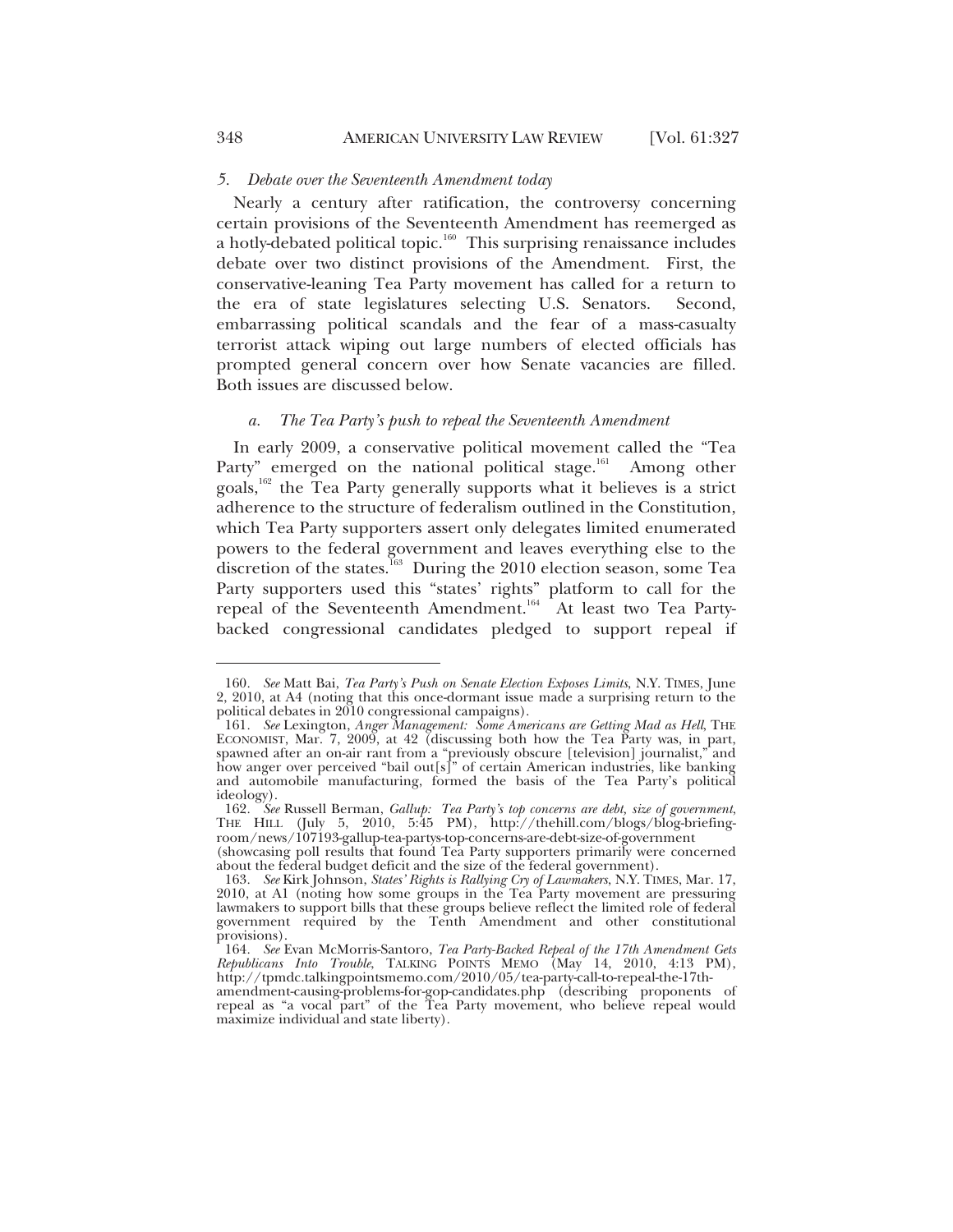elected.<sup>165</sup> A sitting Republican member of Congress with ties to the Tea Party movement even introduced legislation calling for a constitutional convention to strike the Seventeenth Amendment and to restore to state legislatures the function of voting for Senators.<sup>166</sup>

Supporters of repeal believe the Seventeenth Amendment has usurped the Framers' intent that the states have an integral part in the functioning of the federal government.<sup>167</sup> In the opinion of many affiliated with the Tea Party, the direct election of Senators has given Congress unfettered power over the states, which consequently has left states vulnerable to federal action, such as unfunded mandates.<sup>168</sup>

Conversely, supporters of the Seventeenth Amendment have suggested that the Tea Party is too quick to dismiss the motivations behind the initial ratification of the Amendment, namely corruption and deadlock in state legislatures.<sup>169</sup> These supporters argue that special interest groups will gain undue influence over Senators if the selection process is returned to state legislatures.<sup>170</sup> Although calls for repeal remained an ancillary issue during the 2010 election cycle, the relative success of Tea Party-backed candidates in the 2010 midterm elections<sup>171</sup> likely means that states' rights, possibly including a

<sup>165</sup>*. See id.* (identifying Republicans Steve Stivers and Vaughn Ward as congressional candidates who, at least initially, supported repeal of the Seventeenth Amendment).

<sup>166</sup>*. See* Eric Kleefeld, *Gohmert: Fight Health Care Bill by Repealing Popular Election of*  POINTS MEMO http://tpmdc.talkingpointsmemo.com/2010/03/gohmert-fight-health-care-bill-byrepealing-popular-election-of-senators-video.php (reporting on Representative Louie Gohmert's plan to return Senate elections to the pre-1913 model).

<sup>167</sup>*. See* McMorris-Santoro, *supra* note 164 (summarizing repeal supporters' belief that popular election of Senators has undermined the notion of limited federal government by depriving states of the power to protect their interests in Washington).

<sup>168</sup>*. See* Bai, *supra* note 160 (distilling the general pro-federalism argument espoused by advocates of repealing the Seventeenth Amendment); *see also Tea Party's Target Not Just the 17th Amendment, Add 14th as Well*, AM. CONSTITUTION SOC'Y BLOG (June 7, 2010), http://www.acslaw.org/acsblog/tea-party's-target-not-just-the-17thamendment-add-14th-as-well (noting that the Tea Party's states' rights platform has also targeted reform, or repeal, of the Fourteenth Amendment, especially as it pertains to birthright citizenship).

 <sup>169.</sup> John A. Farrell, *The Stupidest Tea Party Idea: Repeal the 17th Amendment*, U.S. NEWS & WORLD REPORT THOMAS JEFFERSON ST. BLOG (June 1, 2010), http://www.usnews.com/opinion/blogs/john-farrell/2010/6/1/tea-party-goes-

overboard-by-suggesting-to-repeal-17th-amendment.html (synthesizing the Progressive Era arguments in support of ratifying the Seventeenth Amendment in 1913).

<sup>170</sup>*. See id.* (arguing that the robber barons and party machines of the latenineteenth and early-twentieth centuries will reemerge in modern forms if state legislatures are again entrusted with a key role in shaping who serves in Congress).

 <sup>171.</sup> Five candidates affiliated with Tea Party groups won seats to the U.S. Senate in 2010; over forty Tea Party-supported candidates were elected to the House of Representatives. Alexandra Moe, *Just 32% of Tea Party Candidates Win*, MSNBC FIRST READ (Nov. 3, 2010, 4:34 PM), http://firstread.msnbc.msn.com/\_news/2010/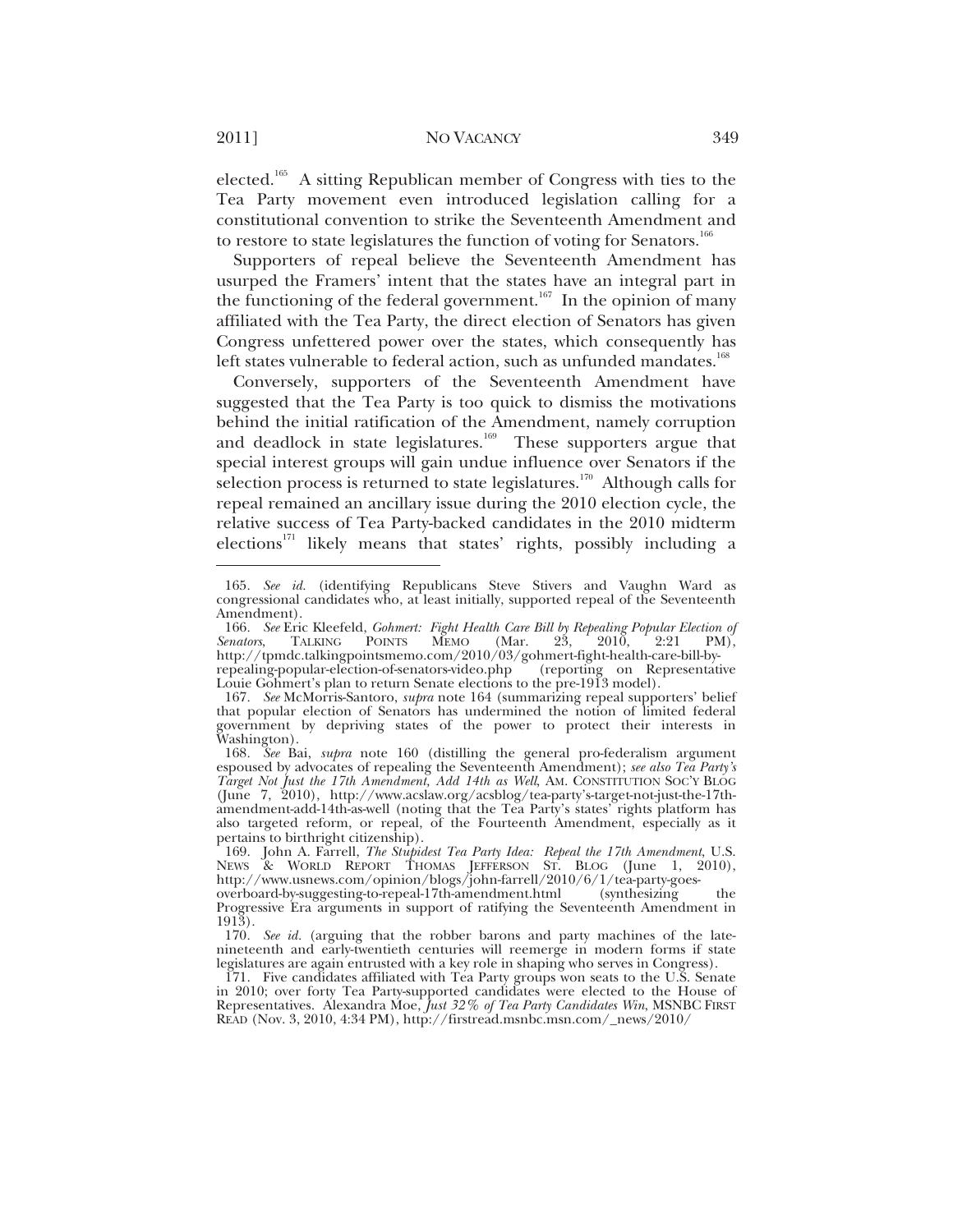renewed push to repeal the Seventeenth Amendment, will remain a contentious political topic for the foreseeable future.

#### *b. Current issues surrounding U.S. Senate vacancies*

Beyond the general debate over whether states or the people should elect U.S. Senators, a particularized debate over what should happen when those Senate seats become vacant also exists. In part, this debate focuses on continuity of government principles, which deal with how the United States government would continue to function in the event of a major catastrophe that causes mass casualties among elected officials.<sup>172</sup> Since the terrorist attacks of September 11, 2001, government officials have been especially concerned with this type of contingency planning.<sup>173</sup> In fact, these concerns prompted federal legislation that outlined how vacancies in the House of Representatives were to be filled in special circumstances, such as a terrorist attack.<sup>174</sup> However, Congress has yet to pass a similar measure for filling Senate vacancies after a mass casualty event.<sup>175</sup> Accordingly, it seems likely that Congress will one day attempt to address this potential deficiency in the federal continuity of government plan.

Terrorism concerns notwithstanding, several high-profile Senate

<sup>11/03/5403120-</sup>just-32-of-tea-party-candidates-win.

<sup>172</sup>*. See generally* About the Commission, CONTINUITY OF GOV'T COMM'N, http://www.continuityofgovernment.org/about/about.html (last visited Nov. 14, 2011) (noting the Commission studies how to maintain the operations of all three federal branches of government in the event of a major terrorist attack, natural disaster, or some other catastrophe).

<sup>173</sup>*. See* William M. Arkin, *Back to the Bunker . . . Or, How Washington Learned to Love the Shelter All Over Again*, WASH. POST, June 4, 2006, at B1 (discussing the federal government's largest-ever continuity of government drill, which was planned and executed because of post-9/11 concern over how the federal government would respond to mass casualties in an age of global terrorism).

<sup>174</sup>*. See* Michael Stern, *The Constitutionality of the ELECT Act*, POINT OF ORDER BLOG (Mar. 14, 2009, 5:13 PM), http://www.pointoforder.com/2009/03/14/theconstitutionality-of-the-elect-act/ (discussing the vacancy-filling mechanisms in 2 U.S.C. § 8 (2006), which provided special rules for House elections held under "extraordinary circumstances").

 <sup>175.</sup> The authority for 2 U.S.C. § 8, the House mass-casualty provision, is clearly grounded in the Elections Clause. *See id.* (identifying the constitutional basis for the legislation). However, because of the adoption of the Seventeenth Amendment, many lawmakers seem unsure of the constitutionality of similar federal legislation to address potential mass casualties among Senators. *See* Vikram David Amar & Michael Schaps, *The Proposal to End Gubernatorial Appointments of Replacement Senators: Reform in This Area May Be Needed, But the Feingold Constitutional Amendment Needs More Thought*, FINDLAW (Mar. 13, 2009), http://writ.news.findlaw.com/amar/20090313.html [hereinafter Amar & Schaps] (suggesting that questions persist over whether the Seventeenth Amendment precludes Congress from exercising its Elections Clause authority over special Senate elections); *see also infra* Part II.C.3 (analyzing the answer to those questions).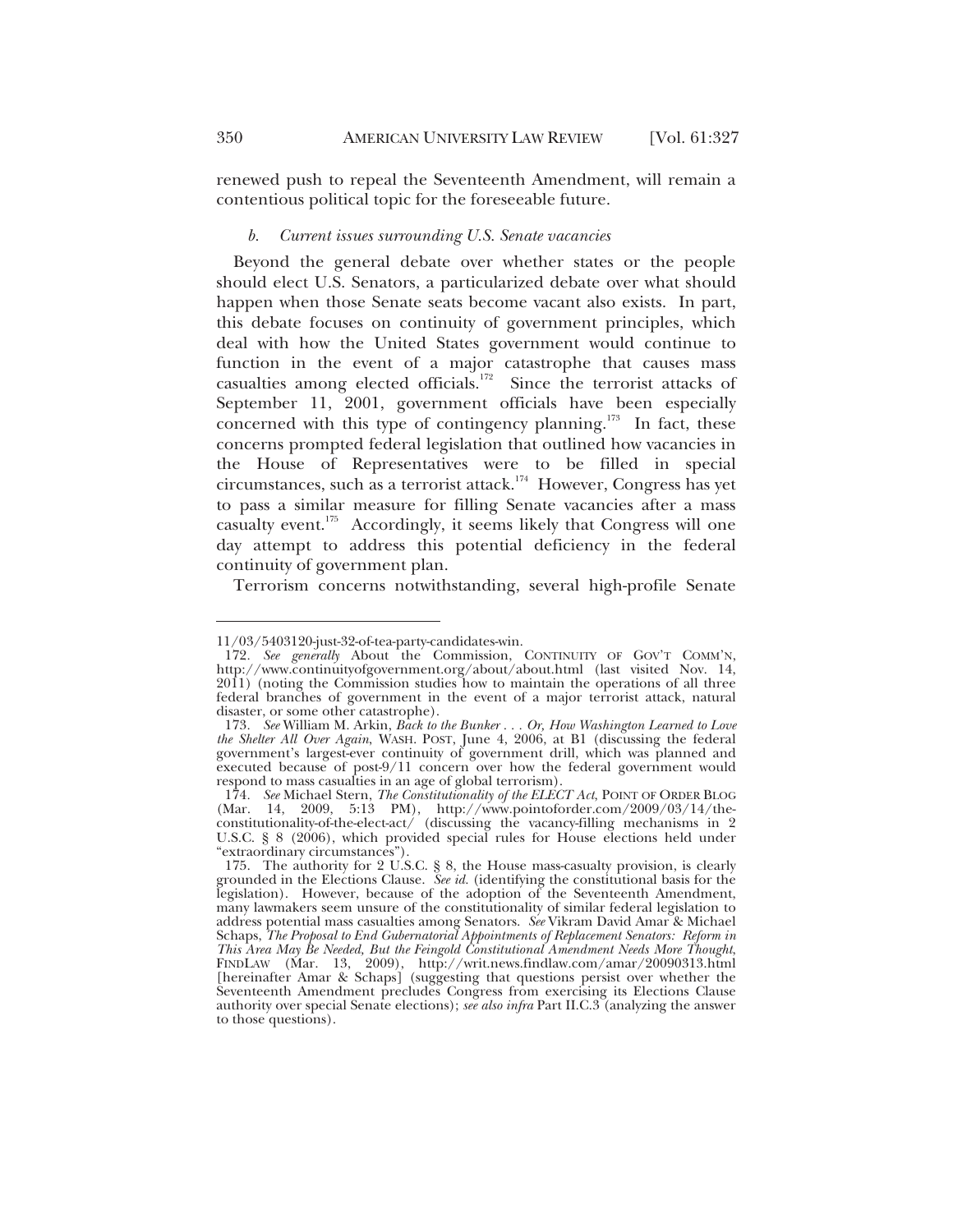vacancies have generated national headlines in recent years. The 2008 election of President Barack Obama and Vice President Joseph Biden, along with President Obama's appointment of several Cabinet secretaries, created four Senate vacancies in a matter of weeks.<sup>176</sup> Less than a year later, Massachusetts Senator Edward Kennedy's death created another high-profile vacancy.<sup>177</sup>

Each of these vacancies had a unique subtext. In Delaware, the Governor appointed Ted Kaufmann, a former staff member to Vice President Biden, to the Senate.<sup>178</sup> At the time, political observers viewed Kaufman as a "seat warmer" who merely would hold Vice President Biden's old seat until his son, Beau Biden, could run for a full term in 2010.<sup>179</sup> In Colorado, the Governor appointed Michael Bennet, who was criticized because he had never before run for any public office.<sup>180</sup> In New York, prominent media figures accused Governor David Paterson of "dithering"<sup>181</sup> and acting "peculiar"<sup>182</sup> during the process that ultimately resulted in Kirsten Gillibrand's

<sup>176</sup>*. See* Editorial, *How Not to Pick a Senator*, WASH. POST, Jan. 24, 2009, at A12 (listing the Senate vacancies proximately caused by President Obama's election). Following the 2008 election, Illinois (vacated by Obama), Delaware (vacated by Biden), New York (vacated by Hillary Clinton when she was appointed Secretary of State), and Colorado (vacated by Ken Salazar when he was appointed Secretary of the Interior) all experienced sudden Senate vacancies. *Id.*

<sup>177</sup>*. See* John M. Broder, *Causes Defined Him, Even at End, at 77*, N.Y. TIMES, Aug. 27, 2009, at A1 (noting Senator Kennedy's passing after a long struggle with brain cancer).

<sup>178</sup>*. See* Kate Phillips, *Biden's Replacement Sworn In to the Senate*, N.Y. TIMES CAUCUS BLOG (Jan. 16, 2009, 12:21 PM), http://thecaucus.blogs.nytimes.com/2009/01/16/ bidens-replacement-sworn-in (discussing Kaufman's official start to his brief Senate career).

<sup>179</sup>*. See* Will Robinson, *Duke Alumnus Picked for Biden's Senate Seat*, CBS NEWS (Feb. 11, 2009), http://www.cbsnews.com/stories/2008/11/26/politics/uwire/

main4633986.shtml (noting that Kaufman announced he would not seek election to the full Senate term in  $2010$ , prompting speculation that he was keeping the seat warm for Beau Biden). *But see* Charles Mathesian, *Beau Biden declines Senate Bid*, POLITICO (Jan. 25, 2010, 9:45 AM), http://www.politico.com/news/stories/

<sup>0110/31952.</sup>html (reporting that Beau Biden opted not to run for his father's old Senate seat in 2010).

<sup>180</sup>*. See* Steven K. Paulson, *Michael Bennet Appointed Colorado Senator, Will Replace Ken Salazar*, HUFFINGTON POST (Jan. 3, 2009, 8:59 PM), http://www.huffingtonpost.com/2009/01/03/michael-bennet-appointed-

\_n\_155009.html (discussing Colorado Governor Bill Ritter's surprising choice of a "dark horse candidate" lacking legislative or campaigning experience).

<sup>181</sup>*. See* Maureen Dowd, *Which Governor is Wackier?*, N.Y. TIMES, Jan. 25, 2009, at WK11 (accusing Governor Paterson of taking too long and changing his mind too frequently during the Senate appointment process, which included, in Dowd's opinion, his poor handling of the prospective appointment of Caroline Kennedy to the vacant seat).

<sup>182</sup>*. See* Chris Smith, *The Zany Adventures of (Senator) Caroline Kennedy*, N.Y. MAGAZINE (Feb. 2, 2009), at 16 (criticizing Governor Paterson for the way in which he filled Hillary Clinton's vacant Senate seat).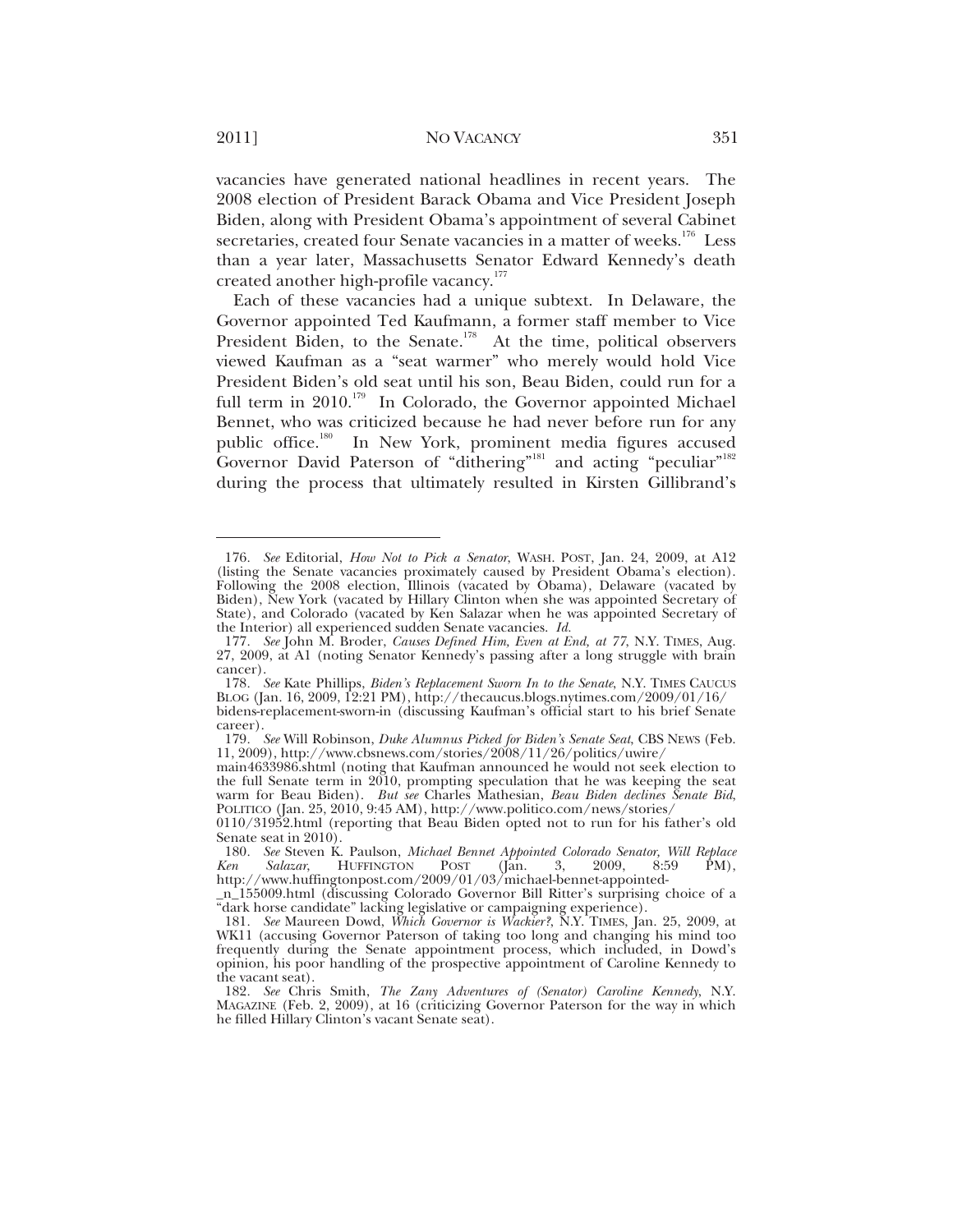appointment to the Senate.<sup>183</sup> In Massachusetts, Republican Scott Brown's surprising special election win marked the national emergence of the Tea Party movement.<sup>184</sup> The saga of disgraced ex-Governor Rod Blagojevich in Illinois, however, is likely to remain the most infamous and egregious example of the problems surrounding how Senate vacancies are currently filled.<sup>185</sup>

Motivated in part because of this noteworthy string of recent Senate vacancies, federal lawmakers recently introduced legislation addressing this issue.<sup>186</sup> On January 29, 2009, Senators Russell Feingold, Mark Begich, and John McCain proposed a constitutional amendment to create a uniform national method for filling Senate<br>vacancies.<sup>187</sup> The proposed amendment would prevent all The proposed amendment would prevent all gubernatorial appointments to the Senate, instead requiring all sitting Senators to be elected directly by the people.<sup>188</sup>

Just days later, Representative Aaron Schock introduced a bill designed to tackle the Senate vacancies problem without taking the drastic step to amend the U.S. Constitution.<sup>189</sup> Unlike the Senators' proposed amendment, the ELECT Act would still allow state governors to make temporary Senate appointments, but it would mandate that special vacancy-filling elections occur within ninety days of a seat vacancy.<sup>190</sup> In addition, the ELECT Act would provide federal funding to a state to mitigate its financial burden in holding prompt special elections.<sup>191</sup>

<sup>183</sup>*. See* Nicholas Sabloff, *Kirsten Gillibrand: New York's Next Senator*, HUFFINGTON POST, (Jan. 22, 2009, 8:16 PM), http://www.huffingtonpost.com/2009/01/22/

kirsten-gillibrand-new-yo\_n\_160195.html (noting how Governor Paterson settled on a sitting member of New York's delegation to the House of Representatives to replace Hillary Clinton in the Senate).

<sup>184</sup>*. See* Charles Krauthammer, *The Meaning of Brown*, WASH. POST, Jan. 22, 2010, at A21 (opining that the Brown Senate election victory reflected the national power of the Tea Party to shape campaigns and to drive voter turnout).

<sup>185</sup>*. See supra* notes 1–6 and accompanying text (chronicling the events in Illinois after Barack Obama vacated his Senate seat).

<sup>186</sup>*. See, e.g.*, *S.J. Res. 7 and H.J. Res. 21: A Constitutional Amendment Concerning Senate Vacancies: Joint Hearing Before the S. Subcomm. on the Constitution and the H. Subcomm. on the Constitution, Civil Rights, and Civil Liberties*, 111th Cong. 12-13 (2009) (written testimony of Rep. Aaron Schock) (suggesting that he was motivated to propose federal legislation creating a uniform process for filling Senate vacancies because the current system is "riddled with the possibility of fraud, abuse, and outright bribery," which he saw firsthand in his home state of Illinois during the Blagojevich saga).

 <sup>187.</sup> S.J. Res. 7, 111th Cong. (2009).

<sup>188</sup>*. Id.*

<sup>189</sup>*. Compare id.* (proposing a constitutional amendment to address the problem of Senate vacancies), *with* H.R. 899, 111th Cong. (2009) (proposing a legislative, rather than constitutional, solution to the problem).

 <sup>190.</sup> H.R. 899, 111th Cong. (2009).

<sup>191</sup>*. Id.*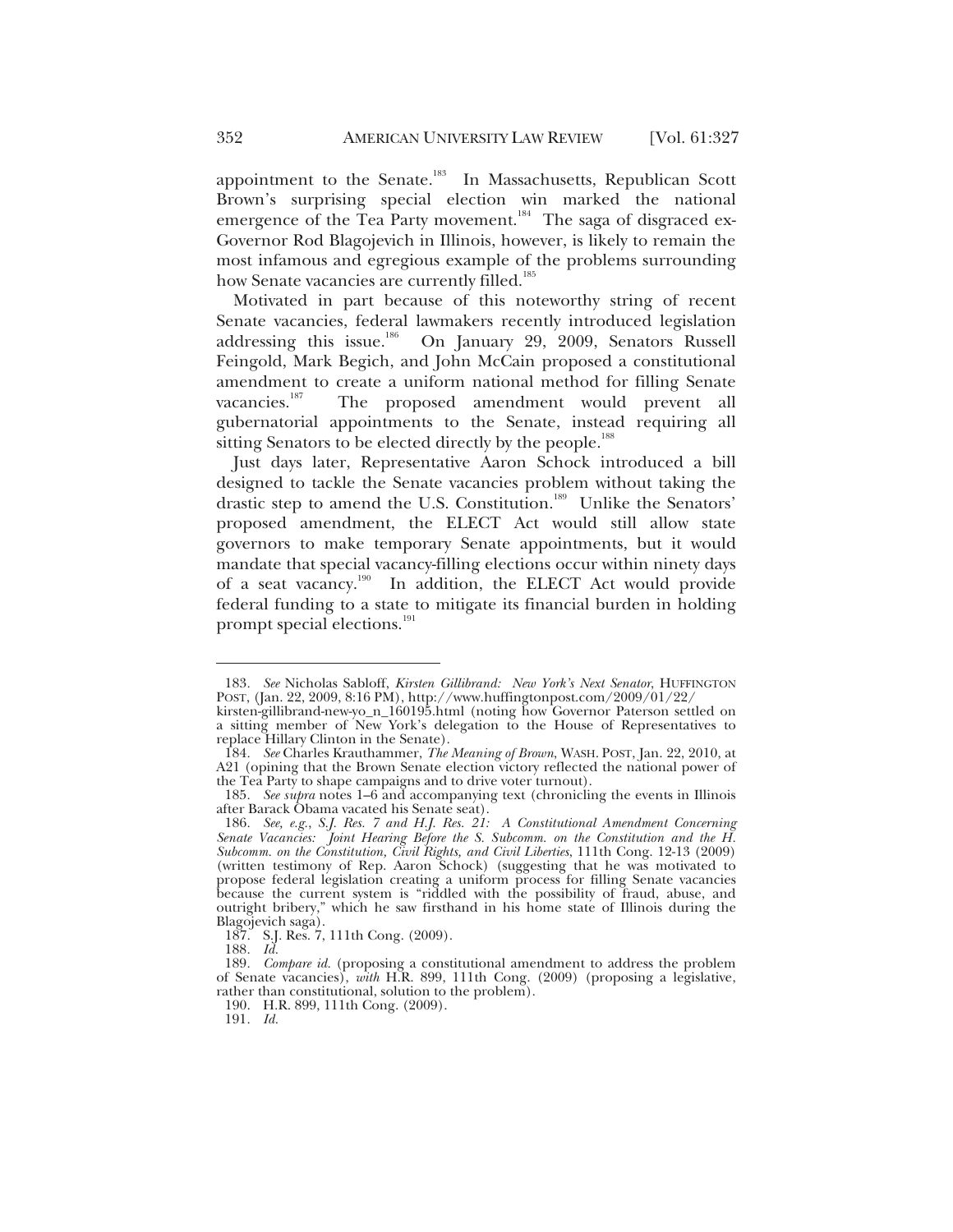$\overline{a}$ 

#### *D. Theories of Constitutional Interpretation and Statutory Construction*

This Comment utilizes the traditional tools of constitutional interpretation and statutory construction to analyze the apparent tension between portions of the Seventeenth Amendment and the Elections Clause.<sup>192</sup> Accordingly, a brief introduction to the theories and tools that will be utilized in this Comment is in order here.

#### *1. Introduction to the textual approach*

Textualism is a formalistic approach to constitutional interpretation that relies exclusively on the ordinary meaning of the text of any given constitutional provision to interpret that provision's meaning.<sup>193</sup> In doing so, the textual approach dismisses virtually all inquiries into non-textual sources, including canons of construction and legislative history.<sup>194</sup> Instead, the key question that textualists ask is how a reasonable person would ordinarily understand the words of a certain provision.<sup>19</sup>

In a 1987 concurrence in *INS v. Cardoza-Fonseca*, 196 Justice Antonin Scalia—perhaps the most well-known modern textualist<sup>197</sup> articulated his jurisprudential approach to textualism. In *Cardoza-Fonseca*, the Court ruled that the Immigration and Nationality Act only required asylum applicants to demonstrate a "well-founded fear of persecution," which the Court found was a different and lower

<sup>192</sup>*. See infra* Part II.B.1–3 (interpreting the text of the Seventeenth Amendment and Elections Clause using traditional tools of constitutional and statutory construction). Constitutional provisions can be considered "super statutes," meaning that, while the tools of statutory interpretation are by no means dispositive in analyzing constitutional amendments, their general principles are certainly applicable and relevant to any analysis. RONALD B. BROWN & SHARON J. BROWN, STATUTORY INTERPRETATION: THE SEARCH FOR LEGISLATIVE INTENT 16-17 (2002).

<sup>193</sup>*. See* PHILIP BOBBITT, CONSTITUTIONAL INTERPRETATION 14 (1991) (outlining the contours of the textual modality of interpretation); Ian Gallacher, *Conducting the Constitution: Justice Scalia, Textualism, and the Eroica Symphony*, 9 VAND. J. ENT. & TECH. L. 301, 306 (2006) (noting that "textualism requires a devotion to the text above all other considerations"); *see also* Antonin Scalia, *Common-Law Courts in a Civil-Law System: The Role of United States Federal Courts in Interpreting the Constitution and Laws*, in A MATTER OF INTERPRETATION: FEDERAL COURTS AND THE LAW 3, 22 (Amy Gutmann ed., 1997) (defending his view of textualism by stating that "[t]he text is the law, and it is the text that must be observed").

<sup>194</sup>*. See* Gallacher, *supra* note 193, at 307 (noting that "[any] interpretation going beyond the text's meaning is impermissible").

<sup>195</sup>*. See* BOBBITT, *supra* note 193, at 25–26 (demonstrating how a textual argument is made by analyzing Article VI in the Supremacy Clause of the Constitution through the lens of an average contemporary American's understanding of the text). Bobbitt also refers to this as the "man on the street" approach. *Id.* at 12.

 <sup>196. 480</sup> U.S. 421 (1987).

<sup>197</sup>*. See* Gallacher, *supra* note 193, at 306–07 (bestowing upon Justice Scalia the title of "most influential" textualist by virtue of his position on the Supreme Court).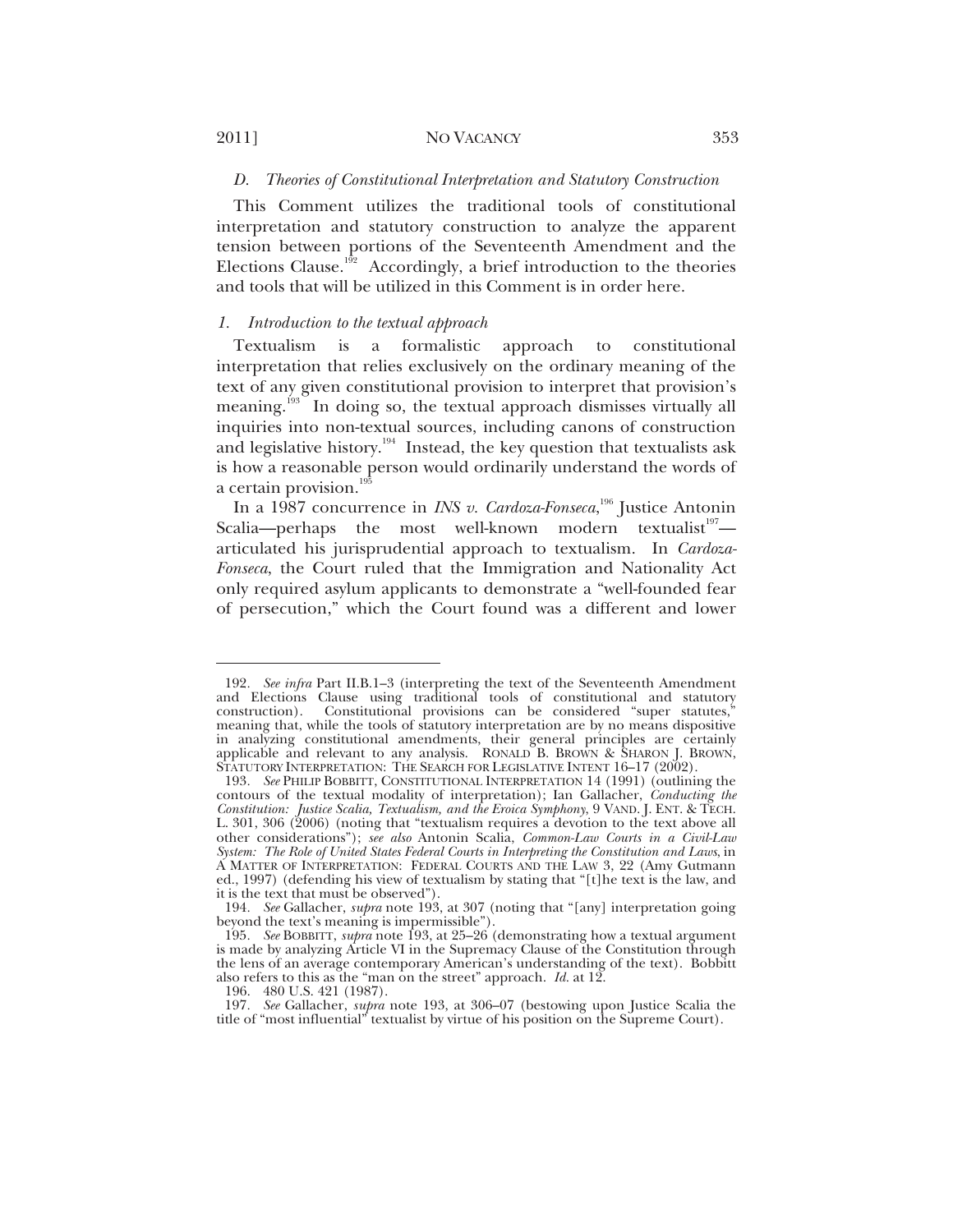standard than the one that INS had been using.<sup>198</sup> The majority opinion cited the Act's legislative history at length in reaching its conclusion,<sup>199</sup> even though the majority also felt its interpretation of "well-founded fear" reflected the plain meaning of that term.<sup>200</sup> Justice Scalia agreed with the result of the case, but he strongly objected to the majority's reliance on legislative intent.<sup>201</sup> Justice Scalia felt that the Court's analysis should have ended when it determined the plain meaning of "well-founded fear," rather than further inquiring into the law's legislative history.<sup>202</sup> Thus, for Justice Scalia, textualism was the only approach to constitutional interpretation needed in this case because, "[w]here the language of . . . laws is clear, [judges] are not free to replace it with unenacted legislative intent."203

The plain meaning theory is to statutory interpretation what textualism is to constitutional interpretation.<sup>204</sup> Like textualism, the plain meaning approach uses the ordinary meaning of words, grammar, and punctuation to dictate statutory interpretation.<sup>205</sup> While the plain meaning approach does not look to external sources of interpretation, it sometimes will use dictionary meanings and linguistic canons of construction—those that explain how to apply the normal rules of the English language to the law—to discern the ordinary meaning of text. $206$ 

The plain meaning approach also buttresses the canon of construction that disfavors creating surplusage or redundancy within a law.207 This canon presumes that legislators carefully draft all

<sup>198</sup>*. Cardoza-Fonseca*, 480 U.S. at 449–50.

<sup>199</sup>*. See id.* at 434–35 (noting that the Act's legislative history indicated that Congress did not seek to modify a prior standard it had been using for refugee determinations).

<sup>200</sup>*. See id.* at 450 (Blackmun, J., concurring) (noting that "the very language of the term 'well-founded fear'" compelled the majority's reasoning in this case).

<sup>201</sup>*. See id.* at 452 (Scalia, J., concurring) (agreeing with the majority that "wellfounded fear" had a clear, plain meaning, but imploring the Court to stop its analysis there rather than delving into the Act's legislative history).

<sup>202</sup>*. See id.* (calling the Court's legislative intent analysis "an ill-advised deviation from the venerable principle that if the language of a statute is clear, that language must be given effect—at least in the absence of patent absurdity"). Justice Scalia expressed further concern that the majority's insistence at looking into legislative history would be a cue to other courts that such a practice was appropriate or even required in all cases. *Id.* at 453.

<sup>203</sup>*. Id.* at 453.

<sup>204</sup>*. See* JELLUM, *supra* note 114, at 17 (defining the plain meaning approach as the statutory interpretation counterpart to textualism).

<sup>205</sup>*. Id.*

<sup>206</sup>*. Id.*

<sup>207</sup>*. Id.* at 104 (defining the canon against surplusage to mean that in a properlyinterpreted statute, "every word has meaning; nothing is redundant or meaningless").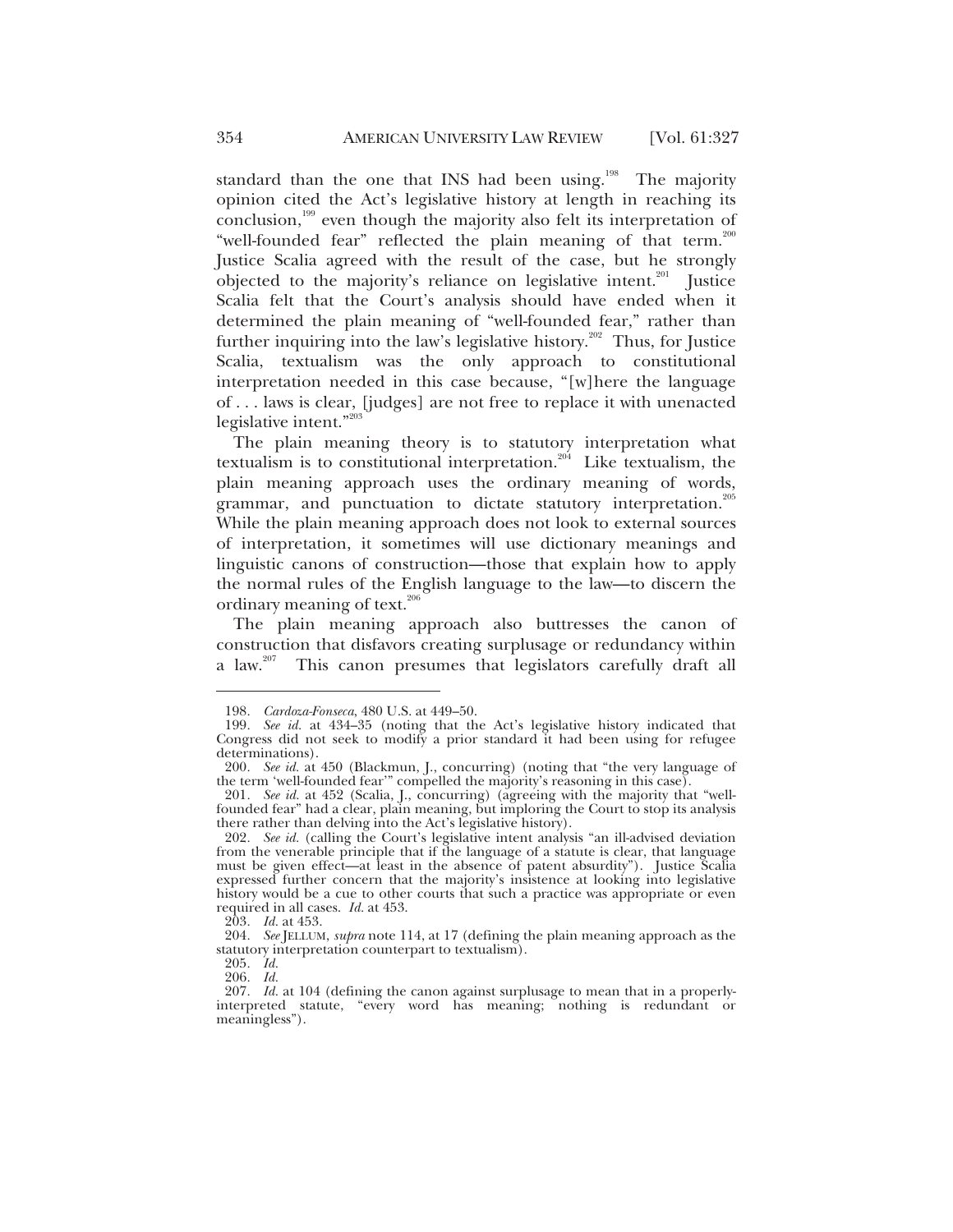statutes;<sup>208</sup> therefore, each word in a statute must have an independent meaning, and no words should be viewed as duplicative.<sup>209</sup> The Supreme Court has validated this general The Supreme Court has validated this general principle by declaring that it has the "duty to give effect, if possible, to every clause and word of a statute."<sup>210</sup>

Sometimes, however, applying the plain meaning of words in a statute creates a result unintended by the legislature. Hence, statutory interpreters have developed the absurd result exception to the plain meaning rule.<sup>211</sup> The Supreme Court first articulated this exception in the 1892 case *Holy Trinity Church v. United States*,<sup>212</sup> which centered on a federal anti-immigration statute banning businesses from bringing anyone into the country "to perform labor or service of any kind."<sup>213</sup> Consequently, when a church hired a pastor from England, the federal government fined the church.<sup>214</sup> However, the Court rejected the lower court's holding that the law's application to work "of any kind" was clear, plain language.<sup>215</sup> Instead, the Court held that denying a church the right to recruit pastors from overseas would be an absurd result.<sup>216</sup> The Court famously concluded that "a thing may be within the letter of the statute and yet not within the statute, because not within its spirit, nor within the intention of its makers."217 This rationale opened the door for other jurists to look beyond the clear text of a statute when that analysis would produce a similarly absurd result. $^{218}$ 

 $\overline{a}$ 

217*. Id.* at 459.

<sup>208</sup>*. See id.* (positing that, if legislators would have found extra or useless words in a statute, they would have deleted them before passing the law).

<sup>209</sup>*. But see* BROWN & BROWN, *supra* note 192, at 86 (noting Judge Easterbrook's position that "redundancy is common in statutes; . . . [not] every enacted word must carry independent force").

 <sup>210.</sup> TRW Inc. v. Andrews, 534 U.S. 19, 31 (2001) (citation and internal quotation marks omitted).

<sup>211</sup>*. See* JELLUM, *supra* note 114, at 71 (deeming this exception the "Golden Rule" of statutory interpretation).

 <sup>212. 143</sup> U.S. 457 (1892).

<sup>213</sup>*. Id.* at 458. The Court noted "of any kind" was included in the statute to "guard against any narrow interpretation and emphasize a breadth of meaning." *Id.* "guard against any narrow interpretation and emphasize a breadth of meaning." *Id.* 214*. Id.* at 457–58.

<sup>215</sup>*. See id.* at 458–59 ("While there is great force to this reasoning, we cannot think Congress intended to denounce with penalties a transaction like that in the present case.").

<sup>216</sup>*. See id.* at 471–72 (finding that Congress did not intend for the outcome advocated by the Government because America's "laws," "business," "customs," and "society" along with "unofficial declarations" and "organic utterances" suggest that "[the United States] is a Christian nation," and it would be absurd to think that Congress intended to categorize contracts for foreign Christian ministers as misdemeanors).

<sup>218</sup>*. See* JELLUM, *supra* note 114, at 71 (noting that, with *Holy Trinity*'s recognition of an "absurd result" exception, "the Golden Rule was born"). The *Holy Trinity* Court itself listed several external sources helpful in analyzing legislative intent. *See Holy*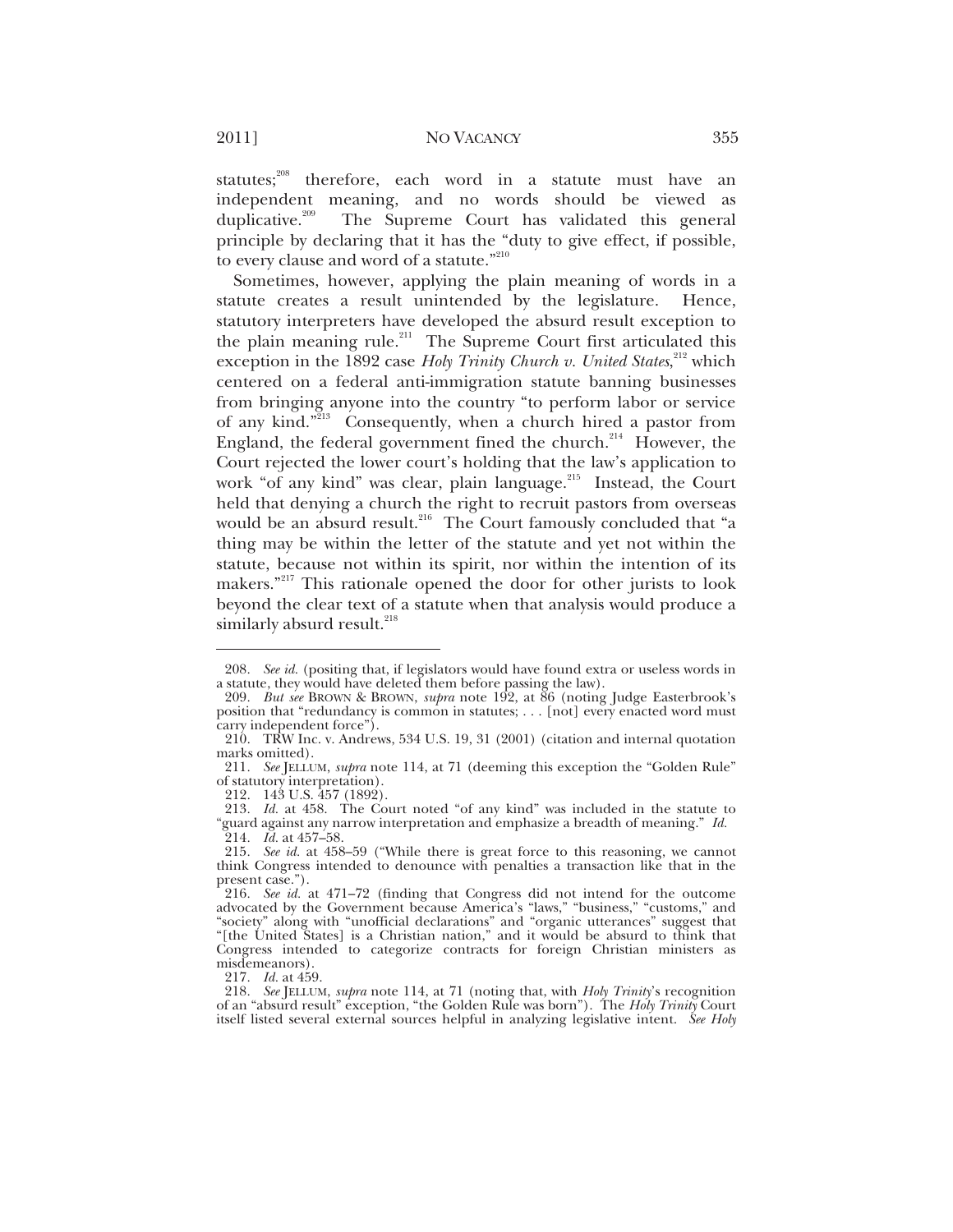#### *2. Introduction to the structural approach*

In contrast to the strict constraints of textualism, structuralism considers the relationships among various constitutional provisions to discern the meaning of a given provision within the context of the whole document.<sup>219</sup> This approach particularly applies to the This approach particularly applies to the constitutional principles of "federalism, separation of powers, and democracy."<sup>220</sup> As such, structuralism has been used to analyze As such, structuralism has been used to analyze controversies ranging from the scope of Congress's power under the Necessary and Proper Clause to the limits of Congress's Commerce Clause authority.<sup>221</sup>

The Supreme Court's 2005 opinion in *Granholm v. Heald*<sup>222</sup> provides a recent example of structuralism. In *Granholm*, the Court resolved a conflict between the Twenty-First Amendment and the Dormant Commerce Clause.<sup>223</sup> Michigan law criminalized the shipment of wine from out-of-state wineries directly to Michigan residents but allowed in-state wineries to ship directly to Michigan homes. $224$ Michigan argued that this law was a permissible exercise of its Twenty-First Amendment power to regulate liquor inside the state. $225$ Opponents of the law argued that it violated the Dormant Commerce Clause because the Michigan statute discriminated against out-of-state wine sellers. $^{226}$ 

The Court relied on structural arguments in siding with these opponents and striking down the Michigan law.<sup>227</sup> The Court held

222. 544 U.S. 460 (2005).

*Trinity Church*, 143 U.S. at 465 (suggesting an act's title, the "evil which was intended to be remedied," Congress's impetus for acting, and congressional committee reports as persuasive sources of legislative history).

<sup>219</sup>*. See* BOBBITT, *supra* note 193, at 14–15 (defining the structural modality of constitutional interpretation).

 <sup>220.</sup> SOTIRIOS A. BARBER & JAMES E. FLEMING, CONSTITUTIONAL INTERPRETATION: THE BASIC QUESTIONS 117 (2007).

<sup>221</sup>*. See id.* at 121–30 (providing examples of the Supreme Court's use of structuralism to analyze constitutional questions).

<sup>223</sup>*. Id.* at 471. The Twenty-First Amendment overturned the Eighteenth Amendment's prohibition of alcohol, and, in doing so, gave states the power to regulate "the transportation or importation" of liquor. U.S. CONST. amend. XXI. Although not expressly written into the Constitution, the Dormant Commerce Clause stands for the proposition that the explicit Commerce Clause, located in Article I, section 8, clause 3 of the Constitution, prevents states from passing laws that burden or discriminate against interstate commerce. *See generally* James L. Buchwalter, Annotation, *Construction and Application of Dormant Commerce Clause, U.S. Const. Art. I, § 8, cl. 3—Supreme Court Cases*, 41 A.L.R. FED. 2D 1, 13–15 (2009) (defining and explaining the Dormant Commerce Clause's application).

<sup>224</sup>*. Granholm*, 544 U.S. at 469.

<sup>225</sup>*. Id.* at 469, 473–74.

<sup>226</sup>*. Id.* at 469.

<sup>227</sup>*. See id.* at 484–86 (discussing the relationship between the Twenty-First Amendment and the Commerce Clause).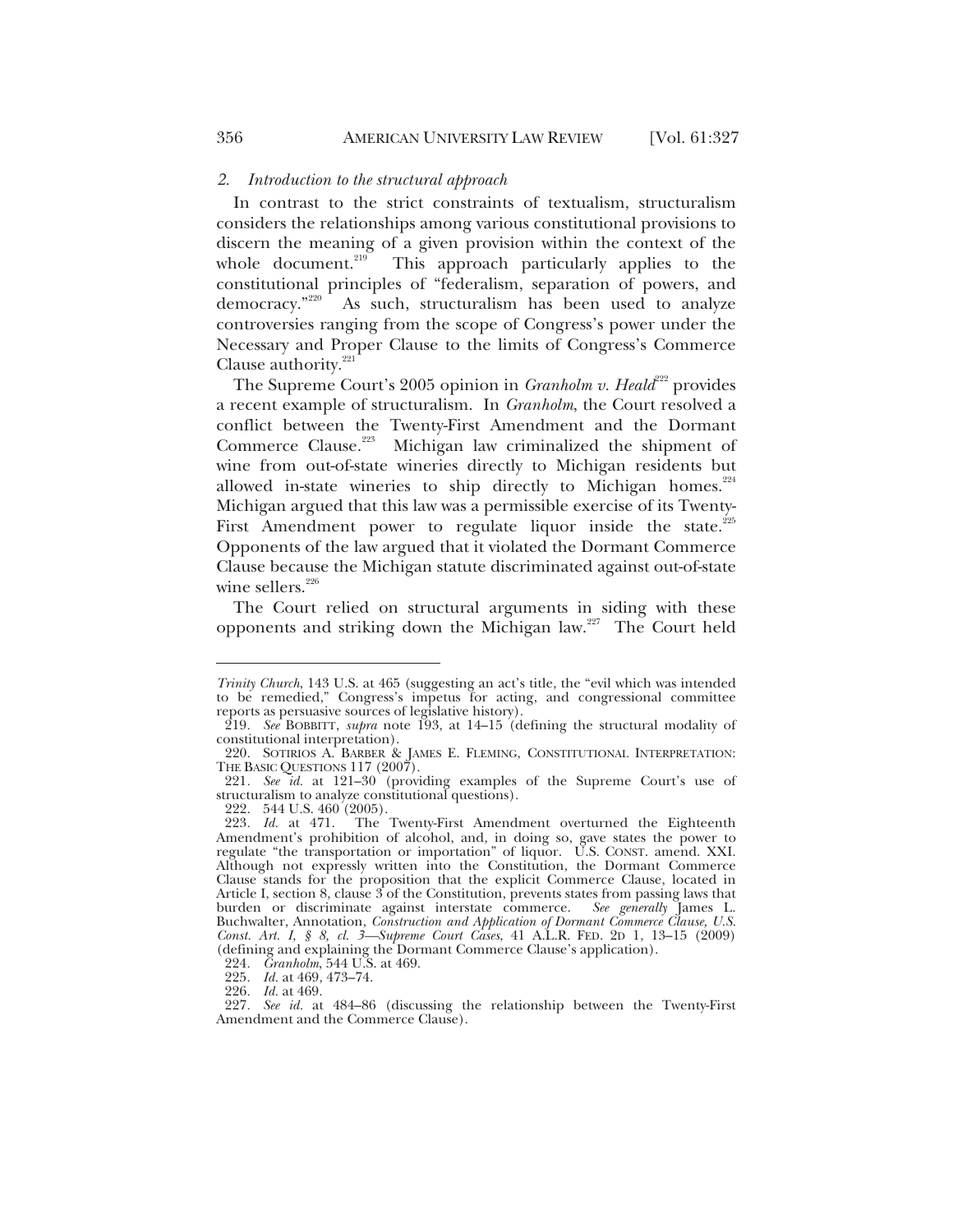that no language in the Twenty-First Amendment was meant to empower states to violate the long-standing Dormant Commerce Clause.<sup>228</sup> It emphasized that the Dormant Commerce Clause was an important part of the Constitution's federalist structure, and that it prevented states from passing laws discriminating against one another in the realm of interstate commerce.<sup>229</sup> The Court concluded that the passage of the Twenty-First Amendment was not intended to upset that balance. $230$ 

Analogous to structuralism is the statutory construction canon of *in pari materia*, which requires that new statutes be interpreted consistently with older legislation regarding the same subject matter.231 Like structuralism, *in pari materia* emphasizes context in interpreting legislative language.232 Accordingly, *in pari materia* promotes consistency and coherency among various provisions within legislation. $^{233}$ 

*In pari materia* has two separate, but related, components: the whole act aspect and the whole code aspect.<sup>234</sup> The whole act aspect requires individual sections of legislation to be interpreted within the context of the whole statute.<sup>235</sup> In *Rhyne v. K-Mart Corp.*,<sup>236</sup> the North Carolina Supreme Court used this aspect to interpret the meaning of the word "defendant" in a punitive damages statute, which capped such damages at  $$250,000.<sup>237</sup>$  There, the defendant corporation argued that this figure was the maximum total punitive liability it could face in any one lawsuit, regardless of the number of plaintiffs jointly suing in the same case.238 Citing the maxim of *in pari materia*, the court rejected this position, finding that other clauses within the same statutory section referred to "a verdict" and "the award" as the

<sup>228</sup>*. Id.* at 486. The Court noted that "the Twenty-First Amendment does not supersede other provisions of the Constitution and, in particular, does not displace the rule that States may not give a discriminatory preference to their own producers." Id.

producers." *Id.* 229*. Id.* at 472–73.

<sup>230</sup>*. See id.* at 493 (overturning the Michigan winery law because even though the Twenty-First Amendment gave states broad regulatory power, the Court's Commerce Clause rulings require regulation to be done in an even-handed way, which was not the case with Michigan's law).

<sup>231</sup>*. See* JELLUM, *supra* note 114, at 99–100 (noting that *in pari materia* literally means "part of the same material").

 <sup>232.</sup> The whole statute maxim articulates a similar idea. *See* BROWN & BROWN, *supra* note 192, at 89–90 (defining the whole statute maxim to mean that legislation should be read as a whole, rather than as individual provisions).

 <sup>233.</sup> JELLUM, *supra* note 114, at 100.

<sup>234</sup>*. Id.*

<sup>235</sup>*. Id.*

 <sup>236. 594</sup> S.E.2d 1 (N.C. 2004).

<sup>237</sup>*. Id.* at 7.

<sup>238</sup>*. Id.* at 19.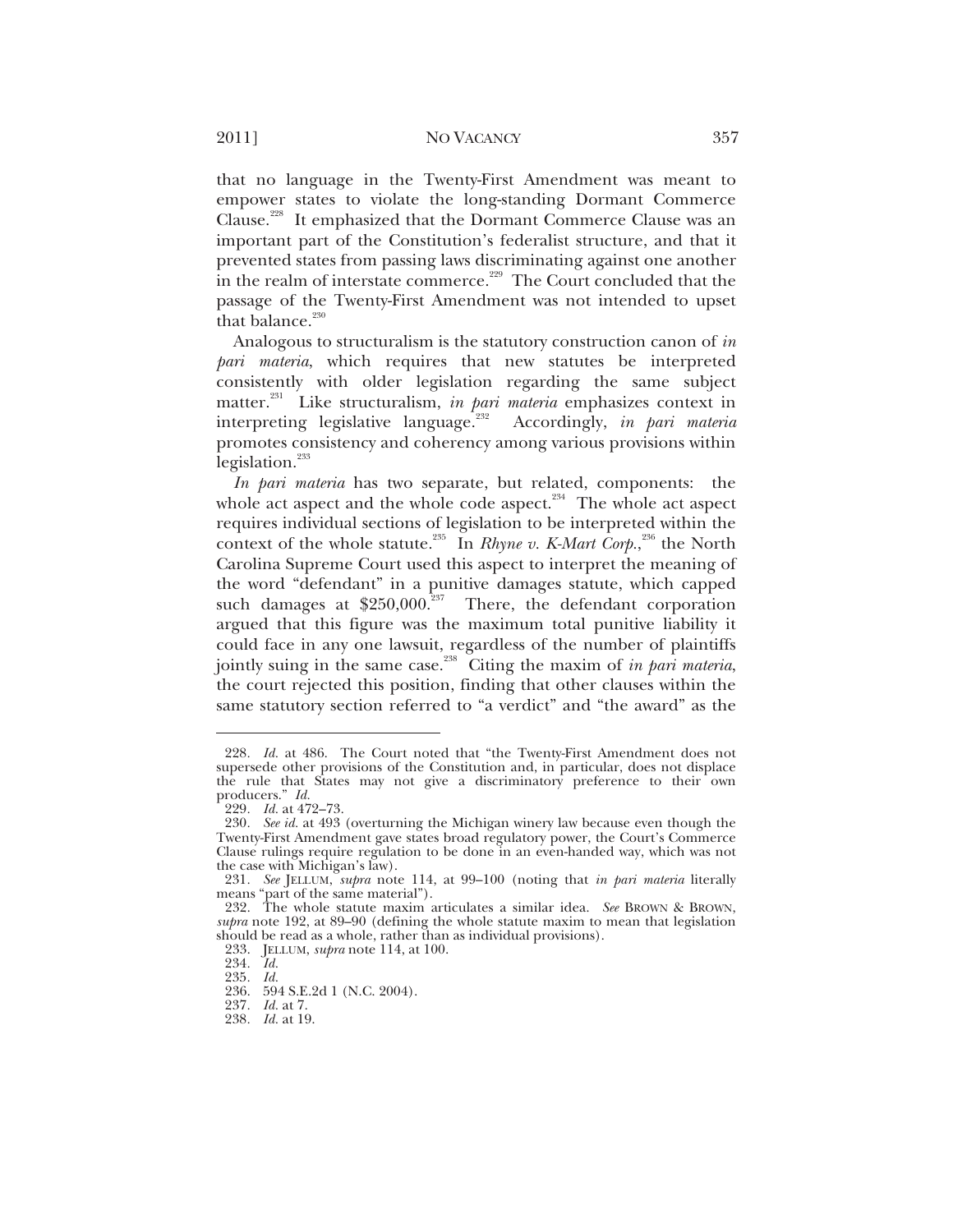operative words regarding maximum damages.<sup>239</sup> Therefore, the court held that the statute was meant to cap each plaintiff's individual punitive damages award, not to limit a defendant's total liability.<sup>240</sup> Accordingly, it rejected the defendant's attempt to read one part of the statute in isolation from the rest of it because such an interpretation would contravene the principles of *in pari materia*. 241

Similar to the whole statute aspect, the whole code aspect of *in pari materia* asserts that new statutes must be read in harmony with existing legislation about the same subject. $242$  This aspect relies on the presumption that legislatures are aware of all previous statutes regarding a certain subject matter when they enact a new law pertaining to that same subject.<sup>243</sup> The Supreme Court has validated the whole code aspect, finding that *in pari materia* applies when two statutes "[b]oth deal with precisely the same subject matter."<sup>244</sup>

The United States Court of Appeals for the Federal Circuit followed this Supreme Court dictate in the 2000 case *Florida Sugar Marketing* & Terminal Ass'n v. United States.<sup>245</sup> The court interpreted the meaning of the term "export" to mean only commerce done with foreign entities.<sup>246</sup> In reaching that conclusion, the court read the Constitution's Export Clause in context with other constitutional provisions relating to commercial activities.<sup>247</sup> Through its analysis, the court rejected the petitioner's argument because accepting it would have created inconsistencies among other constitutional clauses pertaining to commerce, namely the Commerce Clause itself.248 Thus, the court opted to interpret the term "export" *in pari materia* with all other constitutional provisions relating to  $commence.<sup>249</sup>$ 

 $\overline{a}$ 

248*. Id.*

<sup>239</sup>*. Id.* at 20.

<sup>240</sup>*. Id.* at 21.

<sup>241</sup>*. See id.* at 19 (holding that the court "[did] not agree with K-Mart's argument" regarding how the statute capped damages).

 <sup>242.</sup> JELLUM, *supra* note 114, at 100.

<sup>243</sup>*. Id.* at 101.

 <sup>244.</sup> United States v. Stewart, 311 U.S. 60, 64 (1940).

 <sup>245. 220</sup> F.3d 1331 (Fed. Cir. 2000). The court noted that constitutional provisions "should be interpreted to avoid contradictions in the text." *Id.* at 1337.

<sup>246</sup>*. See id.* at 1338–39 (finding that the Export Clause only applies to "foreign commerce, not interstate shipments").

<sup>247</sup>*. See id.* at 1337 ("Reading the Export Clause in light of other clauses of the Constitution provides additional indications that the Framers intended it only to limit federal powers with regard to foreign commerce.").

<sup>249</sup>*. See id.* at 1337–38 (recognizing the need to interpret the term "export" consistently with the Exports Clause and the Commerce Clause).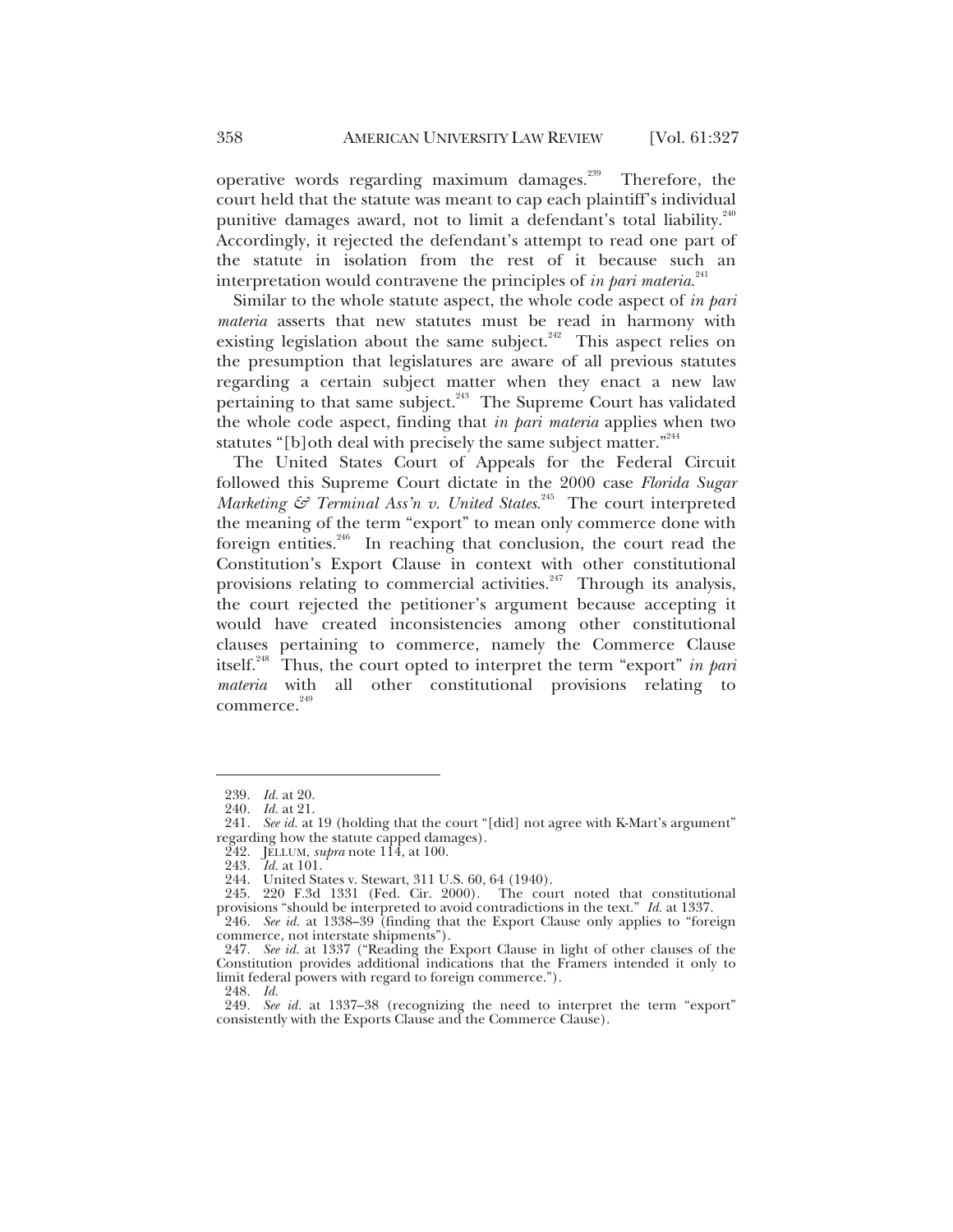#### *3. Introduction to the historical approach*

Like structuralism, the historical approach to constitutional interpretation, which is closely aligned with originalism, $250$  looks beyond the plain text of the Constitution by analyzing the original intent of the drafters and ratifiers of the Constitution and its amendments. $251$  The theory holds that when provisions of the Constitution are ambiguous, courts should look to how the drafters and ratifiers of those provisions generally understood them at the time they were added to the Constitution.<sup>252</sup> Under this approach, looking beyond the drafters' and ratifiers' original intent risks the courts creating, changing, or repealing constitutional provisions—a job that supporters of the historical approach believe is reserved for Congress and state legislatures through the ratification process.<sup>253</sup>

The Supreme Court applied the historical approach in its 1983 *Marsh v. Chambers*<sup>254</sup> decision. In that case, the Court held that the Nebraska Legislature did not violate the First Amendment's Establishment Clause when it began each legislative session with a chaplain-led prayer. $255$  Though the literal text of the First Amendment suggested that this practice violated the Establishment Clause, $256$  the Court found that that was not the original intent of the Amendment's framers.<sup>257</sup> Instead, the Court traced the history of legislative chaplains back to the First Continental Congress and the

<sup>250</sup>*. See* BOBBITT, *supra* note 193, at 12 (defining the historical approach). *See also* SCALIA, *supra* note 193, at 38 (articulating his understanding of the theory of original intent).

<sup>251</sup>*. See* BOBBIT, *supra* note 193, at 12 (identifying the relevant inquiry under the historical approach).

<sup>252</sup>*. Id.* at 12–13.

<sup>253</sup>*. E.g.*, Todd S. Purdum & Robin Toner, Roberts Pledges He'll Hear Cases With "Open Mind"*,* N.Y. TIMES, Sept. 13, 2005, at A1 (discussing Chief Justice John Roberts's judicial philosophy, which he articulated during his Senate confirmation hearing). Chief Justice Roberts analogized the courts to the game of baseball, opining "that it's [his] job to call balls and strikes, and not to pitch or bat." *Id. But see* Erwin Chemerinsky & Catherine Fisk, *Judges Do Make Law—It's Their Job*, USA TODAY, Aug. 23, 2005, http://www.usatoday.com/news/opinion/editorials/2005-08- 23-forum-judges\_x.htm# (rejecting the originalists mantra against "legislating from the bench"). Chemerinsky and Fisk instead argue that all judges must make law because that process is at the heart of the common law system, which governs areas like tort law, contract law, and property law. *Id.* The authors also suggest that the very doctrine of judicial review, which gives judges the authority to declare laws unconstitutional, was made up by judges. *Id.*

 <sup>254. 463</sup> U.S. 783 (1983).

<sup>255</sup>*. Id.* at 786.

<sup>256</sup>*. See* U.S. CONST. amend. I (emphasis added) (stating that "Congress shall make *no law* respecting an establishment of religion").

<sup>257</sup>*. See Marsh*, 463 U.S. at 788 (observing that the First Amendment's drafters did not view paid legislative chaplains and opening prayers as a First Amendment violation because such practices had occurred since Congress's first session).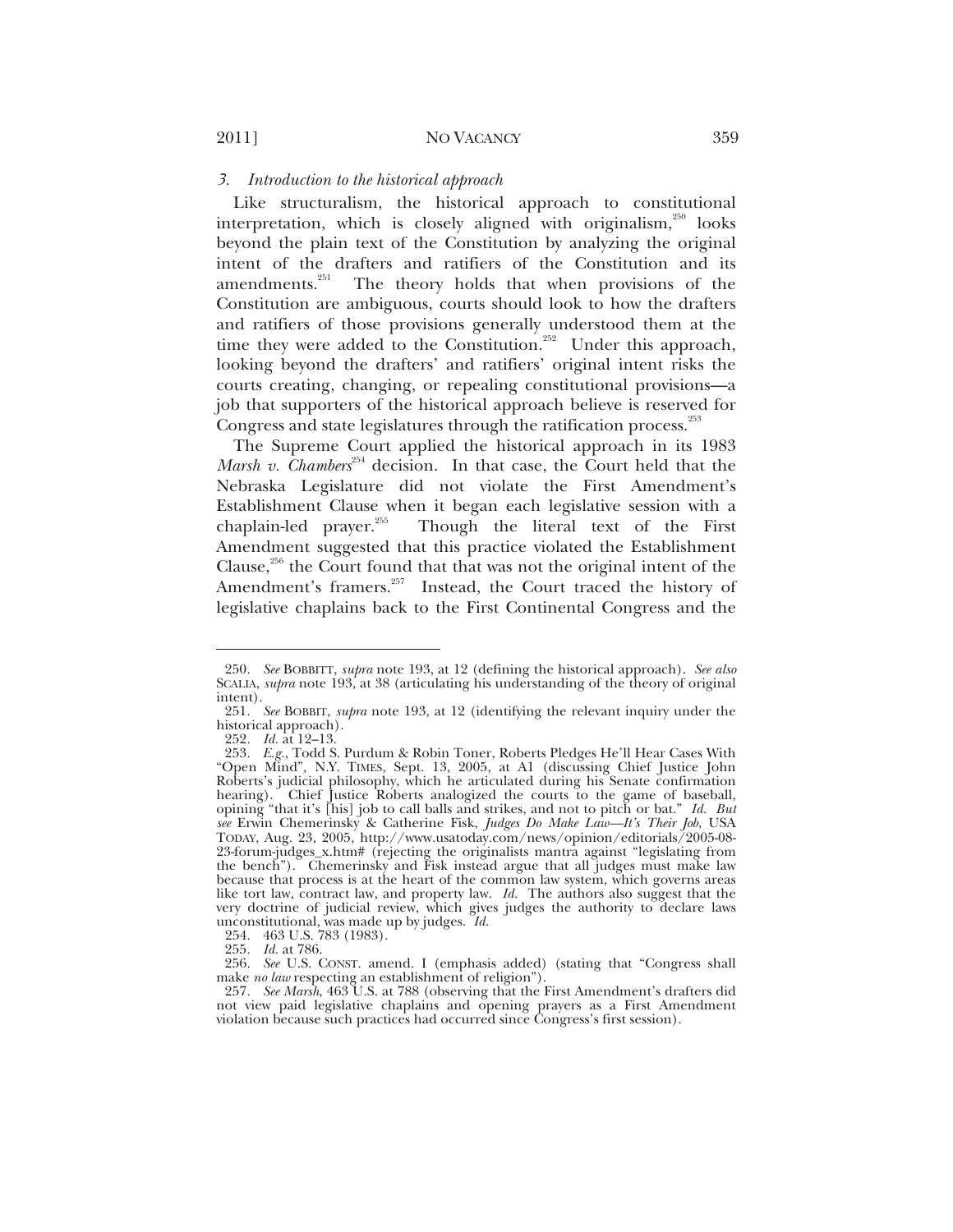First Congress, which ratified the First Amendment.<sup>258</sup> Therefore, the Court concluded that the framers of the Establishment Clause did not intend for it to preclude chaplain-led prayers before the start of legislative sessions,259 meaning Nebraska's customary practice was constitutionally permissible.<sup>260</sup>

In the field of statutory interpretation, the historical approach is most often called intentionalism.<sup>261</sup> To intentionalists, the legislature's motivation and specific intent in passing a law are of paramount importance.<sup>262</sup> In discerning that intent, a court looks to the legislative history of a statute, even if the text of that statute is unambiguous. $263$  Intentionalists have outlined a hierarchy of the extrinsic sources of legislative history, ranging from the most persuasive to the least persuasive: conference committee reports; regular committee reports; earlier versions of a bill, including rejected amendments; statements made by the bill's supporters during its floor debate, with special consideration sometimes given to the bill's drafters and sponsors; and, finally, statements made by the bill's opponents during floor debate.<sup>264</sup>

When analyzing legislative intent, courts strongly disfavor statutory interpretations that would result in repeal by implication.<sup>265</sup> This canon of construction presumes that when legislatures want to repeal a pre-existing law, they only do so expressly. $266$  Accordingly, judges

<sup>258</sup>*. See id.* at 786–91 (chronicling the history of legislative chaplains in colonial America).

<sup>259</sup>*. See id.* at 790 (noting that it would have been odd for the Framers of the First Amendment, who had just opened their own legislative session with a chaplain-led prayer, to simultaneously declare such a practice unacceptable under the First Amendment).

 <sup>260.</sup> Id. at 794–95.

<sup>261</sup>*. See* JELLUM, *supra* note 114, at 22–23 (explaining the role of original intent in statutory interpretation).

<sup>262</sup>*. Id.* at 23.

<sup>263</sup>*. See id.* (contrasting textualism, which only begrudgingly looks to extrinsic sources when statutory language is ambiguous, with intentionalism, which embraces extrinsic sources of interpretation even when a statute's plain meaning seems clear).

<sup>264</sup>*. See id.* at 161–65 (identifying and explaining this hierarchy). Some intentionalists also consider post-enactment history, such as presidential signing statements and veto messages. *Id.* at 164. However, neither of those sources are technically *legislative* history since they come from the *executive* branch of government. *Id.* at 164 (emphasis added).

 <sup>265.</sup> BROWN & BROWN, *supra* note 192, at 94–95 (citing Radzanower v. Touche Ross & Co., 426 U.S 148, 154 (1976)) (noting that the issue of implied repeal typically arises when one plausible interpretation of an ambiguity within a new statute would implicitly overturn a provision in a pre-existing law, but the legislature or Congress neglected to expressly address this apparent conflict).

 <sup>266.</sup> JELLUM, *supra* note 114, at 146. However, Jellum also notes that this is a "potentially flawed presumption." *Id.*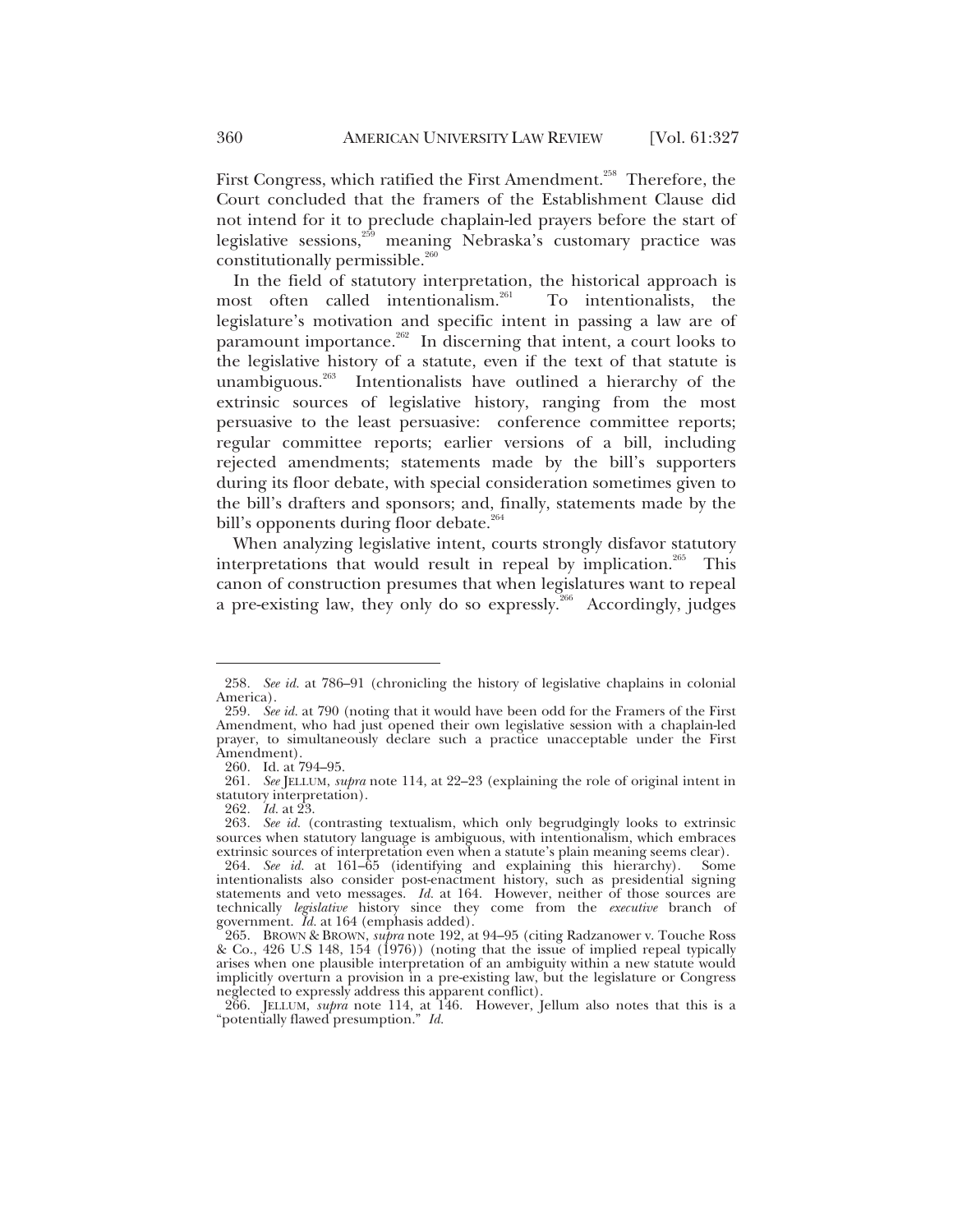are very hesitant to interpret ambiguous statutory language so as to implicitly repeal another law.<sup>267</sup>

In the 1974 case *Morton v. Mancari*,<sup>268</sup> the Supreme Court utilized this canon to reconcile a conflict between the Indian Reorganization Act (IRA) of 1934 and the Equal Employment Opportunity Act (EEO) of  $1972.^{269}$  The IRA required that Native Americans receive special hiring preference for positions in the Bureau of Indian Affairs; the later-enacted EEO mandated that all federal personnel decisions be made without racial prejudice. $270$  However, the EEO did not contain an expressed repeal of the old IRA preference provision.<sup>271</sup> Because the Court disfavors repeals by implication, it ruled that the EEO did not implicitly repeal the IRA. $^{272}$  Instead, the Court reconciled the contradictory statutes by holding that the IRA preference was an implied exception to the EEO because both laws were aimed at tackling racial discrimination in the federal workplace. $273$  Consequently, the Court upheld the principle of disfavoring repeals by implication.<sup>274</sup>

#### II. A COMPREHENSIVE LEGAL ANALYSIS OF THE SEVENTEENTH AMENDMENT AND ELECTIONS CLAUSE SHOWS THAT CONGRESS MAY REGULATE VACANCY-FILLING U.S. SENATE ELECTIONS

The recent controversies surrounding U.S. Senate vacancies and the subsequent congressional attempts to legislate the issue prompt the question of whether Congress has ultimate authority to mandate how states fill these vacancies or whether the Seventeenth Amendment exclusively delegated this power to the states. This section analyzes that question by examining prior case law on the subject and applying traditional methods of constitutional and statutory interpretation to the competing clauses at issue.

<sup>267</sup>*. See* BROWN & BROWN, *supra* note 192, at 94–95 (warning courts not to interpret an ambiguous statutory provision so as to effectively repeal another law). 268. 417 U.S. 535 (1974).

<sup>269</sup>*. See id.* at 538 (observing that the IRA's preferential language created the central conflict in the case following the EEO's subsequent enactment).

<sup>270</sup>*. See id.* at 537–38, 542, 545 (explaining the requirements of each federal law).

<sup>271</sup>*. See id.* at 550 (noting the "congressional silence" in the EEO as to whether it repealed the IRA).

<sup>272</sup>*. Id.* at 550–51. The Court categorized its decision as the "prototypical case where . . . repeal by implication [was] not appropriate." *Id.* at 550.

<sup>273</sup>*. Id. But see* JELLUM, *supra* note 114, at 147 (suggesting that this reconciliation was disingenuous). This canon does not mean, however, that courts never recognize an implied repeal. *See id.* (insisting that specific evidence of Congress's intent to implicitly repeal a law can overcome this canon's general thrust).

<sup>274</sup>*. See* JELLUM, *supra* note 114, at 146–47 (categorizing *Morton* as "[o]ne of the more famous cases addressing implied repeal").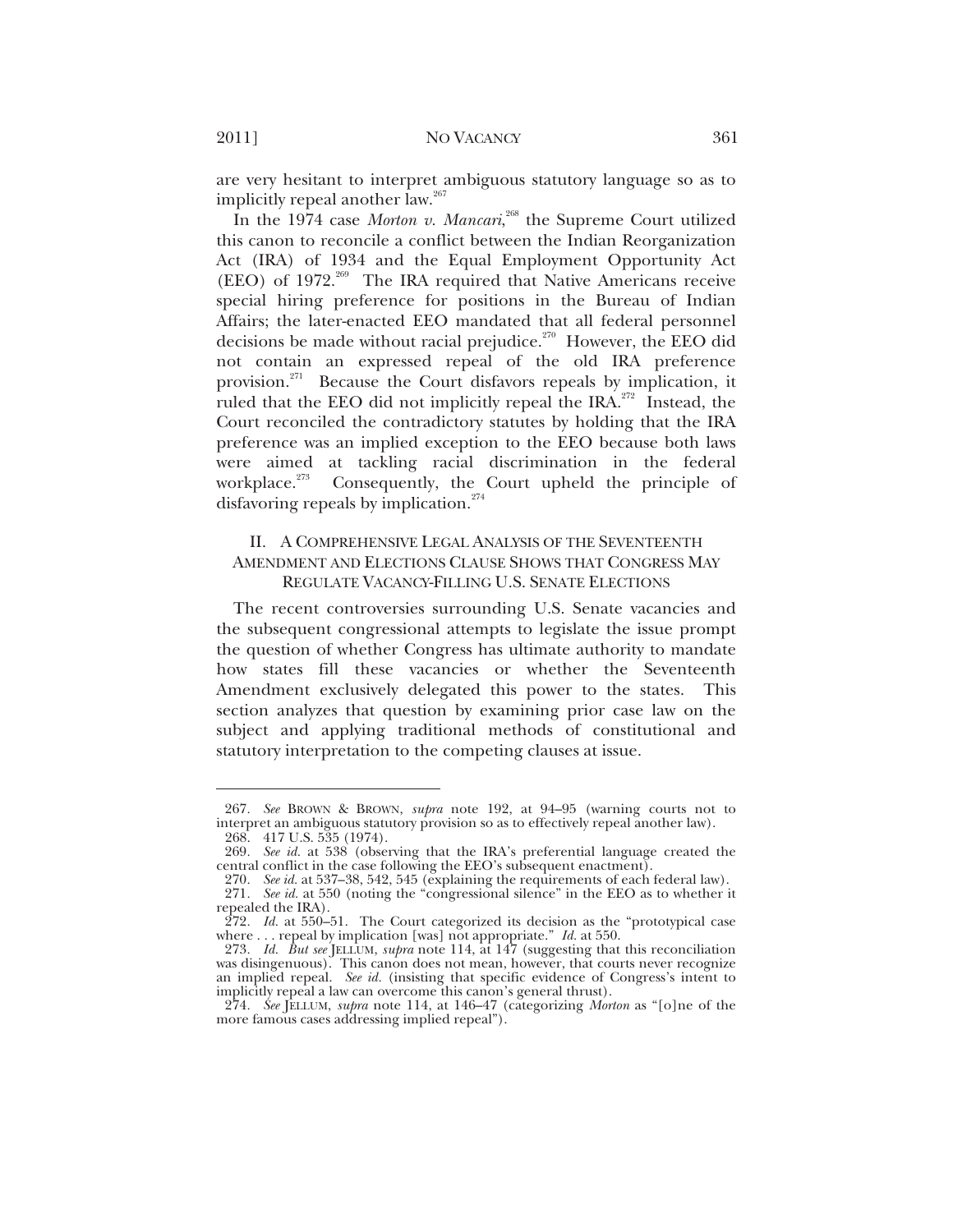Although it never passed Congress, the 2009 ELECT Act serves as a useful proxy for analyzing the extent of congressional authority in this area. Specifically, it is useful to consider whether the legislation's mandate to schedule special elections within a narrow timeframe<sup> $275$ </sup> after a Senate seat becomes vacant falls within the scope of both the Elections Clause and the Seventeenth Amendment. However, this Comment is not simply an analysis of the constitutionality of the proposed ELECT Act; rather, it analyzes more generally the principles enumerated in that Act, i.e., Congress's constitutional authority to regulate vacancy-filling Senate elections.

#### *A. Enactment of Federal Regulations of Senate Vacancy-Filling Elections Would Be a Permissible Exercise of Congress's Elections Clause Authority*

Federal authority to regulate elections for federal offices is limited to the power delegated to Congress in the Elections Clause, which authorizes Congress to regulate the "[t]imes, [p]laces, and [m]anner" of holding federal elections.<sup>276</sup> Therefore, momentarily setting aside any changes that the Seventeenth Amendment may have made to this Clause, any federal legislation mandating how states fill Senate vacancies must fall within the Election Clause's broad grant of authority.<sup>277</sup> Accordingly, analysis of prospective federal legislation regarding Senate vacancies must start with whether the legislation represents a valid exercise of Congress's Elections Clause powers.<sup>278</sup>

#### *1. There is no distinction in the Elections Clause between regular and special U.S. Senate elections*

Just as Congress is authorized to pass laws concerning regularlyscheduled Senate elections, it can also mandate the timing and procedure of special elections to fill Senate vacancies.<sup>279</sup> Textually, the Elections Clause makes no distinction between general, regularlyscheduled elections, and special elections required to fill sudden

<sup>275</sup>*. See* H.R. 899, 111th Cong. § 2 (2009) (mandating that states hold a special Senate election within ninety days of a seat becoming vacant).

 <sup>276.</sup> U.S. CONST. art. I, § 4, cl. 1; *see also infra* Part I.A–B (detailing the parameters of congressional power under the Elections Clause).

<sup>277</sup>*. See, e.g.*, Judge v. Quinn, 612 F.3d 537, 554 (7th Cir. 2010) (citing the Elections Clause as the basis for both state and federal regulatory power over elections), *cert. denied*, 131 S. Ct. 2958 (2011).

<sup>278</sup>*. See* Newberry v. United States, 256 U.S. 232, 258 (1921) (striking down a law governing party primaries and conventions because it was not within the "manner" provision of the Elections Clause), *abrogated by* Burroughs & Cannon v. United States, 290 U.S. 534 (1934).

<sup>279</sup>*. See* Amar & Schaps, *supra* note 175 (arguing that "nothing in the text of the Seventeenth Amendment . . . distinguishes regular popular [Senate] elections from vacancy-filling popular elections").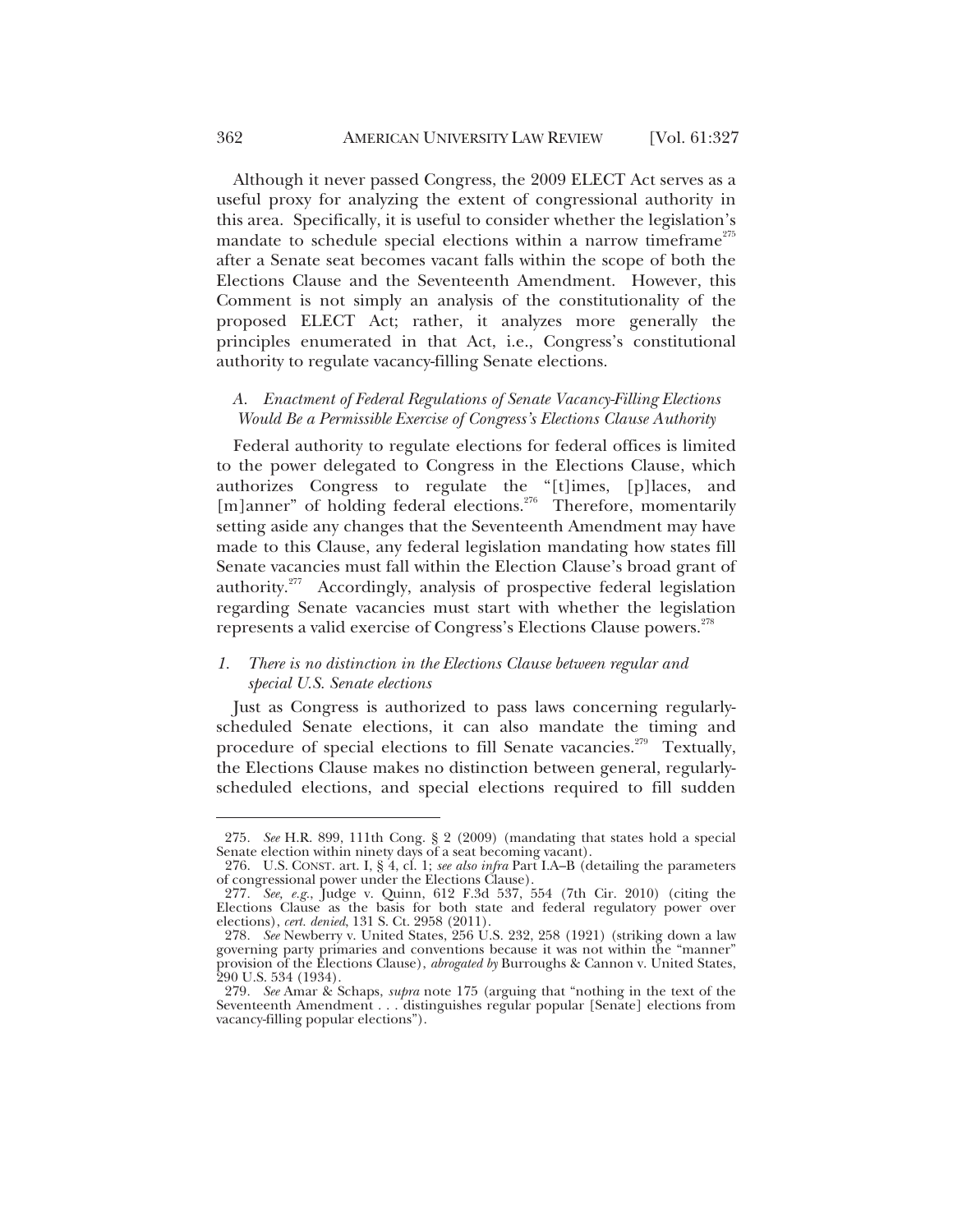vacancies.<sup>280</sup> Thus, textualists would likely have no problem applying the Elections Clause to both regular and special Senate elections.<sup>281</sup>

A structural analysis confirms this lack of distinction. As the Court found in *Newberry*, the word "election," as used throughout the Constitution, simply means the "final choice of an officer by the duly qualified electors."<sup>282</sup> Both regular and special elections represent the voters' final choice.<sup>283</sup> Therefore, creating a distinction between regular and special Senate elections would subvert the Framers' structural design.

Additionally, Congress itself has previously adopted this understanding of the Elections Clause.<sup>284</sup> It has already passed election regulations both for regularly-scheduled elections<sup>285</sup> and for special vacancy-filling elections.<sup>286</sup> Moreover, prior to the passage of the Seventeenth Amendment, Congress applied its Elections Clause powers to Senate vacancies through an 1866 act regulating the timing and manner of how state legislatures must appoint U.S. Senators both in the event of regular and unexpected vacancies.<sup>287</sup> Accordingly, any new federal legislation mandating how and when states fill Senate vacancies fits squarely into this established congressional understanding of its Elections Clause authority.

The principle of *in pari materia* bolsters this conclusion. As the whole code aspect of that canon instructs, the same word is to be interpreted to have the same meaning throughout an entire code of laws, such as the Constitution.<sup>288</sup> Hence, just as the term "export" was interpreted to have a consistent meaning among all constitutional

<sup>280</sup>*. Id.*

<sup>281</sup>*. See* Gallacher, *supra* note 193, at 307 ("Any interpretation going beyond the text's meaning is impermissible.").

<sup>282</sup>*. Newberry*, 256 U.S. at 250.

 <sup>283.</sup> Article I, section 2 uses the term "election" (and variations thereof) to describe both the general election procedures for electing Congressmen and the more particularized procedures for electing Representatives to fill sudden House vacancies. *Compare* U.S. CONST. art. I, § 2, cl. 1–2 (outlining the general election procedures and qualifications for House members), *with* U.S. CONST. art. I, § 2, cl. 4 (outlining the procedures for elections held to fill House vacancies). After a dulyheld election, whether regularly-scheduled or otherwise, members of Congress serve their complete respective terms, subject only to expulsion by a two-thirds vote of either the House or Senate. U.S. CONST. art. I, § 5, cl. 2.

<sup>284</sup>*. See* 2 U.S.C. §§ 1, 7–9 (2006) (creating various federal election regulations pertaining to both regular and vacancy-filling congressional elections).

<sup>285</sup>*. See id.* §§ 1, 7 (regulating the timing of Senate elections and establishing a national "Election Day" in November of even-numbered years).

<sup>286</sup>*. See id.* § 8 (regulating the timing of special elections to fill House vacancies occurring during "extraordinary circumstances," such as terrorist attacks).

 <sup>287. 14</sup> Stat. 243–44 (1866).

<sup>288</sup>*. See* JELLUM, *supra* note 114, at 100 (noting that "*[i]n pari materia* promotes coherence," especially in reference to statutes).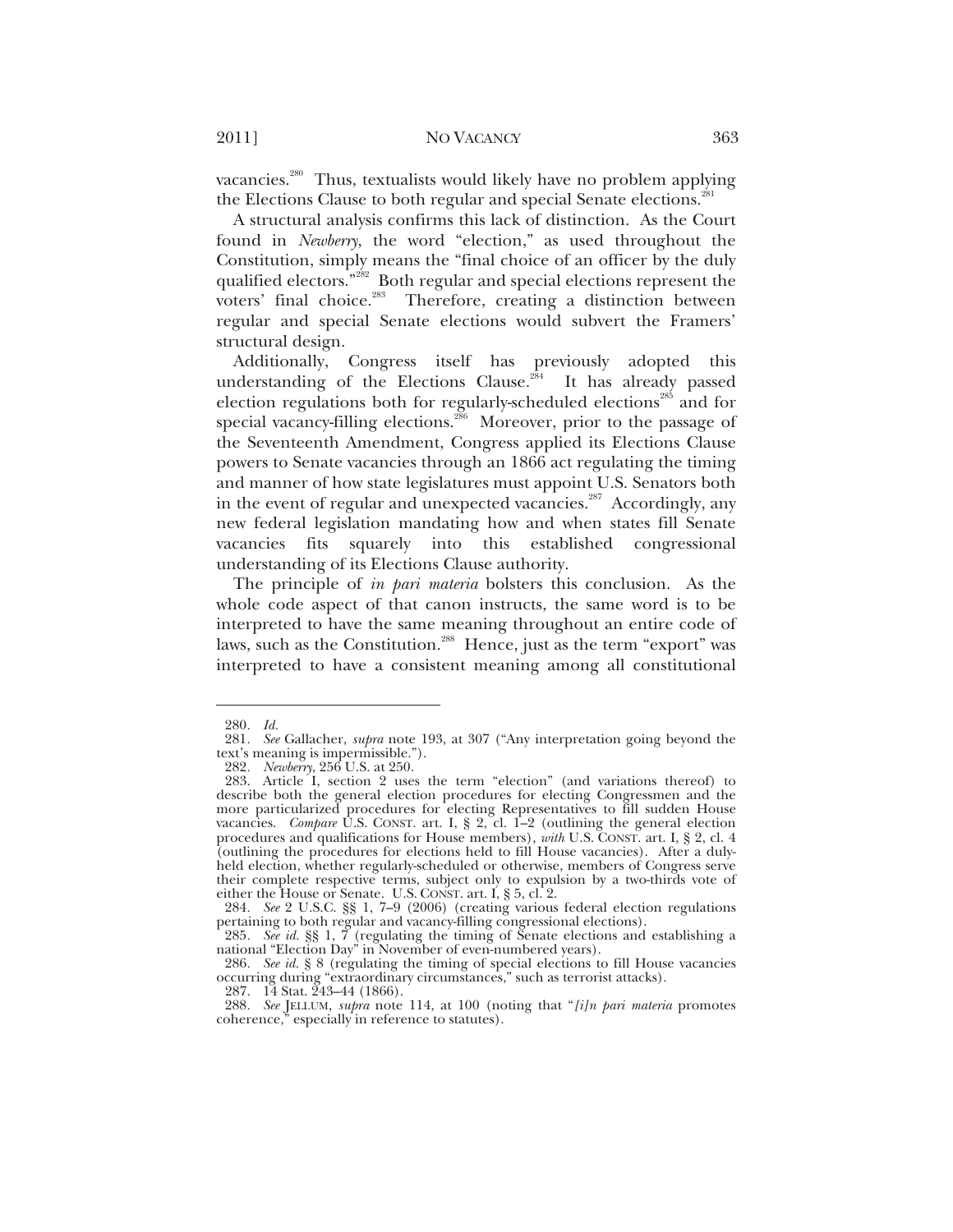provisions pertaining to commerce in *Florida Sugar Marketing*, the term "election" should have the same meaning regardless of where it appears in the Constitution.<sup>289</sup> Therefore, to infer a distinction between special and general Senate elections would violate the principle of *in pari materia*, a result disfavored by the Supreme  $C$ ourt.<sup>290</sup>

#### *2. Congress is authorized to preempt state elections laws, including those outlining the timing of special U.S. Senate elections*

From as early as its *Siebold* decision in 1879, the Supreme Court has recognized that Congress has "paramount authority" to promulgate federal elections regulations.<sup>291</sup> Thus, that each state has already established its preferred method for filling Senate vacancies is of no consequence. The Supreme Court has consistently held that federal laws trump state laws in this area under Congress's Elections Clause power to "make or alter" election regulations.<sup>292</sup> Therefore, legislation like the ELECT Act would be a valid expression of Congress's power to "alter" existing state election regulations and would trump any pre-existing state laws with different processes for filling Senate vacancies. $^{293}$ 

Courts have made it clear that this congressional power to override state laws broadly extends to all laws relating to the procedural aspects of the electoral process.<sup>294</sup> The setting of a special election

<sup>289</sup>*. See* Florida Sugar Mktg. & Terminal Ass'n v. United States, 220 F.3d 1331, 1337–39 (Fed. Cir. 2000) (using structural analysis to find that "export" should be interpreted *in pari materia* with other provisions of the Constitution relating to commerce, such as the Commerce and Exports Clauses); JELLUM, *supra* note 114, at 101 (explaining, for example, that one statute criminalizing certain behavior should be read *in pari materia* with statutes criminalizing the same or similar type of behavior).

<sup>290</sup>*. See* United States v. Stewart, 311 U.S. 60, 64 (1940) (holding that statutes should be interpreted *in pari materia* when they "[b]oth deal with precisely the same subject matter").

 <sup>291.</sup> Ex parte Siebold, 100 U.S. 371, 385 (1879).

<sup>292</sup>*. See* Foster v. Love, 522 U.S. 67, 69 (1997) (overturning a state law that contradicted a federal statute mandating a uniform day for federal elections); Smiley v. Holm, 285 U.S. 355, 366–67 (1932) (asserting the supremacy of federal law over state law in the realm of elections regulation); Ass'n of Cmty. Orgs. for Reform Now v. Miller, 129 F.3d 833, 836–37 (6th Cir. 1997) (holding that the word "alter" in the Elections Clause grants to Congress broad authority to override state election regulations where Congress sees fit to do so).

<sup>293</sup>*. See, e.g.*, *Foster*, 522 U.S. at 69 (exemplifying the Court's understanding of how the Election Clause allows Congress to alter pre-existing state laws; the Court termed the issue "well settled").

<sup>294</sup>*. See Smiley*, 285 U.S. at 366–67 (finding that Congress has the power to regulate a "complete code" over the "whole subject" of elections); Millsaps v. Thompson, 259 F.3d 535, 538–40 (6th Cir. 2001) (holding that Congress can regulate "nearly every procedural aspect of a federal election").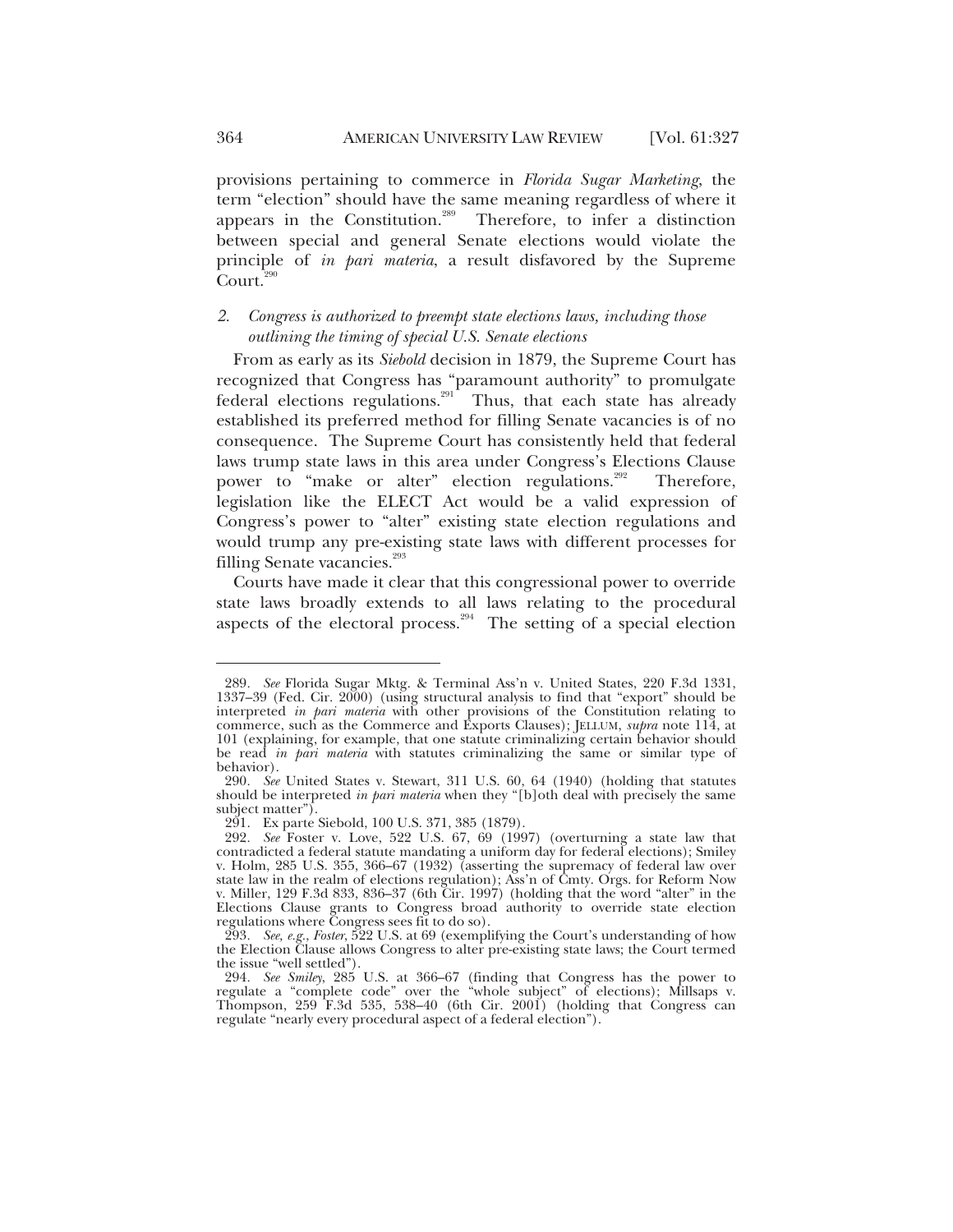day is one of those procedural aspects. For instance, in *Foster* the Supreme Court upheld a federal law requiring a uniform national election day for federal offices because that regulation fit squarely into the "times" provision of the Elections Clause.<sup>295</sup>

The ELECT Act requires that special Senate elections be held within ninety days of a seat vacancy.<sup>296</sup> This ninety-day requirement can be readily analogized to existing federal elections laws, which were interpreted in *Foster*, requiring that Senators be elected on the first Tuesday following the first Monday in November in the year immediately preceding the expiration of a sitting Senator's term in office.<sup>297</sup> Both laws mandate when states must hold elections for federal office. Therefore, a prospective federal law like the ELECT Act, which only relates to the procedural aspects of voting, would be within the accepted reach of congressional authority under the Elections Clause.<sup>29</sup>

#### *B. The Seventeenth Amendment's Vacancy-Filling Provision Did Not Alter Congress's Broad Elections Clause Authority*

As the Supreme Court explained in *Newberry*, the Seventeenth Amendment "neither announced nor require[d] a new meaning of election" that would change any of the above analysis of Congress's Elections Clause authority.<sup>299</sup> Thus, it is generally assumed that Congress can still invoke its Elections Clause authority over Senate elections even in the wake of passage of the Seventeenth Amendment.<sup>300</sup> However, the wording of the Amendment's vacancyfilling provision leaves ambiguity as to whether that result is also true for special Senate vacancy-filling elections.<sup>301</sup>

Thus far, this Comment's analysis has mostly (and deliberately)

<sup>295</sup>*. Foster*, 522 U.S. at 69.

 <sup>296.</sup> H.R. 899, 111th Cong. § 2(a)(2) (2009).

<sup>297</sup>*. Compare* H.R. 899, 111th Cong. § 2 (2009) (setting Senate vacancy-filling elections exactly ninety days after a seat becomes open), *with* 2 U.S.C. §§ 1, 7 (2006) (setting the precise date for general Senate elections), *and Foster*, 522 U.S. at 69–70 (upholding one standardized election day as a valid exercise of Congress's Election Clause authority).

<sup>298</sup>*. See* Amar & Schaps, *supra* note 175 (discussing that Congress already regulates regular Senate elections via the Elections Clause and concluding that the Seventeenth Amendment did not alter its power to extend this authority to vacancyfilling elections).

 <sup>299.</sup> Newberry v. United States, 256 U.S. 232, 250 (1921), *abrogated by* Burroughs & Cannon v. United States, 290 U.S. 534 (1934).

<sup>300</sup>*. See* Amar & Schaps, *supra* note 175 (touting the general agreement among scholars that the Elections Clause applies to regularly-scheduled Senate elections).

<sup>301</sup>*. See supra* notes 118–20 and accompanying text (discussing the modifying clause "as the legislature may direct" at the end of the proviso in the Seventeenth Amendment).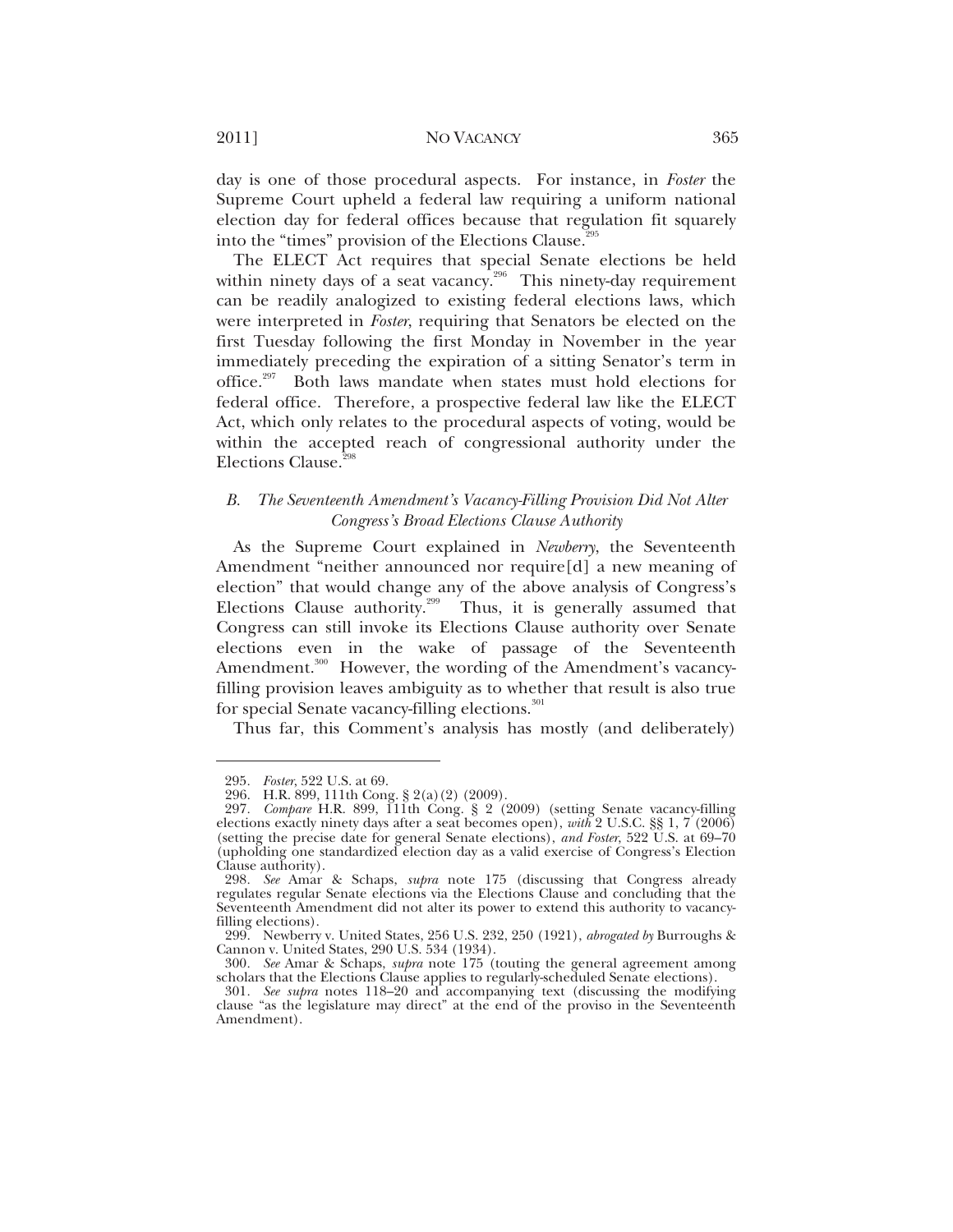ignored the "as the legislature may direct" clause. However, that clause represents the strongest argument that the Seventeenth Amendment usurped federal authority to regulate vacancy-filling Senate elections by giving states *exclusive* power to regulate these elections.<sup>302</sup> This section explores the evidence supporting and refuting that notion.

#### *1. The textual approach suggests that states are the exclusive regulators of vacancy-filling U.S. Senate elections*

Textualism only considers the ordinary meaning of the text in any given constitutional provision. $303$  Thus, a textualist would ask what a reasonable person understands the words "as the legislature may direct" to mean.<sup>304</sup> Examining only the words of the Seventeenth Amendment, it seems that such a reasonable person would conclude that only state legislatures have dominion over special vacancy-filling Senate elections.<sup>305</sup> In fact, the vacancy-filling provision says nothing about Congress,<sup>306</sup> but it specifically references state legislatures' authority to direct special Senate elections.<sup>307</sup>

For jurists like Justice Scalia, the analysis would end there.<sup>308</sup> Following his logic in *Cardoza-Fonseca*, Justice Scalia would look only to the plain meaning of "as the legislature may direct."<sup>309</sup> Since that phrase is arguably unambiguous, Justice Scalia and fellow textualists would argue that no further inquiry is needed,<sup>310</sup> and would bristle at any examination of extrinsic sources, such as the Amendment's legislative history.<sup>311</sup> Therefore, ardent textualists would claim that

<sup>302</sup>*. See, e.g.*, Stern, *supra* note 174 (noting that the author was originally skeptical of federal forays into Senate vacancy-filling laws because he feared that the "as the legislature may direct" clause precluded legislation like the ELECT Act).

<sup>303</sup>*. See* BOBBITT, *supra* note 193, at 12 (explaining that the textualist uses the perspective of the "average contemporary 'man on the street'" to interpret text). 304*. Id.*

<sup>305</sup>*. See* Amar & Schaps, *supra* note 175 (conceding that the phrase does "suggest that state legislatures enjoy discretion" over vacancy-filling elections).

<sup>306</sup>*. See* U.S. CONST. amend. XVII, § 2 (omitting any reference to the federal government).

<sup>307</sup>*. See id.* (thrice referencing the power of state actors, be it governors or legislatures).

<sup>308</sup>*. See* SCALIA, *supra* note 193, at 22 (declaring unequivocally that "the text is the law, and it is the text that must be observed").

<sup>309</sup>*. See* INS v. Cardoza-Fonseca, 480 U.S. 421, 452 (1987) (Scalia, J., concurring) (chastising the Court for looking to legislative history even though it concluded the phrase in question had a clear meaning). Justice Scalia added that "judges interpret laws rather than reconstruct legislators<sup>7</sup> intentions." *Id.* at 452–53.

<sup>310</sup>*. Cf. id.* at 453 (cautioning the Court against setting the precedent that lower courts should consider legislative intent even where statutory text is unambiguous).

<sup>311</sup>*. See* JELLUM, *supra* note 114, at 17 (noting that textualists close the door on nearly all supplemental sources of legislative intent).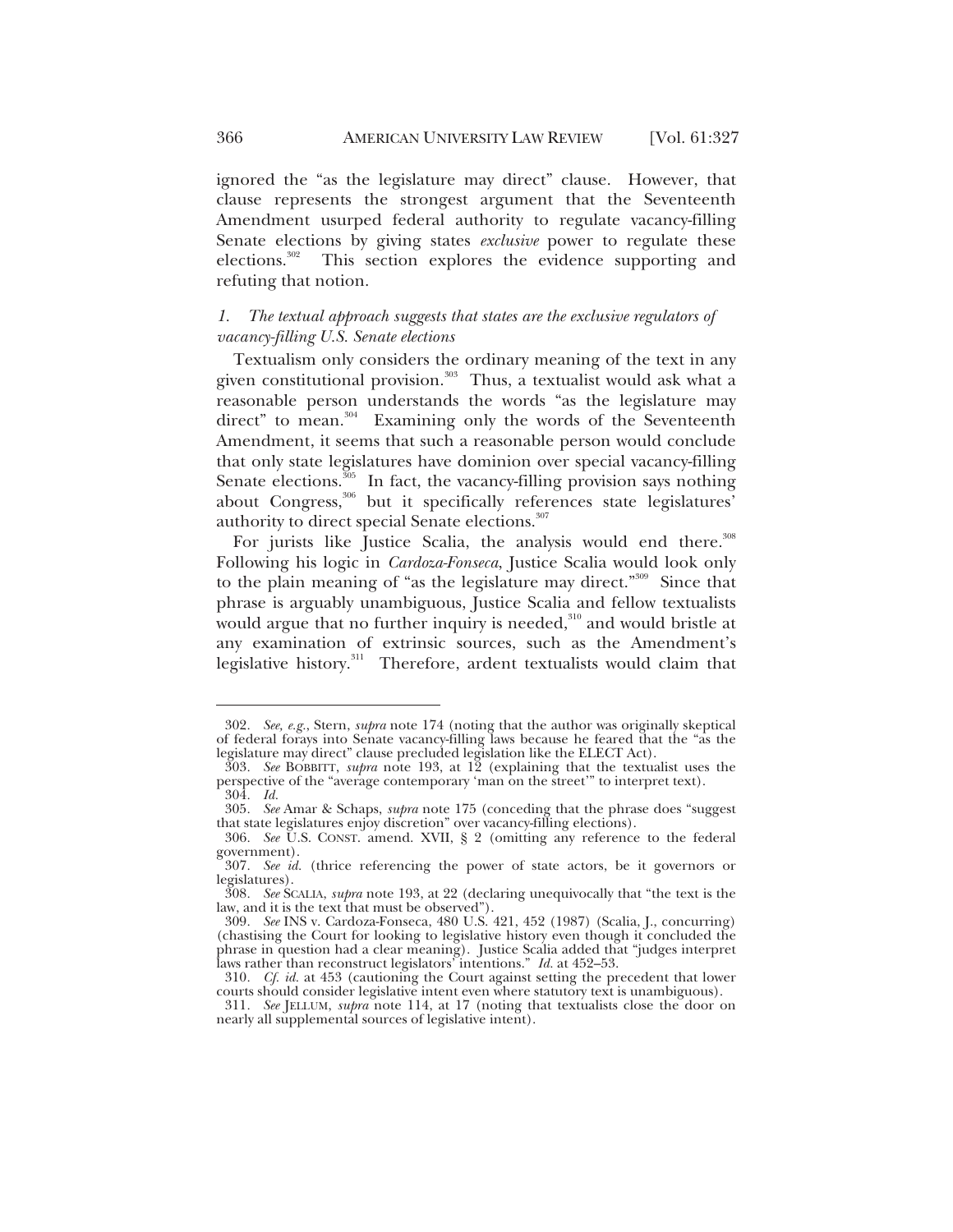the Seventeenth Amendment made states the exclusive regulators of special Senate elections.<sup>312</sup>

This plain meaning approach to constitutional interpretation also urges that the Seventeenth Amendment be interpreted to avoid surplusage or redundancy.<sup>313</sup> Each word and phrase in the Amendment should have independent meaning or significance.<sup>314</sup> Therefore, to avoid the strictures of the canon against surplusage, "as the legislature may direct" must mean something. 315

Surely the clause does mean something if viewed as an exclusive grant of power to state legislatures to regulate special Senate elections. In that instance, "as the legislature may direct" would mean that Congress's traditional Elections Clause authority does not extend to special Senate elections.<sup>316</sup> As a result, that interpretation renders the clause anything but superfluous or redundant.

However, if that interpretation is not correct, the question becomes whether "as the legislature may direct" means anything at all. One possible alternative explanation is that it is merely a reminder of state legislatures' initial authority to promulgate elections regulations under the Elections Clause.<sup>317</sup> A second possibility is that the clause does not pertain to the relationship between Congress and state legislatures, but rather to the relationship between state legislatures

<sup>312</sup>*. See, e.g.*, Rick Hasen, *Illinois Scandal Spawns a Debate: Amendment Would End*  **ELECTION** LAW **BLOG** (Mar. 11, 2009, 9:10 PM), http://electionlawblog.org/archives/013171.html (suggesting that Professor Hasen's initial reaction to the proposed ELECT Act was that it was unconstitutional because the ordinary and plain understanding of the "as the legislature may direct" language is that it does not authorize Congress to regulate vacancy-filling elections).

<sup>313</sup>*. See* JELLUM, *supra* note 114, at 104 (explaining how statutes should generally be interpreted to avoid creating duplicity or meaninglessness).

<sup>314</sup>*. Id.*

<sup>315.</sup> See Vikram David Amar, *Reforming the Way Senate Vacancies are Filled: A Q & A About the Proposed Constitutional Amendment and the "ELECT Act" Bill*, FINDLAW (Mar. 27, 2009), http://writ.news.findlaw.com/amar/20090327.html (acknowledging this concern by offering alternative possibilities as to what "as the legislature may direct" means). *But see* JELLUM, *supra* note 114, at 104 (contending that legislative drafting is often a sloppy process and that legislators rarely waste time arguing over possibly redundant language); Richard A. Posner, *Statutory Interpretation—In the Classroom and in the Courtroom*, 50 U. CHI. L. REV. 800, 812 (1983) (explaining that legislation is typically the result of political compromise, enhancing the likelihood of meaningless redundancies). Posner's observation seems particularly relevant to the Seventeenth Amendment, which took several different forms before Congress ultimately passed it. *See supra* Part I.C.2 (detailing the Amendment's legislative history).

<sup>316</sup>*. See* Stern, *supra* note 174 (outlining the general parameters of the Elections Clause and noting how interpreting "as the legislature may direct" as an exclusive grant of state power would change that general understanding).

 <sup>317.</sup> Amar, *supra* note 315. Amar suggests that, under Article 1, section 4, state legislatures have the power to regulate all congressional elections "*in the first instance*." *Id.* (emphasis added).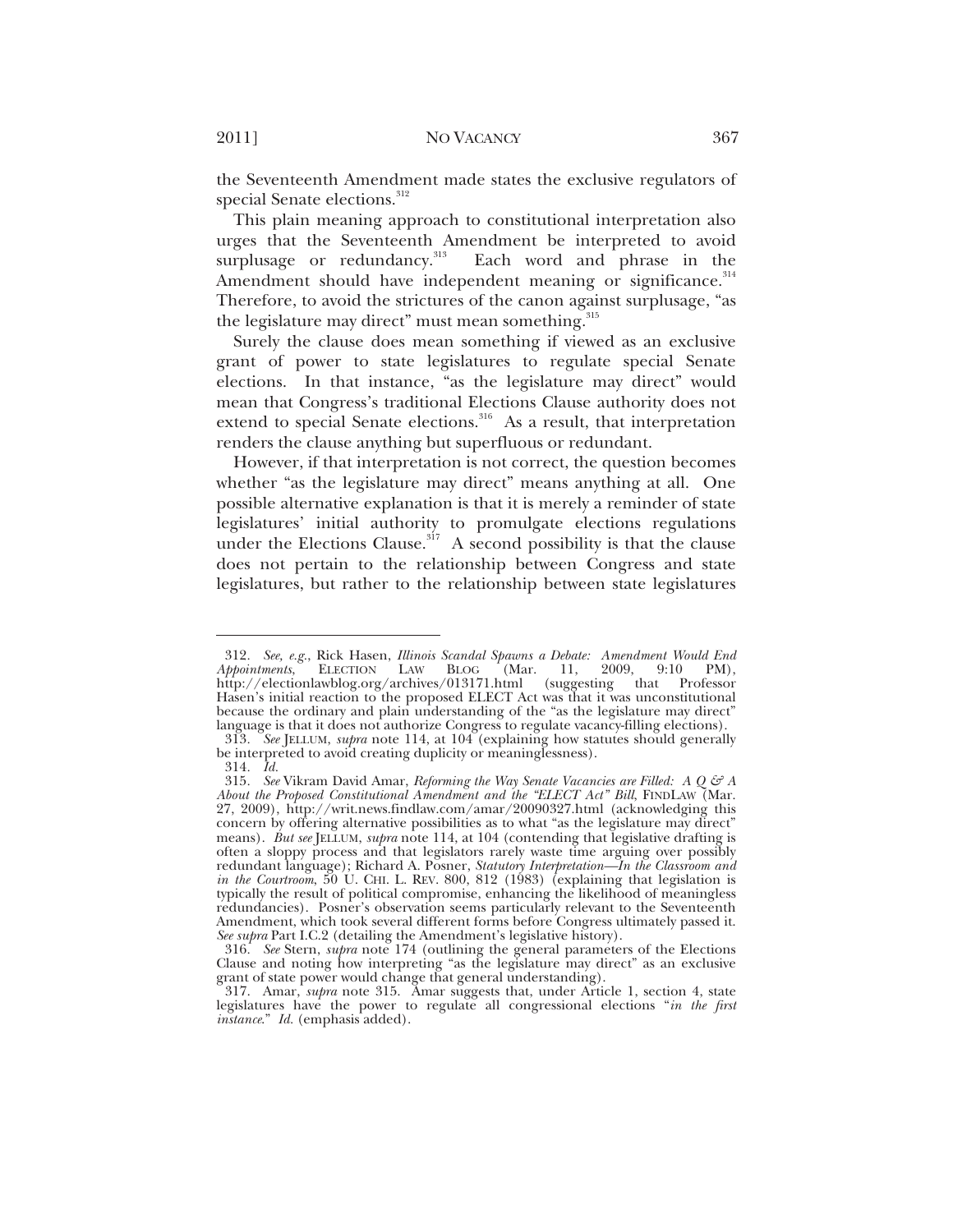and state governors.<sup>318</sup> In that sense, the clause can be read as clarifying that legislatures, not governors, are tasked with setting special Senate election procedures.<sup>319</sup> Given these two distinct possibilities, then, the canon against redundancy and surplusage does not doom an interpretation of "as the legislatures may direct" that leaves the Elections Clause intact.<sup>320</sup>

Additionally, even if "as the legislature may direct" is unambiguous language, interpreting it to deprive Congress of the power to regulate special Senate elections could be considered an absurd result because depriving Congress of that power would be contrary to Congress's intent in passing the Seventeenth Amendment.<sup>321</sup> As its legislative history makes clear, Congress passed the Seventeenth Amendment to give state legislatures less, not more, power.  $322$  Yet construing the "as the legislature may direct" clause to give these legislatures an exclusive realm of power over special Senate elections produces the exact opposite result because state election laws are generally subject to congressional override under the Elections Clause.<sup>323</sup>

The *Holy Trinity* doctrine illustrates this as well.<sup>324</sup> Finding that "as the legislature may direct" is an exclusive grant of power to the states may be a plausible reading of the language—one "within the letter of the statute."325 However, the *Holy Trinity* doctrine counsels that a plausible reading of the language is not dispositive in interpreting a given provision.<sup>326</sup> Instead, a correct interpretation should be "within [the] spirit" of the law and "within the intention of its makers."<sup>327</sup>

<sup>318</sup>*. Id.*

<sup>319</sup>*. Id.*

<sup>320</sup>*. See id.* (answering the question of why the Seventeenth Amendment referred to state legislatures at all by positing two plausible reasons for the inclusion of the "as the legislature may direct" clause at the end of the vacancy-filling portion of the Amendment).

<sup>321</sup>*. See* JELLUM, *supra* note 114, at 71 (noting that the rationale of the so-called "Golden Rule" of statutory interpretation allows judges to ignore plain meaning if such an interpretation would not be reflective of legislative intent).

<sup>322</sup>*. See supra* Part I.C.2 (chronicling the Seventeenth Amendment's long path to ratification).

<sup>323</sup>*. See* Judge v. Quinn, 612 F.3d 537, 549 (7th Cir. 2010) (noting that "the Congress that drafted the [Seventeenth] [A]mendment was consciously changing the system [of electing Senators] from one that was in the hands of the legislature to a new one"), *cert. denied*, 131 S. Ct. 2958 (2011). The court refused to believe that the same Congress that passed the Seventeenth Amendment simultaneously reintroduced the state legislature as the exclusive authority over special Senate elections. *Id.*

 <sup>324.</sup> Holy Trinity Church v. United States, 143 U.S. 457 (1892).

<sup>325</sup>*. See id.* at 459 (cautioning that a statute can contain language that nonetheless conflicts with the purpose of, or intentions behind, the statute).

<sup>326</sup>*. See id.* (The *Holy Trinity* Court continued to interpret the disputed provision even though its plain meaning was "within the letter of the law").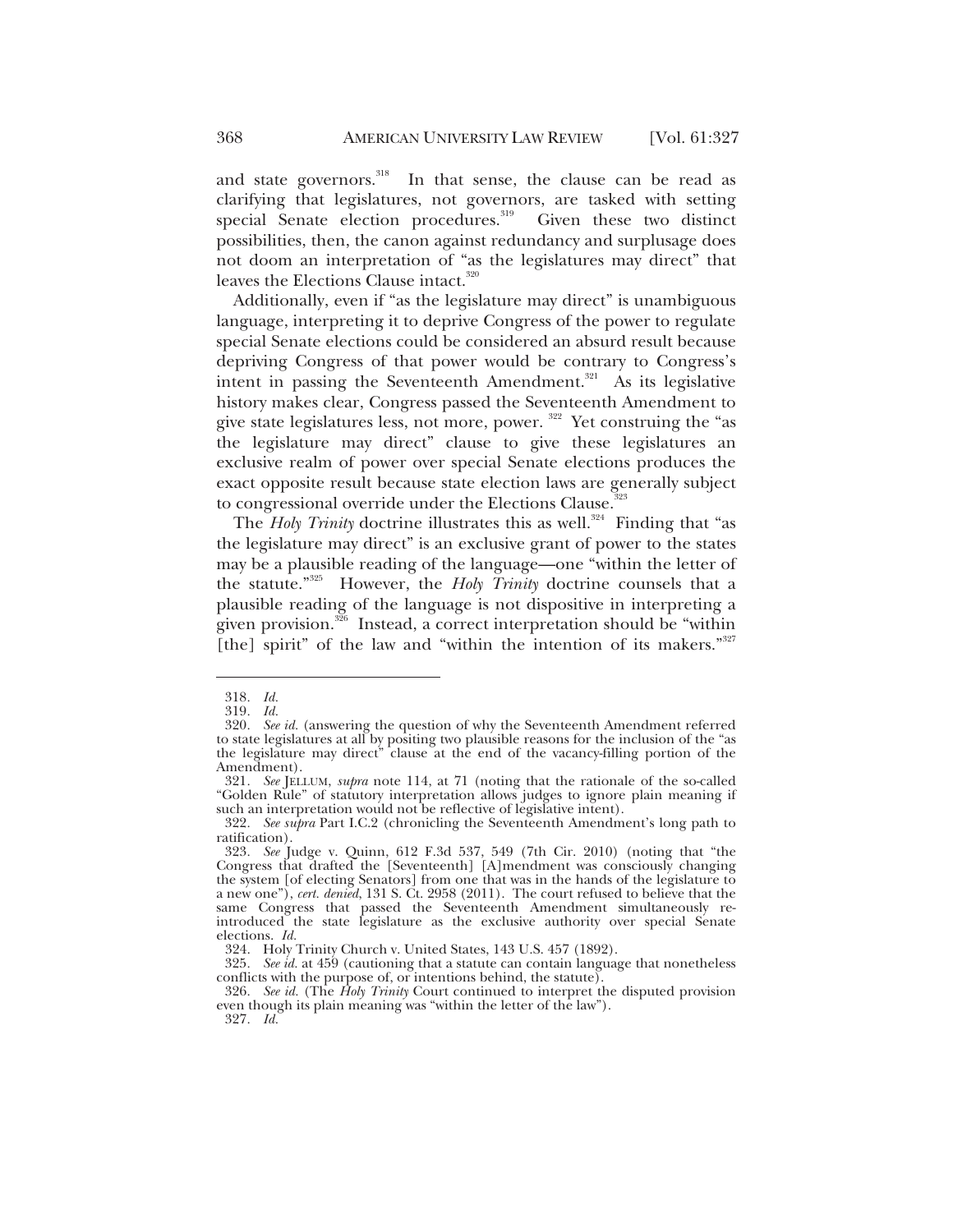Here, the spirit of the Seventeenth Amendment and the intention of its drafters were to severely restrict state legislatures' power over Senate elections, not to give the legislatures unlimited discretion in filling Senate vacancies.<sup>328</sup> Accordingly, this application of the *Holy Trinity* "absurd result" exception would allow a court to look beyond the text of the Seventeenth Amendment.<sup>329</sup> Instead, judges could consult extra-textual sources to interpret the meaning of the Amendment consistently with the goals of its framers.<sup>330</sup>

*2. The structural approach indicates that Congress has regulatory authority over vacancy-filling U.S. Senate elections because that result is necessary to maintain consistent interpretation between the Elections Clause and the Seventeenth Amendment* 

Structuralism is one way to look beyond the mere text of the Seventeenth Amendment. The approach focuses on the relationships inferred from the structure and context of the whole Constitution, particularly in the area of federalism.<sup>331</sup> The relationship between state and federal power, a basic question of federalism, is at the heart of the controversy over whether states have exclusive authority to regulate special Senate elections.<sup>332</sup> Additionally, resolving this issue requires analyzing how a laterenacted constitutional provision authorizing state action affects a previously-enacted provision authorizing federal action, which adds another layer to the basic federalism question.<sup>333</sup> Since these types of questions are particularly amenable to structural analysis,<sup>334</sup> it follows that structuralism is particularly relevant to the conflict between the

<sup>328</sup>*. See supra* Part I.C.2 (discussing the motivations of lawmakers in fundamentally changing how Senators are elected).

<sup>329</sup>*. See* JELLUM, *supra* note 114, at 71 (stating that once a court invokes the absurd result exception, judges can interpret ambiguous language to reflect the intent of the legislature even if that interpretation flies in the face of the plain meaning of the statute's text).

<sup>330</sup>*. Id.*

<sup>331</sup>*. See* BOBBITT, *supra* note 193, at 14–15 (defining the structural modality of constitutional interpretation); *see also* BARBER & FLEMING, *supra* note 220, at 117 (listing some of the most pertinent areas where structuralism is applied).

<sup>332</sup>*. See generally* Andreas Follesdal, *Federalism*, STAN. ENCYCLOPEDIA OF PHILOSOPHY (Mar. 9, 2010), http://plato.stanford.edu/entries/federalism/ (defining federalism as the "divi[sion] [of] powers between member units and common institutions). In the United States, the federal government is the common institution, while states are the member units.

<sup>333</sup>*. See* Amar & Schaps, *supra* note 175 (alluding to the conflict between the Seventeenth Amendment and the Elections Clause as one in which a subsequent constitutional amendment provided states with explicit power to do something they previously lacked any authority to do).

<sup>334</sup>*. See* BARBER & FLEMING, *supra* note 220, at 117 (identifying federalism as one of "[t]he Constitution's leading structural principles").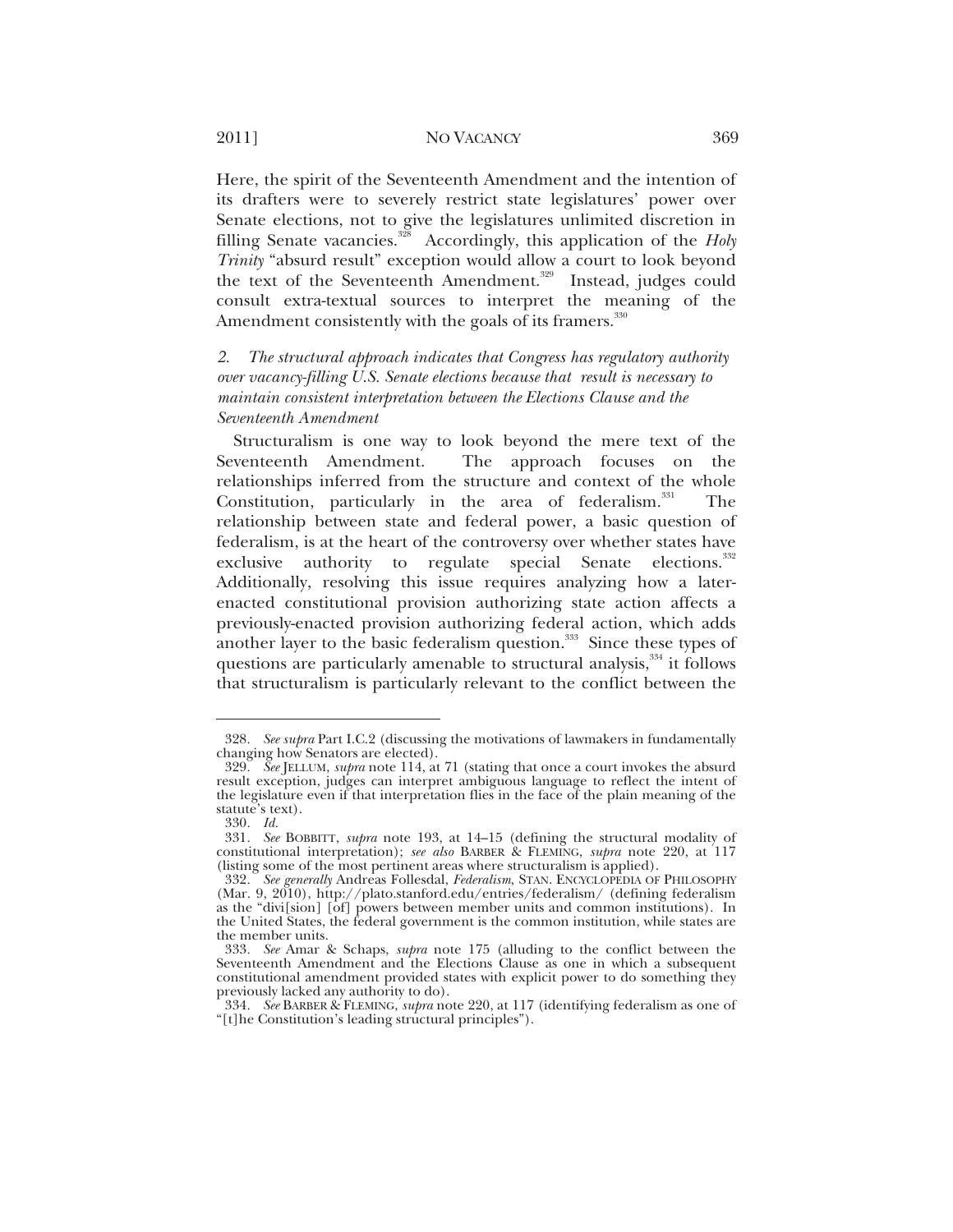Elections Clause and the Seventeenth Amendment.<sup>335</sup>

In 2005, the Supreme Court undertook a similar type of structural analysis in *Granholm v. Heald*.<sup>336</sup> The Court held that states' powers under the later-enacted Twenty-First Amendment did not trump federal powers contained in the earlier-recognized Dormant Commerce Clause.<sup>337</sup> In its decision, the Court emphasized the Dormant Commerce Clause's importance to the Constitution's federalism structure.<sup>338</sup> Consequently, the Court found that even though the Twenty-First Amendment affirmatively authorized states to regulate alcohol within their borders, it should not be interpreted to overturn the limits that the Dormant Commerce Clause places on these regulations, including its prohibition of state laws that discriminate against out-of-state commercial interests or producers.<sup>339</sup>

A similar analysis is appropriate to the tension between the Seventeenth Amendment and the Elections Clause. The Twenty-First Amendment allows states to regulate alcohol, while the Seventeenth Amendment allows states to regulate special Senate election procedures.<sup>340</sup> Additionally, the previously-enacted Elections Clause limits that state authority, just as the earlier-recognized Dormant Commerce Clause limited the scope of state authority under the Twenty-First Amendment.<sup>341</sup> Moreover, both conflicts involve the proper allocation of power between the states and the federal government.<sup>342</sup> Federal authority overrides state authority when the

<sup>335</sup>*. See* Amar, *supra* note 315 (suggesting that analysis of the structure of the Constitution is one pertinent way in which to analyze a proposed law like the ELECT Act).

 <sup>336. 544</sup> U.S. 460, 484–86 (2005).

<sup>337</sup>*. See id.* at 466 (holding that Michigan's winery law violated the Dormant Commerce Clause and that that type of violation was not authorized by potentially contradictory language in the Twenty-First Amendment).

<sup>338</sup>*. Id.* at 472–73.

<sup>339</sup>*. Id.* at 484–86.

<sup>340</sup>*. Compare* U.S. CONST. amend. XXI (abolishing federally-mandated Prohibition and returning to the states the right to regulate alcohol), *with* U.S. CONST. amend XVII (giving states the power to regulate the process of filling Senate vacancies by directing governors to issue writs of election and allowing state legislatures to empower the governor to make temporary appointments until the seats are filled by election).

<sup>341</sup>*. Compare*, U.S. CONST. art. I, § 4 (granting states broad power to regulate elections but reserving to Congress the right to "make or alter such Regulations"), *with* Gibbons v. Ogden, 22 U.S. 1, 199 (1824) (generally prohibiting state regulation of interstate commerce, a power that is reserved to the federal government). Justice O'Connor later explained the concepts behind the Dormant Commerce Clause, acknowledging them to be a creature of judicial origin that "not only empowers Congress to regulate interstate commerce, but also imposes limitations on the States in the absence of congressional action." C & A Carbone, Inc. v. Town of Clarkstown, 511 U.S. 383, 401–02 (1994) (O'Connor, J., concurring) (internal citations omitted).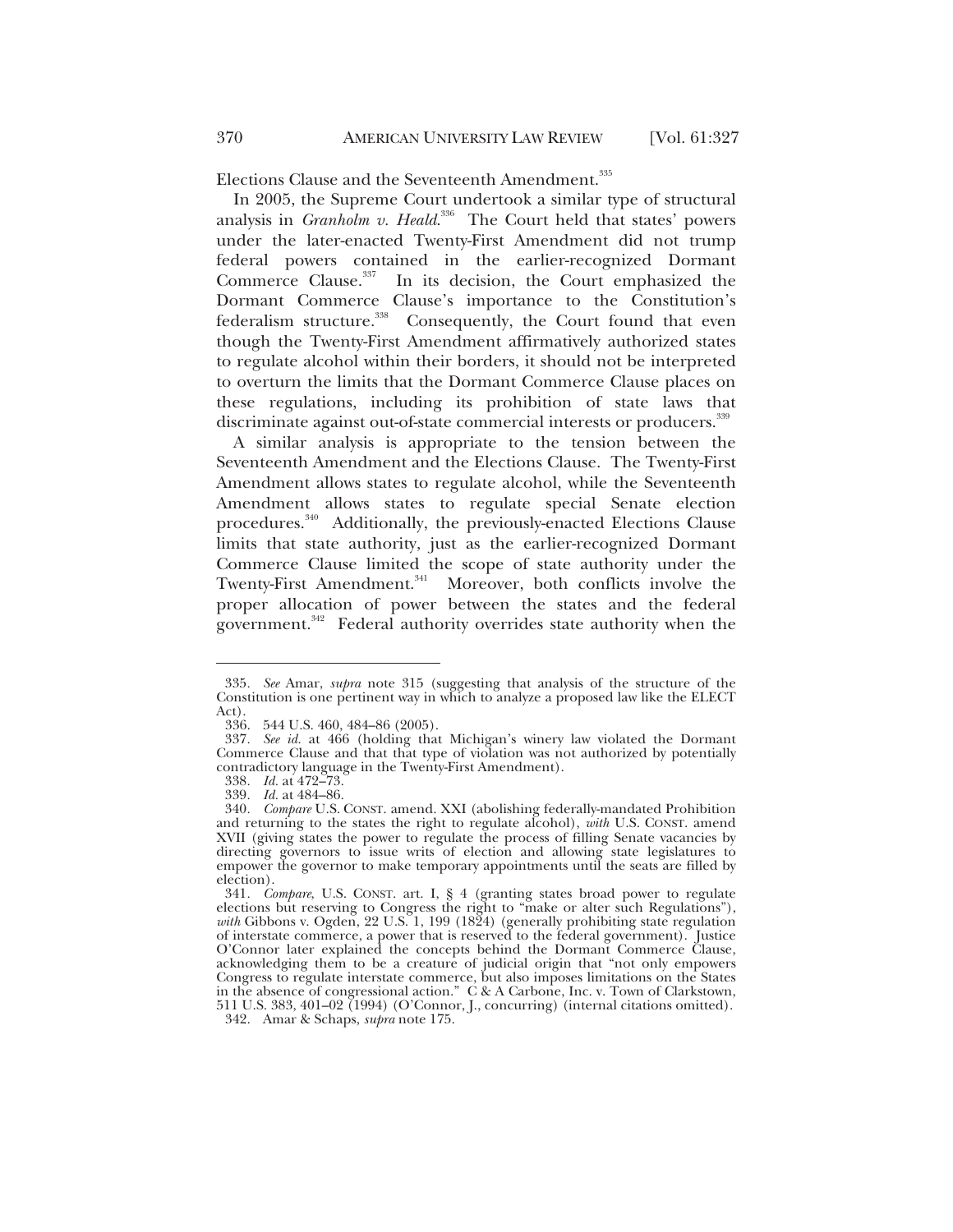Constitution clearly delegates power to the federal government.<sup>343</sup> Since the Constitution explicitly gives Congress the power to issue federal elections regulations, its authority should supersede that of the states on this issue. Therefore, just as the *Granholm* Court held that the Twenty-First Amendment did not overturn the Dormant Commerce Clause, a structural analysis shows that the Seventeenth Amendment's "as the legislature may direct" clause likely did not overturn Congress's "make or alter" powers under the Elections Clause.344 Accordingly, the Court's holding in *Granholm* provides persuasive precedent in any potential challenge to federal legislation like the ELECT Act.

Similar to the precedential holding in *Granholm*, the statutory construction maxim of *in pari materia* provides another structural analysis tool. This canon requires that equivalent statutory terms and phrases be interpreted consistently.<sup>345</sup> It is premised on the assumption that when legislatures pass a law, they are aware of all previously-enacted statutes dealing with the same subject.<sup>346</sup>

That presumption is confirmed in this instance. The Seventeenth Amendment's legislative history shows that both houses of Congress were well aware that the Elections Clause gave Congress default authority to regulate Senate elections.<sup>347</sup> In fact, some lawmakers repeatedly attempted to overturn that federal authority using the language of what would become the Seventeenth Amendment.<sup>348</sup> However, those lawmakers were ultimately unsuccessful, and the Amendment passed without any repeal of Congress's Elections Clause authority over Senate elections.<sup> $\frac{349}{4}$ </sup> Accordingly, since Congress possessed direct knowledge of prior elections provisions in the Constitution when it ratified the Amendment, the "as the legislature may direct" clause should be interpreted consistently with those provisions, including the Elections Clause itself.<sup>350</sup>

<sup>343</sup>*. Granholm*, 544 U.S. at 466 (noting the supremacy of the Commerce Clause in reaching the conclusion that Michigan's winery law was unconstitutional).

<sup>344</sup>*. See* Amar & Schaps, *supra* note 175 (analogizing the holding in *Granholm* to a potential court case interpreting the conflict between the Seventeenth Amendment and the Elections Clause).

 <sup>345.</sup> JELLUM, *supra* note 114, at 99–100.

<sup>346</sup>*. Id.*

<sup>347</sup>*. See* HOEBEKE, *supra* note 60, at 189 (noting the protracted fight over whether the states or Congress should regulate Senate elections).

<sup>348</sup>*. See* ROSSUM, *supra* note 54, at 213 (discussing Representative Bartlett's failed amendment as the last gasp of Southern Democrats hoping to remove Congress from the role of Senate elections regulator).

<sup>349</sup>*. Id.* at 213–14.

<sup>350</sup>*. See* Amar & Schaps, *supra* note 175 (identifying the particular relevance of this subjective understanding of the framers' intent when analyzing the Seventeenth Amendment).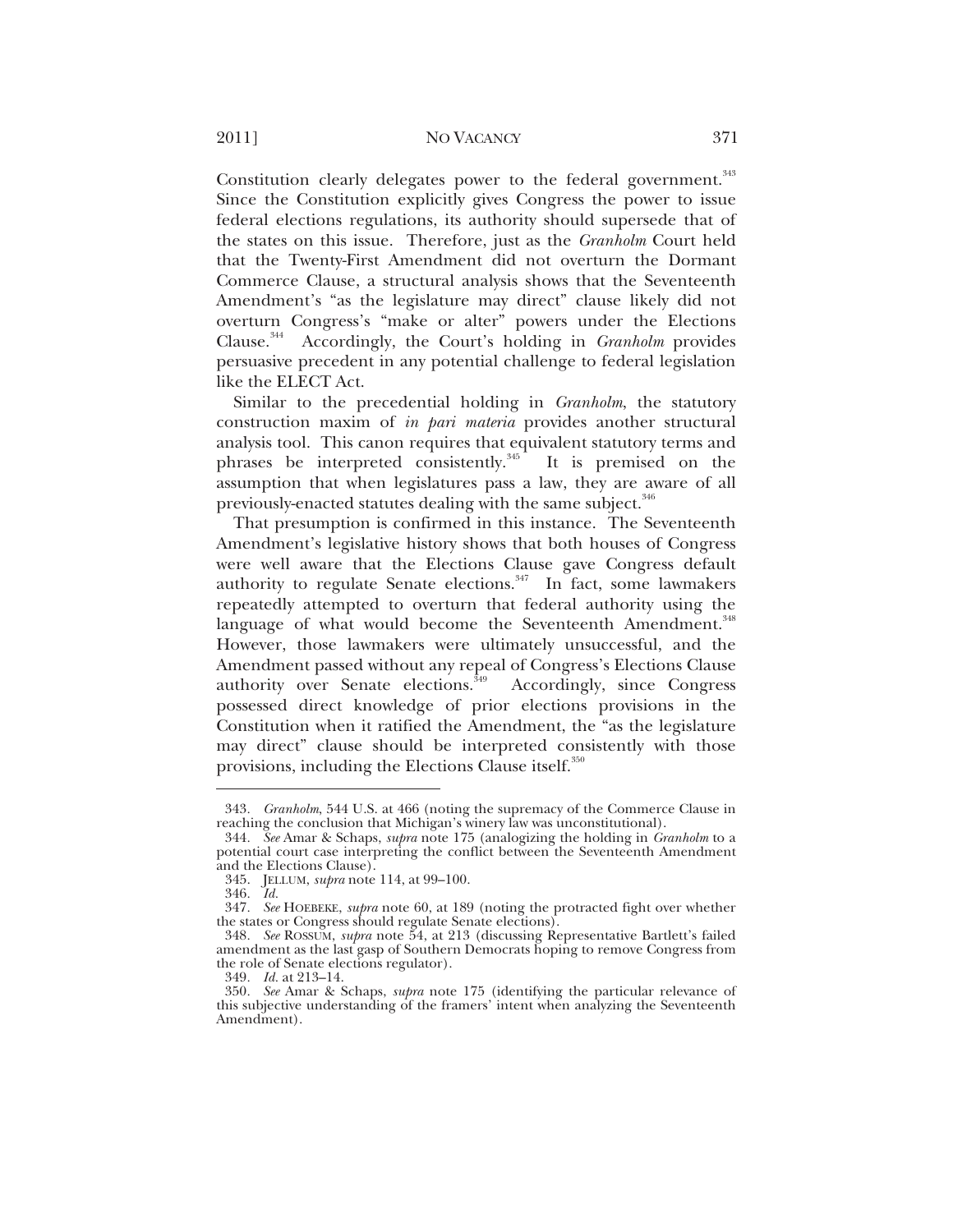By faithfully applying *in pari materia*, the "as the legislature may direct" clause should be interpreted harmoniously with the rest of the Seventeenth Amendment (the whole act aspect) $351$  and other constitutional provisions covering the same general subject of federal elections (the whole code aspect).<sup>352</sup> *Rhyne v. K-Mart Corp.* provides a useful framework for how courts might apply the whole act aspect of *in pari materia*. 353 There, the North Carolina Supreme Court invoked *in pari materia* to decide whether a state statute capped punitive damages at  $$250,000$  per plaintiff or per defendant.<sup>354</sup> In its analysis, the court cited other language within the same statute as evidence of the structures set out in the statute, which this court concluded was a plaintiff-centered law.<sup>355</sup> The court used these internal structural cues to conclude that the quarter-million dollar damages cap referred to each plaintiff's maximum award rather than to the highest cumulative total that could be assessed against any individual defendant.<sup>356</sup>

The Seventeenth Amendment has a similar internal structural cue. The first sentence of the Amendment makes clear that its goal is to empower people, not legislatures, to elect senators.<sup>357</sup> Thus, this Amendment shifted the election of U.S. Senators from states' legislatures to states' voters.<sup>358</sup> In that sense, the Seventeenth Amendment is a narrowing of state power.<sup>359</sup> However, interpreting "as the legislature may direct" to mean that states are the sole arbiters of election regulations for special Senate elections would be a vast expansion of previously understood state power.<sup>360</sup> This interpretation would ignore the Seventeenth Amendment's structure by placing its two major provisions—how Senators are elected and how vacancies are filled—in conflict with one another.<sup>361</sup> Instead, by

 <sup>351.</sup> JELLUM, *supra* note 114, at 100.

<sup>352</sup>*. Id.* at 101.

 <sup>353.</sup> Rhyne v. K-Mart Corp., 594 S.E.2d 1, 20 (N.C. 2004).

<sup>354</sup>*. Id.*

<sup>355</sup>*. Id.* at 20–21.

<sup>356</sup>*. Id.* at 19.

 <sup>357.</sup> U.S. CONST. amend. XVII, § 1 (emphasis added) (stating that senators would be elected from each state "*by the people thereof*").

<sup>358</sup>*. Compare* U.S. CONST. art I, § 3, cl. 1 (amended 1913) (directing that state legislatures select senators), *with* U.S. CONST., amend. XVII, § 1 (emphasizing that each state's senators would be elected "by the people thereof").

<sup>359</sup>*. See* ROSSUM, *supra* note 54, at 219–20 (bemoaning states' loss of power after the ratification of the Seventeenth Amendment).

<sup>360</sup>*. See* Amar, *supra* note 315 (noting that from as early as 1866, Congress recognized that it had ultimate authority over vacancy-filling Senate elections and that state regulations were subject to being overridden by contrary federal rules).

<sup>361</sup>*. See* Amar & Schaps, *supra* note 175 (speculating that the default position in this debate is to apply the Elections Clause to all Senate elections, including those to fill vacancies).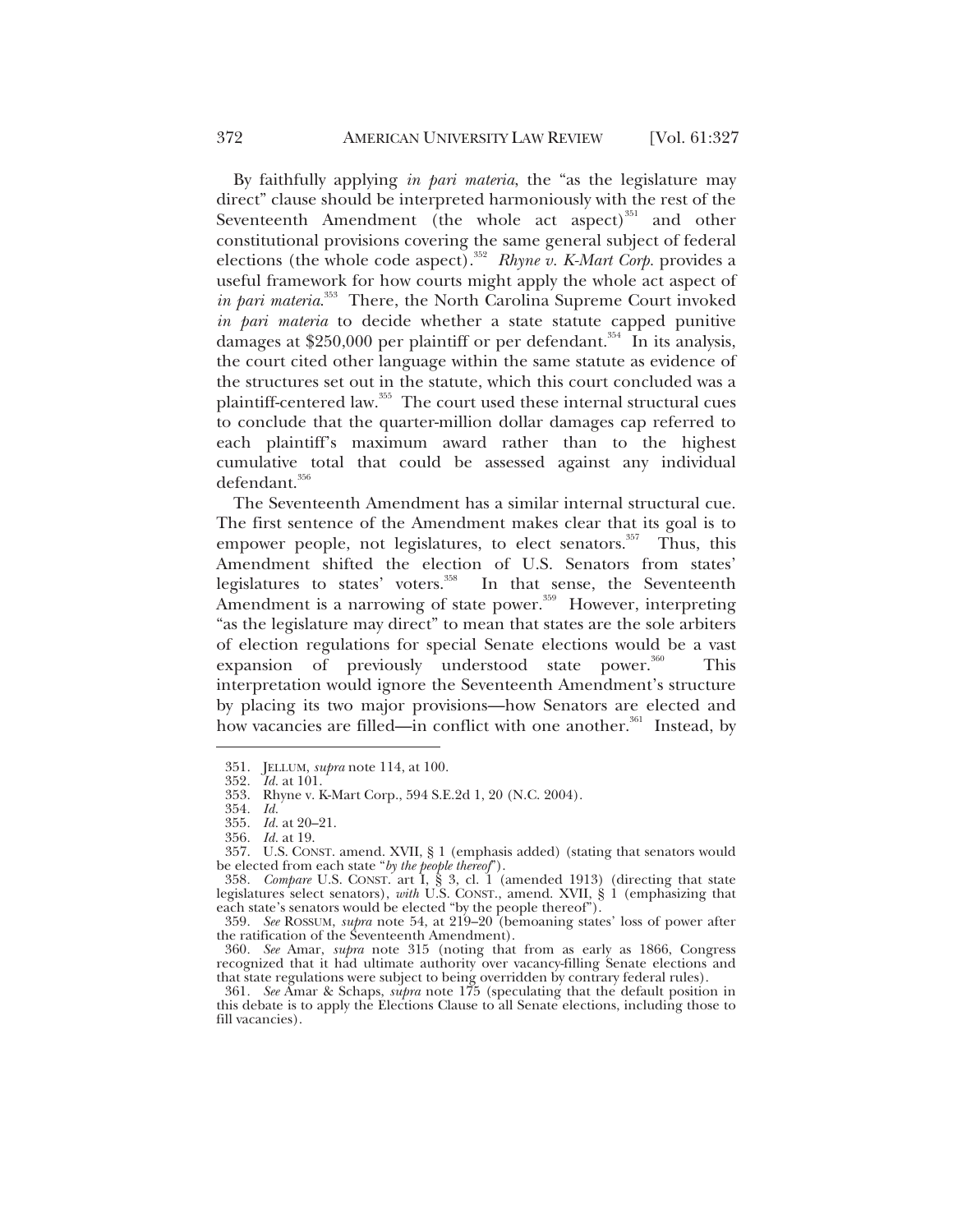interpreting "as the legislature may direct" *in pari materia* with the rest of the Seventeenth Amendment, it does not give states any exclusive power, meaning that the Elections Clause would still apply to all types of Senate elections.

Outside of this internal consistency within the Seventeenth Amendment, the "as the legislature may direct" clause also ought to be interpreted *in pari materia* with other constitutional provisions pertaining to elections, as this is the thrust of the whole code aspect of the canon.362 As the Supreme Court has held, *in pari materia* applies when two provisions "[b]oth deal with precisely the same subject matter."363 This command was closely followed in *Florida Sugar Marketing*, which interpreted the term "export" consistently with other constitutional provisions related to commercial activity.<sup>364</sup>

The whole code aspect likewise can apply here because the Elections Clause and the Seventeenth Amendment both deal with "precisely the same subject matter"—elections for federal offices.<sup>365</sup> As the *Florida Sugar Marketing* court ensured internal harmony amongst provisions relating to commerce within the Constitution, the Seventeenth Amendment similarly can be interpreted to maintain harmony among the Amendment and other constitutional provisions pertaining to federal elections, namely the Elections Clause. That harmonious interpretation would apply the Elections Clause to all congressional elections and reject the notion that special Senate elections are solely within state legislatures' jurisdiction.<sup>36</sup>

*3. The historical approach counsels that Congress can regulate vacancy filling U.S. Senate elections because that result was the intention of the Seventeenth Amendment's framers* 

Like structuralism, the historical approach to constitutional

<sup>362</sup>*. See* JELLUM, *supra* note 114, at 100 (distinguishing the whole code aspect from the whole act aspect by concluding that the whole code aspect seeks harmony among all laws concerning the same general subject matter).

 <sup>363.</sup> United States v. Stewart, 311 U.S. 60, 64 (1940).

<sup>364</sup>*. See* Florida Sugar Mktg. & Terminal Ass'n v. United States, 220 F.3d 1331, 1338–39 (Fed. Cir. 2000) (viewing the term "export" in context with "the entirety of the relevant constitutional text," including Article 1, section 8, clause 1 and the Exports Clause).

<sup>365</sup>*. Compare* U.S. CONST. art. I, § 4, cl. 1 (pertaining to the relationship between states and the federal government in regulating elections for Congress, including the Senate), *with* U.S. CONST. amend. XVII (outlining the process by which U.S. Senators are elected).

<sup>366</sup>*. See* Amar & Schaps, *supra* note 175 (rejecting any exclusive authority in the "as the legislature may direct clause" by positing that a consistent interpretation of that clause with other constitutional provisions "provides no barrier to statutes like [the] ELECT Act").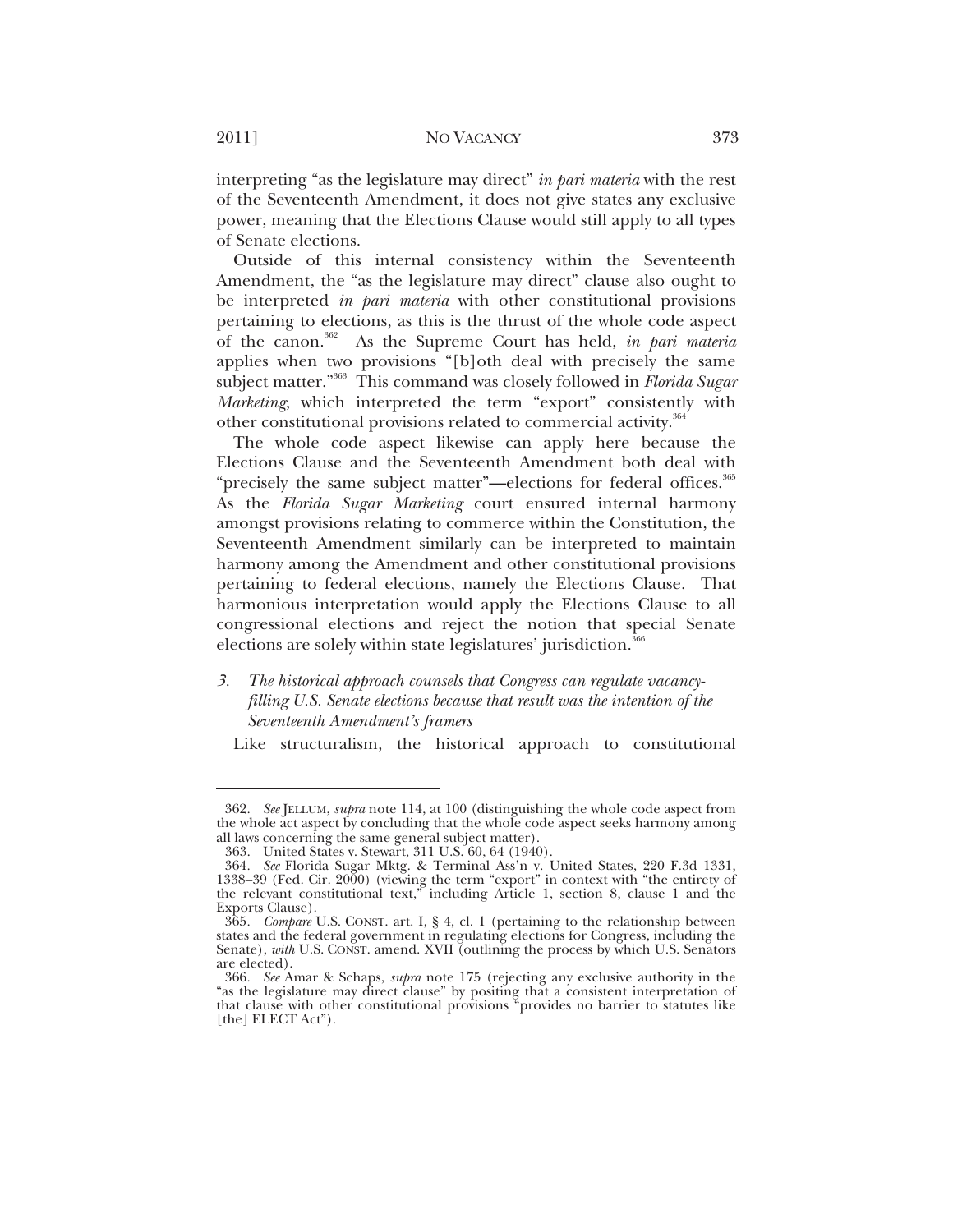analysis,<sup>367</sup> along with the intentionalist approach to statutory interpretation,<sup>368</sup> also allows for looking beyond just the text of constitutional language. These approaches use the motivations and understandings of a provision's drafters and ratifiers to guide the interpretation of the provision.<sup>369</sup> Thus, the intentions of the framers of the Seventeenth Amendment—why they drafted the provision and what they understood it to mean—are essential in conducting an originalist analysis.<sup>370</sup>

In discerning this intent, the Amendment's legislative history provides a window into its framers' minds.<sup>371</sup> As noted earlier, the Seventeenth Amendment by no means sailed through Congress.<sup>372</sup> Rather, it was the subject of intense debate, both within congressional committees and on the floor of the House and Senate.<sup>373</sup> When trying to discern the meaning of the Amendment, this legislative history is instructive to understand what Congress actually intended the Seventeenth Amendment to do.<sup>374</sup>

Traditionally, conference committee reports provide the most conclusive evidence of legislative history.<sup> $375$ </sup> Therefore, the Senate Judiciary Committee's Majority and Minority Reports are among the most persuasive documents in the Seventeenth Amendment's cache of legislative history.<sup>376</sup> The Majority Report clearly articulated

373*. See supra* Part I.C.2 (describing the positions of both the Amendment's supporters and detractors as it was debated in Congress).

<sup>367</sup>*. See supra* Part I.D.3 (summarizing the historical and intentionalist approaches).

<sup>368</sup>*. See* JELLUM, *supra* note 114, at 22–23 (explaining that discerning legislatures' specific intent is the primary inquiry in any intentionalist analysis).

<sup>369</sup>*. Id.*; BOBBITT, *supra* note 193, at 13 (noting that the intent of a constitutional provision's framers and ratifiers is the distinguishing feature of the historical modality of constitutional interpretation).

<sup>370</sup>*. See* Amar & Schaps, *supra* note 175 (referencing the legislative history of the Seventeenth Amendment in reaching the conclusion that the ELECT Act would be constitutional).

<sup>371</sup>*. See id.* (suggesting that the Amendment's legislative history, which evinces the intent of its framers, "strongly favors" applying the Elections Clause to vacancy-filling Senate elections).

<sup>372</sup>*. See* HOEBEKE, *supra* note 60, at 157–85 (tracing the Amendment's path to ratification, which the author deemed "the deliberation to end all deliberations"); *supra* Part I.C.2 (detailing the Amendment's long, tumultuous journey).

<sup>374</sup>*. See* JELLUM, *supra* note 114, at 161–65 (outlining and ranking the various sources of legislative history).

<sup>375</sup>*. Id.* at 162.

<sup>376</sup>*. See* S. REP. NO. 62-35, at 1–2 (1911) (accompanying the Senate Judiciary Committee's minority report opposing the proposed amendment providing for popular election of senators and recommending an amendment that maintained Congress's Elections Clause authority over Senate elections); S. REP. NO. 61-961, at 1 (1911) (accompanying the Senate Judiciary Committee's majority recommendation for a proposed amendment that stripped Congress's Elections Clause authority over Senate elections).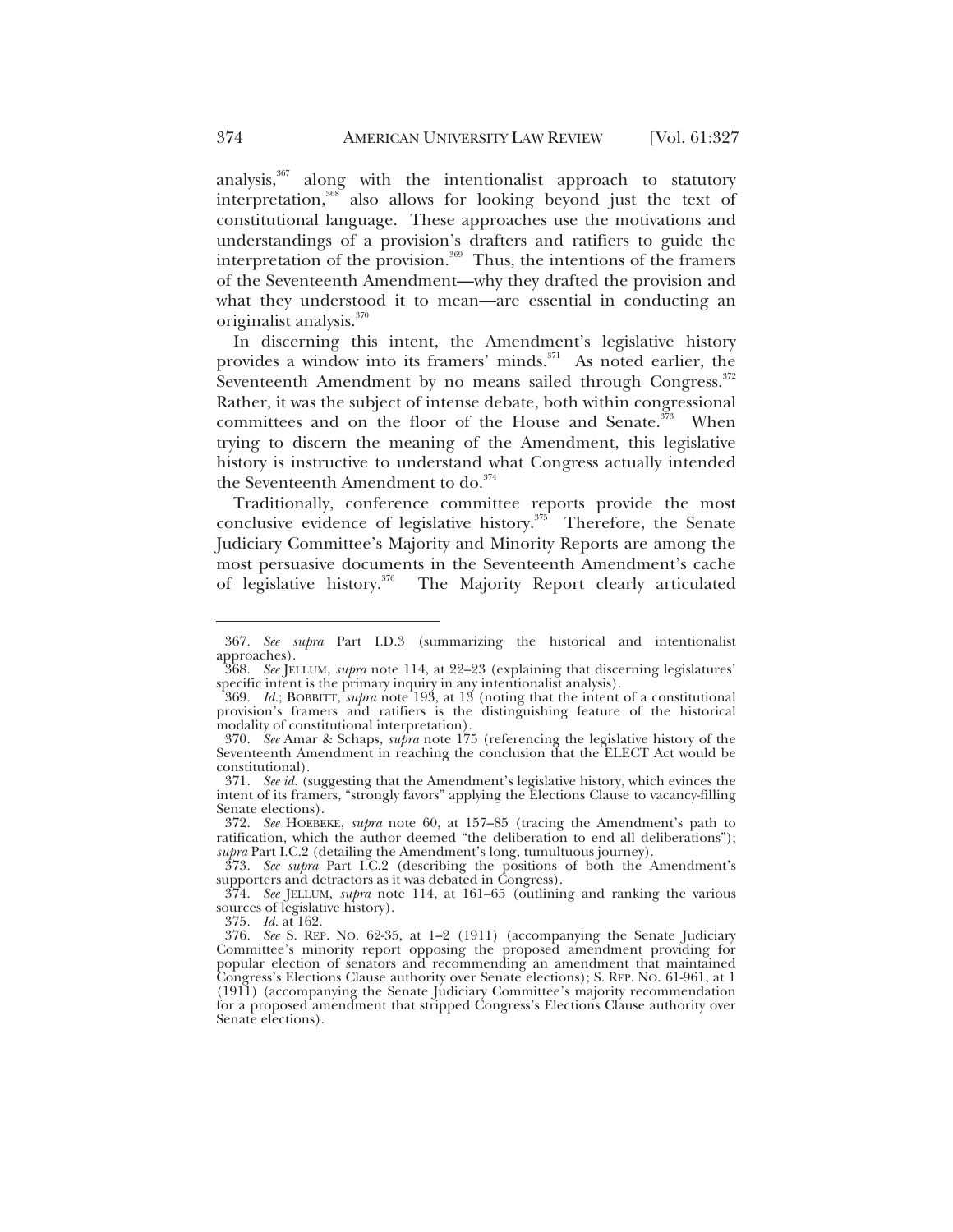Congress's reasons for supporting the Seventeenth Amendment: to free deadlocked state legislatures to attend to other business in their states; to prevent corruption; to further the goals of open, democratic representation; and to align the Constitution with the public's overwhelming support for direct Senate elections.<sup>377</sup> This clear statement of legislative purpose and goals can be instructive to a court analyzing whether prospective federal legislation violates the Seventeenth Amendment.<sup>378</sup>

The Senate Judiciary Committee's Minority Report, which rejected any alteration to Congress's Elections Clause authority, provides further specific insight into how Congress understood the Amendment's relationship with the Elections Clause.<sup>379</sup> This Minority Report argued against making wholesale changes to the federal elections structure contemplated by the Framers in the Elections Clause.<sup>380</sup> Because this minority opinion reflected the position that eventually passed the Senate—that the Seventeenth Amendment would not alter the Elections Clause—it is a particularly relevant piece of legislative history that courts could—and should—turn to when interpreting the Amendment. $^{381}$ 

When courts examine legislative history, the proposal and failure of amendments is also instructive.<sup>382</sup> As discussed above, the original proposal for the Seventeenth Amendment included making states the exclusive regulators of Senate elections,<sup>383</sup> a proposal that would have altered Congress's Elections Clause power.<sup>384</sup> However, the Senate

 <sup>377.</sup> S. REP. NO. 61-961, pt. VIII–XI, at 13–15 (1911).

<sup>378</sup>*. See* JELLUM, *supra* note 114, at 162 (noting that the *Holy Trinity* Court relied on a committee report to reach its decision).

 <sup>379.</sup> S. REP. NO. 62-35, at 1–5 (1911) (noting that the proposed amendment did not necessarily secure the direct election of senators by the people, that the proposed changes would be "fundamental and vital change[s] . . . and should be regarded as far more important than the change from legislative to direct election of [s]enators," and that the change would disturb the balance of power in both the Constitution itself and the branches of the government).

<sup>380</sup>*. Id.*

<sup>381</sup>*. See* JELLUM, *supra* note 114, at 162–63 (explaining that, when considering legislative intent, "[i]t can be instructive to see what the committee . . . changed or rejected").

<sup>382</sup>*. Id.*; *see also* NLRB v. Catholic Bishop of Chicago, 440 U.S. 490, 515 (1979) (finding rejected amendments useful in interpreting statutory language).

 <sup>383.</sup> S. REP. NO. 61-961 (1911) (providing that each state would be responsible for determining the "time, place, and manner" of holding popular elections for Senators and that, in the event of a vacancy, the state executive branch would have exclusive power of filling the vacancy).

<sup>384</sup>*. See* ROSSUM, *supra* note 54, at 208, 211 (noting that several representatives and senators proposed amendments to the original version of H.J. Res. 39 because the original version essentially eliminated Congress's Elections Clause authority over Senate elections).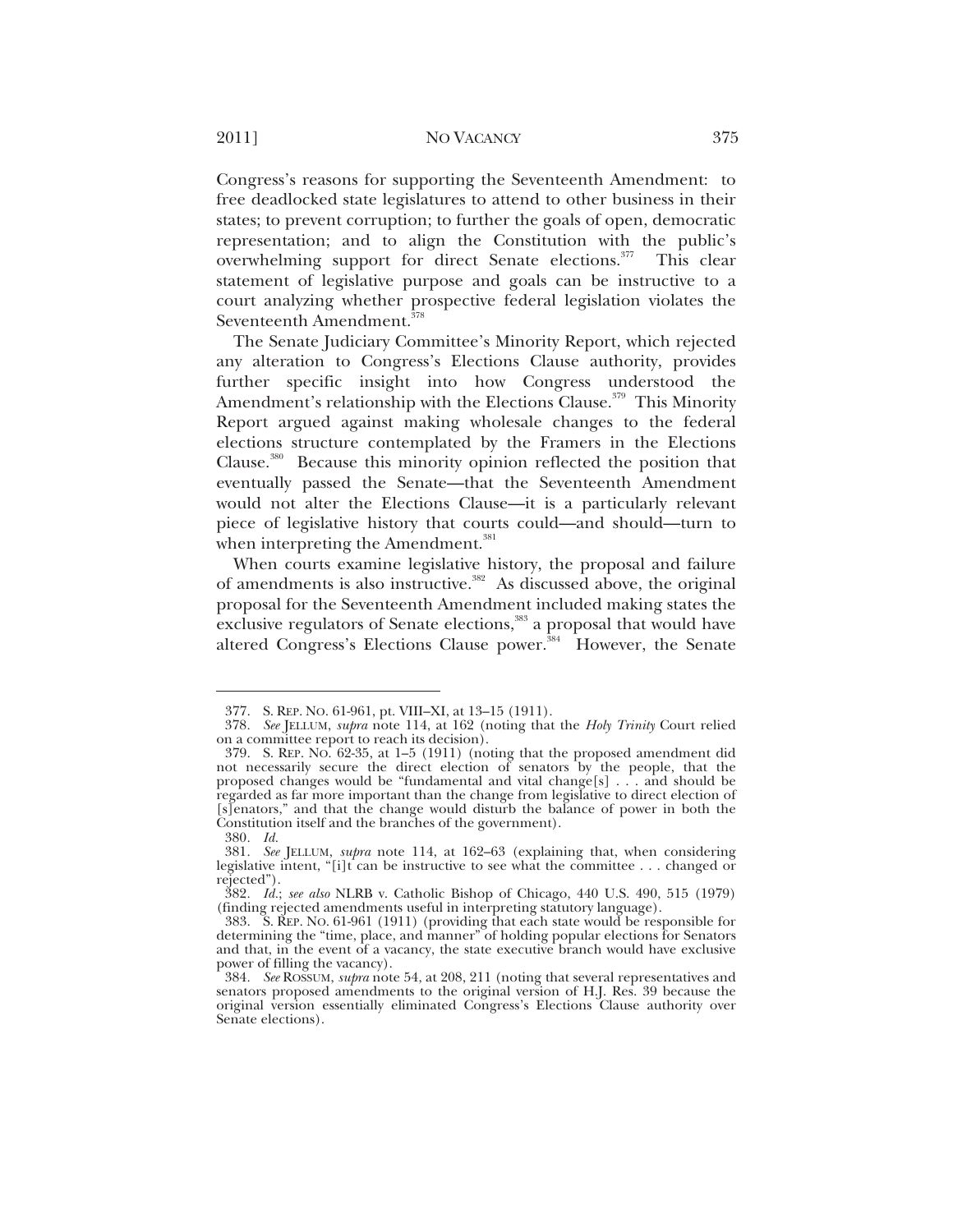rejected that provision,<sup>385</sup> and the House later defeated a last-ditch attempt to reinsert that language into the Amendment.<sup>386</sup> Ultimately, two-thirds of both the House and Senate passed the Seventeenth Amendment without the rejected Elections Clause language.<sup>387</sup> This shows both that Congress was aware of the issue of whether states or the federal government should have final authority over Senate election regulations and that Congress chose to maintain its "make or alter" power over Senate elections.<sup>388</sup> Accordingly, any interpretation of the Seventeenth Amendment concluding that Congress abrogated its Elections Clause authority over any type of Senate elections is, arguably, incongruent with Congress's explicit intent and, thus, in conflict with the historical approach.<sup>389</sup>

Courts that have interpreted the Seventeenth Amendment have reached a similar conclusion. In *Newberry*, the Supreme Court found that the Seventeenth Amendment left the Elections Clause "intact and applicable both to the election of Representatives and Senators."<sup>390</sup> Later, *Valenti* confirmed that, even after the ratification of the Seventeenth Amendment, states still derived their authority to regulate Senate elections from the Elections Clause rather than from a new grant of authority within the Amendment itself.<sup>391</sup> Similarly, the *Trinsey* court relied on the Elections Clause to uphold a particular

<sup>385</sup>*. See id.* at 211 (explaining that a substitute for H.J. Res. 39, which removed the language of the originally proposed amendment that gave states exclusive control of senatorial elections, was passed with a two-thirds majority).

<sup>386</sup>*. Id.* at 213; *see also* Amar & Schaps, *supra* note 175 (emphasizing the Southern Senators' failed attempts to re-insert anti-Elections Clause language into the final version of the Amendment to reach the conclusion that the Amendment's legislative history counsels that the "as the legislature may direct" clause did not leave any exclusive power to states).

<sup>387</sup>*. See* ROSSUM, *supra* note 54, at 213–14 (recounting the end stages of congressional debate over the Seventeenth Amendment).

<sup>388</sup>*. See* Marsh v. Chambers, 463 U.S. 783, 791 (1983) (suggesting that evidence of opposition to a legislative provision "demonstrat[es] that the subject was considered carefully and the action not taken thoughtlessly"); Amar & Schaps, *supra* note 175 (inferring that Congress's rejection of these Elections Clause changes meant that the ratifiers of the Seventeenth Amendment knew it left that Clause untouched).

<sup>389</sup>*. See* Amar, *supra* note 315 (stating that the author has not seen a historical analysis of the Constitution that would call into question the validity of legislation like the ELECT Act).

 <sup>390.</sup> Newberry v. United States, 256 U.S. 232, 252 (1921) (quoting 46 CONG. REC. 848 (statement of Senator Borah)), *abrogated by* Burroughs & Cannon v. United States, 290 U.S. 534 (1934).

 <sup>391.</sup> Valenti v. Rockefeller, 292 F. Supp. 851, 856 (W.D.N.Y. 1968) (per curiam) (noting that if the drafters of the amendment had desired a "radical departure" from the traditional understanding of the Elections Clause, then they could have written the amendment to reflect that legislative priority), *aff'd*, 393 U.S. 405 (1969). The *Valenti* Court also held that, notwithstanding the Seventeenth Amendment, states still had "reasonable discretion" over the timing and manner of conducting Senate elections, particularly those held to fill sudden vacancies. *Id.* at 866.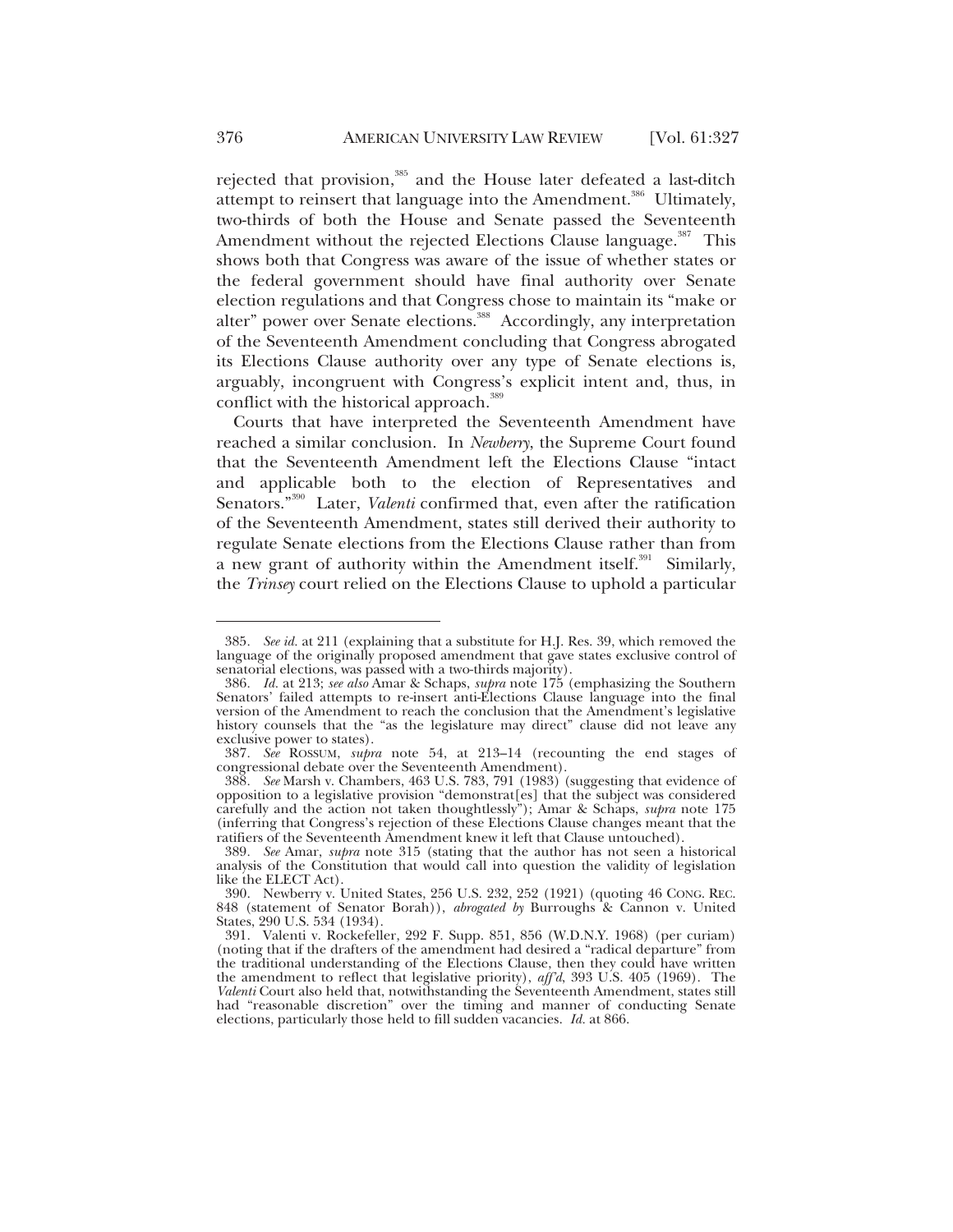#### 2011] NO VACANCY 377

Senate election regulation in Pennsylvania.<sup>392</sup> Most recently, in the Seventh Circuit's initial *Judge* opinion, the court explicitly found that a "state legislature's power to make laws governing vacancy elections is limited by Congress's power under the Elections Clause to 'make or alter' such regulations."393 This unambiguous interpretation of the relationship between the Elections Clause and the Seventeenth Amendment shows that states may regulate the "[t]imes, [p]laces, and [m]anner" of Senate elections only insofar as Congress does not make other regulations or alter any pre-existing state laws.<sup>394</sup>

Given this clear message of the legislative history and interpretive case law of both the "as the legislature may direct" clause and the whole Amendment, it would seem incoherent not to apply the Elections Clause to all Senate elections, including those to fill vacant seats.<sup>395</sup> Yet, as noted above, the plain text of the "as the legislature may direct" clause plausibly can be read as an exclusive grant of power to the states,<sup>396</sup> which creates a conflict between the textual and historical analytical approaches.

In *Marsh*, the Supreme Court suggested that, when presented with competing outcomes from a textual and historical analysis, the historical approach prevails.<sup>397</sup> Thus, a similar result is likely when analyzing the conflict between the Elections Clause and the Seventeenth Amendment. Taken alone, the words "as the legislature may direct" imply an exclusive grant of state power.<sup>398</sup> However, the Amendment's legislative history shows that its drafters' motivation was to take power away from the states by having the people directly

 <sup>392.</sup> Trinsey v. Pennsylvania, 941 F.2d 224, 234 (3d Cir. 1991) (acknowledging that the Elections Clause and the Seventeenth Amendment work together to confer power upon the states to regulate Senate elections).

 <sup>393.</sup> Judge v. Quinn, 612 F.3d 537, 554 (7th Cir. 2010), *cert. denied*, 131 S. Ct. 2958 (2011). *But see Valenti*, 292 F. Supp. at 866 (emphasis added) (finding that the Seventeenth Amendment only "confer[red] a reasonable discretion upon *the states* concerning the timing and manner of conducting vacancy elections").

<sup>394</sup>*. Judge*, 612 F.3d at 554. However, at least one court has found that the legislative history of the "as the legislature may direct" clause is not entirely clear. *See Trinsey*, 941 F.2d at 231 (finding the clause's legislative history too vague to guide the court's analysis in determining the legislative intent of the clause).

<sup>395</sup>*. See* Amar & Schaps, *supra* note 175 (concluding that the ELECT Act would be constitutional because of the prevailing interpretation of the Seventeenth Amendment).

<sup>396</sup>*. See supra* Part II.B.1 (applying textualism to the Seventeenth Amendment). 397. Marsh v. Chambers, 463 U.S. 783, 786 (1983) (upholding Nebraska's tradition of beginning each legislative session with a chaplain-led prayer, even though this practice seemed to violate the plain language of the First Amendment; the emphasized intention of the original framers of the First Amendment, which was evinced by the fact that chaplains actually led prayers during the earliest sessions of Congress).

<sup>398</sup>*. See supra* Part II.B.1 (determining the plain meaning of the Seventeenth Amendment).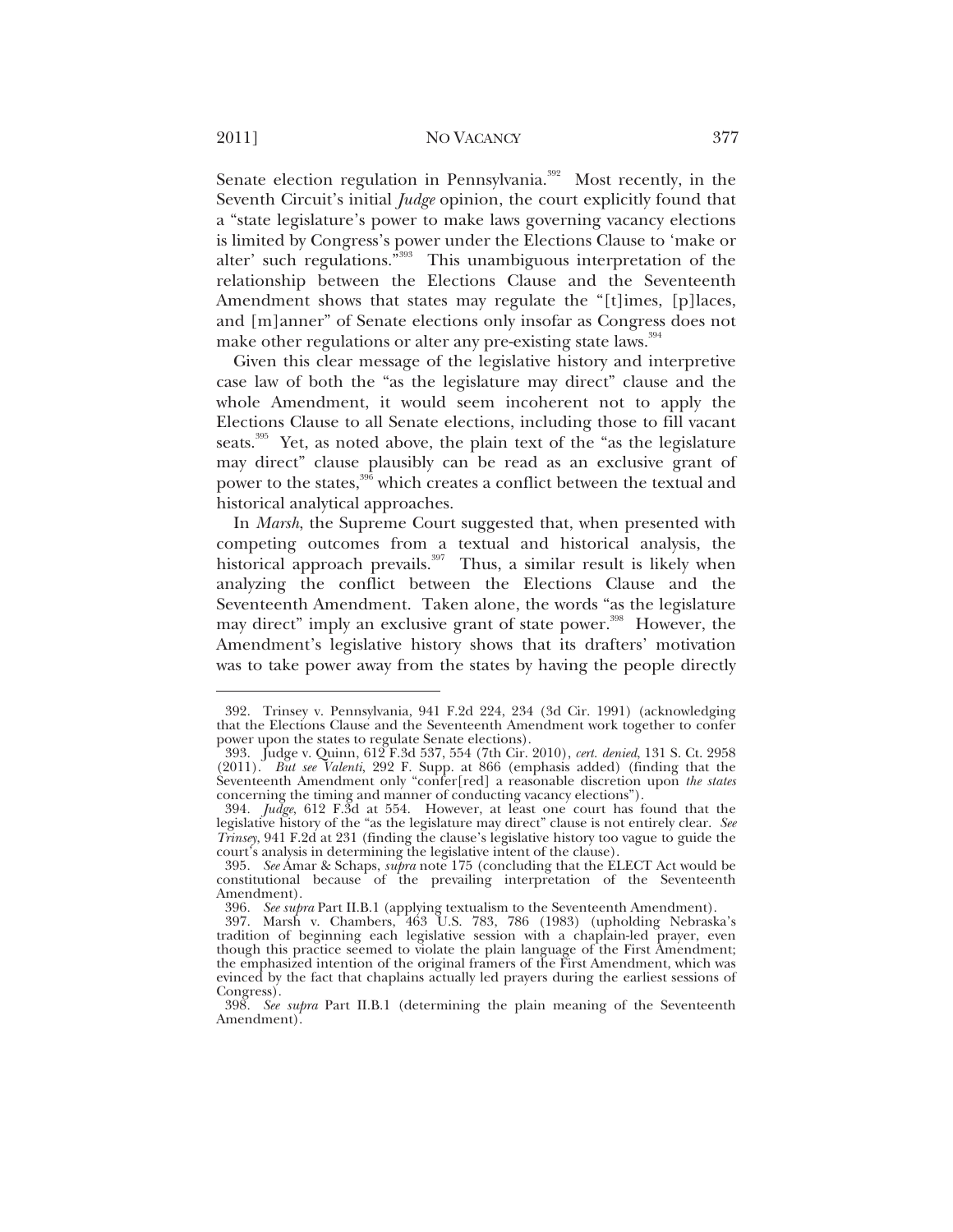vote for their senators.<sup>399</sup> In fact, the Amendment only passed after repeated failed attempts by some lawmakers to add explicit language altering the Elections Clause's reach over Senate elections, which is evidence that the ratifiers of the Amendment understood the Elections Clause remained in full effect. $400$  Therefore, following the Court's lead in *Marsh*, this clear legislative history and subsequent evidence of its understanding can trump the otherwise plain meaning of "as the legislature may direct," meaning that the historical analysis could outweigh the textual analysis in the minds of a majority of the Court.<sup>401</sup>

An additional reason for this outcome is the fear of judicial overreach, including the risk of improperly interpreting statutes as being implicit repeals of other pre-existing laws.<sup> $402$ </sup> Hence, repeal by implication is strongly disfavored,<sup>403</sup> as courts presume that because legislators are aware of all pre-existing legislation, they only explicitly repeal existing laws.<sup>404</sup>

As evinced by its decision in *Morton*, the Supreme Court prefers reconciling seemingly contradictory statutory provisions rather than finding that Congress implicitly repealed the earlier statute.<sup>405</sup> A similar approach is applicable to the conflict between the Seventeenth Amendment and the Elections Clause. Reading "as the legislature may direct" as an exclusive grant of state power would implicitly repeal the Elections Clause's application to special Senate elections.406 However, Congress rejected such an explicit repeal of

<sup>399</sup>*. See generally* ROSSUM, *supra* note 54 (detailing the impetus behind changing the way Senators are elected).

 <sup>400.</sup> Amar & Schaps, *supra* note 175.

<sup>401</sup>*. See, e.g.*, *Marsh*, 463 U.S. at 791–93 (1983) (upholding Nebraska's chaplainled prayer because the First Congress and other early federal legislative meetings engaged in a similar custom, even though the plain meaning of the Establishment Clause suggests that this is an impermissible endorsement of religion).

<sup>402</sup>*. See* Purdum & Toner, *supra* note 253 (noting Chief Justice Robert's warning that judges only need to be the umpires in a courtroom).

<sup>403</sup>*. See* BROWN & BROWN, *supra* note 192, at 94–95 (stating that "[t]here is a presumption against repeal by implication" because, without express repeal, "the legislature probably did not intend to repeal the earlier act" and whenever possible new legislation should be read to coexist with the earlier statute).

<sup>404</sup>*. See* JELLUM, *supra* note 114, at 146 (explaining that legislatures make laws with the general intent of changing something; legislators are presumed "aware of the conflicting, existing law and specifically opt[] not to repeal it").

 <sup>405.</sup> Morton v. Mancari, 417 U.S. 535, 550 (1974) (reconciling two conflicting provisions, the Employment Opportunity Act and the Indian Reorganization Act, by holding that the IRA's specific clause granting federal-hiring preference to Native Americans for certain jobs was merely an exception to the EEO's general prohibition of using race as a factor in federal hiring at all).

<sup>406</sup>*. See* Amar & Schaps, *supra* note 175 (noting the presumption that the Elections Clause extends to all elections for federal office). Accordingly, not applying it to vacancy-filling elections would be an implied repeal of the Clause to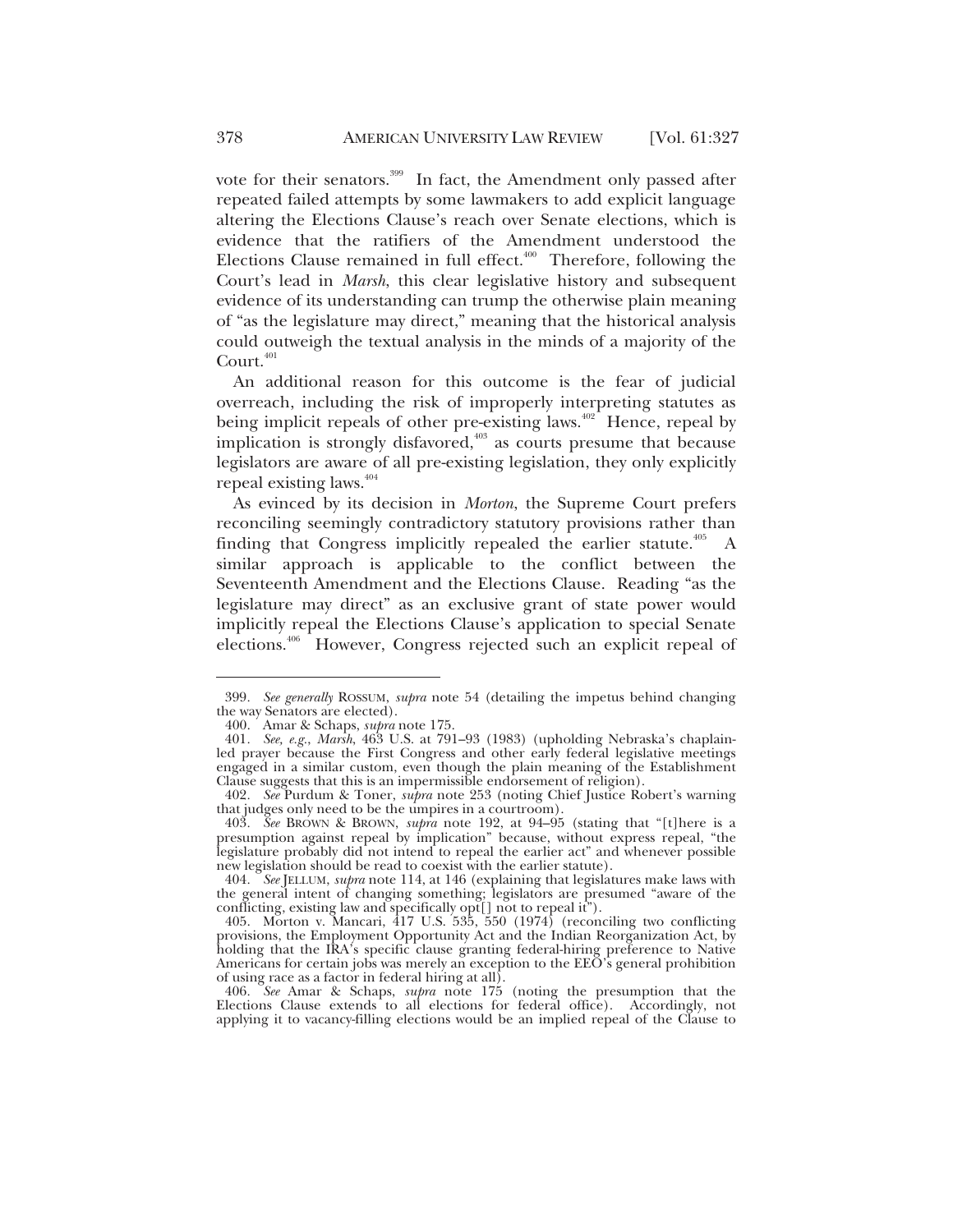the Elections Clause during the debate over the Seventeenth Amendment.<sup>407</sup> Therefore, applying the analysis of *Morton*, the "as the legislature may direct" clause instead should be reconciled with the Elections Clause.<sup> $408$ </sup> These clauses can be reconciled by viewing "as the legislature may direct" as either a reminder of states' initial role in promulgating elections regulations, which remains subject to congressional oversight, or as a clarification that legislatures, not governors, are in charge of making state election laws.<sup>409</sup> As in *Morton*, either of those interpretations gives effect to both the preexisting provision (the Elections Clause) and the later-enacted provision (the Seventeenth Amendment), thereby reconciling the two clauses rather than reading one as an implied repeal of the other. Consequently, applying the canon against implied repeal bolsters the conclusion that an intentionalist analysis favors applying the Elections Clause to all Senate elections.

#### *4. Federal legislation is a superior approach to amending the U.S. Constitution in order to solve the current problems in how U.S. Senate vacancies are filled*

Punctuated by recent events like the scandal in Illinois,<sup>410</sup> it has become increasingly clear that Senate vacancies should be filled in a uniform way throughout the country. This uniformity should be based on the principle that direct elections are best.<sup>411</sup> Moreover, perpetual concerns about terrorism highlight the risks that several Senate seats could become vacant simultaneously should an unspeakable tragedy hit Congress and the country.<sup>412</sup> Even in lesstragic circumstances, such as when a Senate seat is vacated because the sitting senator chooses to take a position within a presidential

that narrow subset of elections. *Id.*

<sup>407</sup>*. See* ROSSUM, *supra* note 54, at 213–14 (discussing the failure of Representative Bartlett's amendment seeking to abolish federal oversight of Senate elections).

<sup>408</sup>*. Cf. Morton*, 417 U.S. at 550 (avoiding an implicit repeal by reconciling two potentially contradictory provisions in separate statutes).

<sup>409</sup>*. See* Stern, *supra* note 174 (suggesting myriad reasons why the "as the legislature may direct" clause was added to the Amendment).

<sup>410</sup>*. See supra* notes 1–6 and accompanying text (detailing Governor Blagojevich's political corruption when he attempted to sell his State's open Senate seat to the highest bidder, an illegal action that ultimately led to his impeachment and conviction).

<sup>411</sup>*. See* Amar & Schaps, *supra* note 175 (agreeing with the premise that direct election is the best way to elect senators, but expressing doubt that eliminating temporary gubernatorial appointments altogether should be part of the solution to address the current problems surrounding Senate vacancies).

<sup>412</sup>*. See id.* (elaborating on the crippling effect such an attack could have on governmental functionality).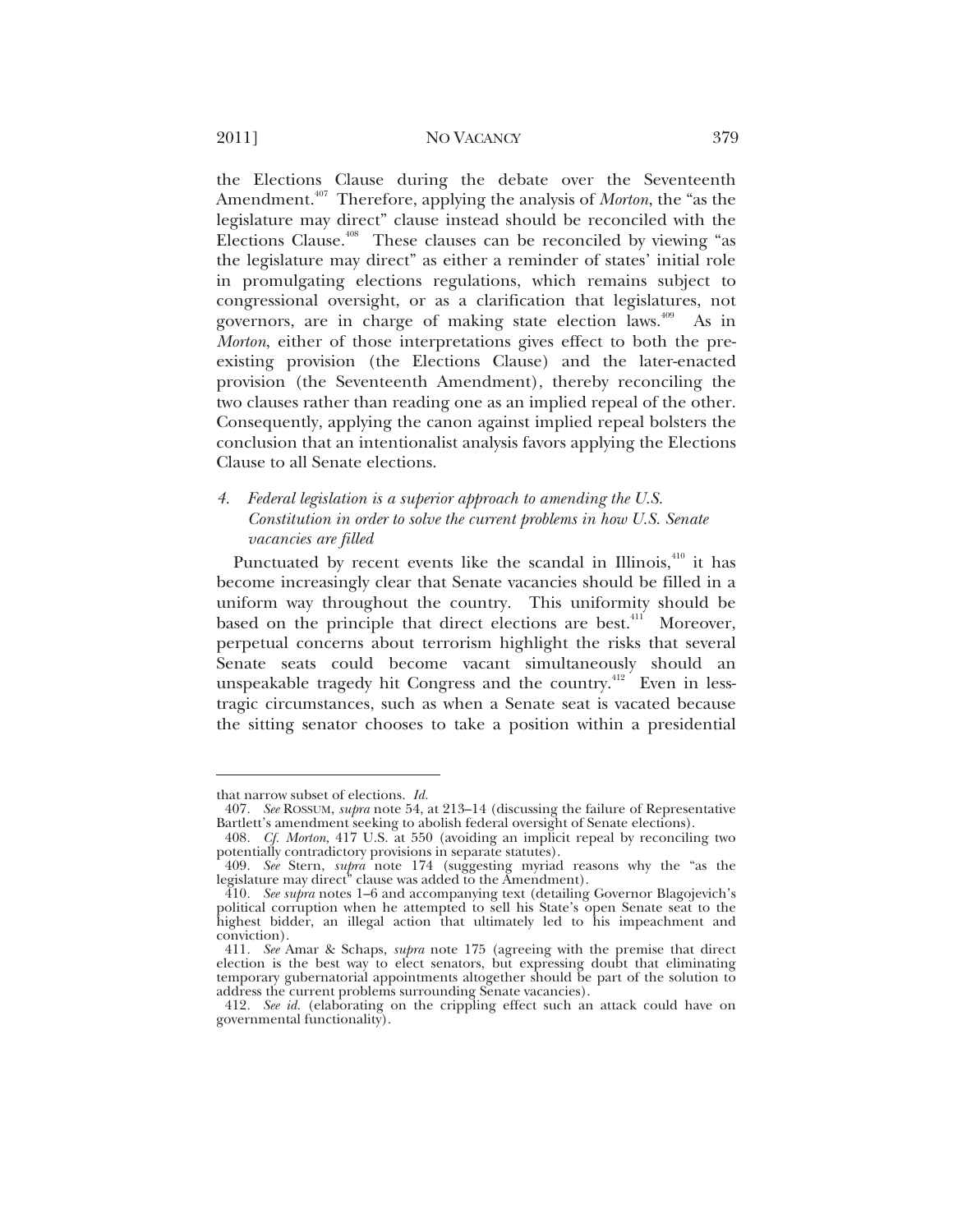administration,<sup>413</sup> delays in filling Senate vacancies risk denying each state its constitutionally-mandated number of votes in Congress.<sup>4</sup>

However, while both legislation like the ELECT Act or a constitutional amendment like S.J. Res. 7 would substantively address the problems with the current ad hoc approach to filling Senate vacancies, a standard legislative approach is superior for a number of reasons.<sup>415</sup> Chief among these reasons is that legislation is a Chief among these reasons is that legislation is a significantly easier political accomplishment than amending the Constitution. Since the first ten amendments were ratified in 1791, lawmakers have only amended the Constitution seventeen subsequent times in the last  $220$  years.<sup>416</sup> This is no surprise given the rigorous nature of the amendment process, which requires the support of two-thirds of both houses of Congress and three-fourths of the states for ratification.<sup>417</sup>

Today, finding this high threshold of support for any prospective constitutional amendment seems almost unimaginable.<sup> $418$ </sup> This is likely to be especially true for an amendment that would federalize the regulation of special Senate elections because popular political factions, such as the Tea Party, generally oppose the Seventeenth Amendment's consolidation of power in the federal government.<sup>419</sup>

<sup>413</sup>*. See supra* notes 176–184 and accompanying text (highlighting that exact scenario when President Barack Obama selected his first Cabinet).

<sup>414</sup>*. See* Amar & Schaps, *supra* note 175 (discussing the "antidemocratic consequences" of leaving Senate seats vacant for extended periods).

<sup>415</sup>*. See id.* (supporting the ELECT Act over S.J. Res. 7, which proposed amending the Constitution); *see also supra* Parts II.B.1–3 (concluding that a legislative solution is permissible because a textual, structural, and historical analysis of the relationship between the Seventeenth Amendment and the Elections Clause shows that Congress does have ultimate authority to regulate vacancy-filling Senate elections).

<sup>416</sup>*. See* U.S. CONST. amend. XXVII (representing the last amendment added to the Constitution).

<sup>417</sup>*. See* U.S. CONST. art. V (outlining the amending process). Alternatively, twothirds of states can call a Constitutional Convention to propose an amendment in lieu of the traditional process in which Congress first passes an amendment through a two-thirds vote of each chamber. *Id.*; *see also* Mary Frances Berry, *Amending the Constitution: How Hard It Is to Change*, N.Y. TIMES MAGAZINE, Sept. 13, 1987, at 93 (recounting the difficulty in attempting the pass the Equal Rights Amendment, which never gained enough support for ratification into the Constitution).

 <sup>418.</sup> Per Article V, a prospective constitutional amendment today would need the support of at least 290 congressmen, sixty-seven senators, and thirty-eight state legislatures in order to be ratified. The sixty-seven senator threshold might be particularly onerous given the record number of filibusters during the 111th Congress. *See* Brian Beutler, *111th Senate Breaks a Filibuster Record*, TALKING POINTS MEMO (Dec. 23, 2010, 9:24 AM), http://tpmdc.talkingpointsmemo.com/2010/

<sup>12/111</sup>th-senate-breaks-one-filibuster-record.php (noting that Senate Democrats, who held the majority in that chamber during the 111th Congress, were forced to break more filibusters than at any other time before).

<sup>419</sup>*. See supra* Part I.C.5 (noting the relevancy of the Seventeenth Amendment to current political discourse, which includes the push by some in the Tea Party to repeal the Amendment altogether).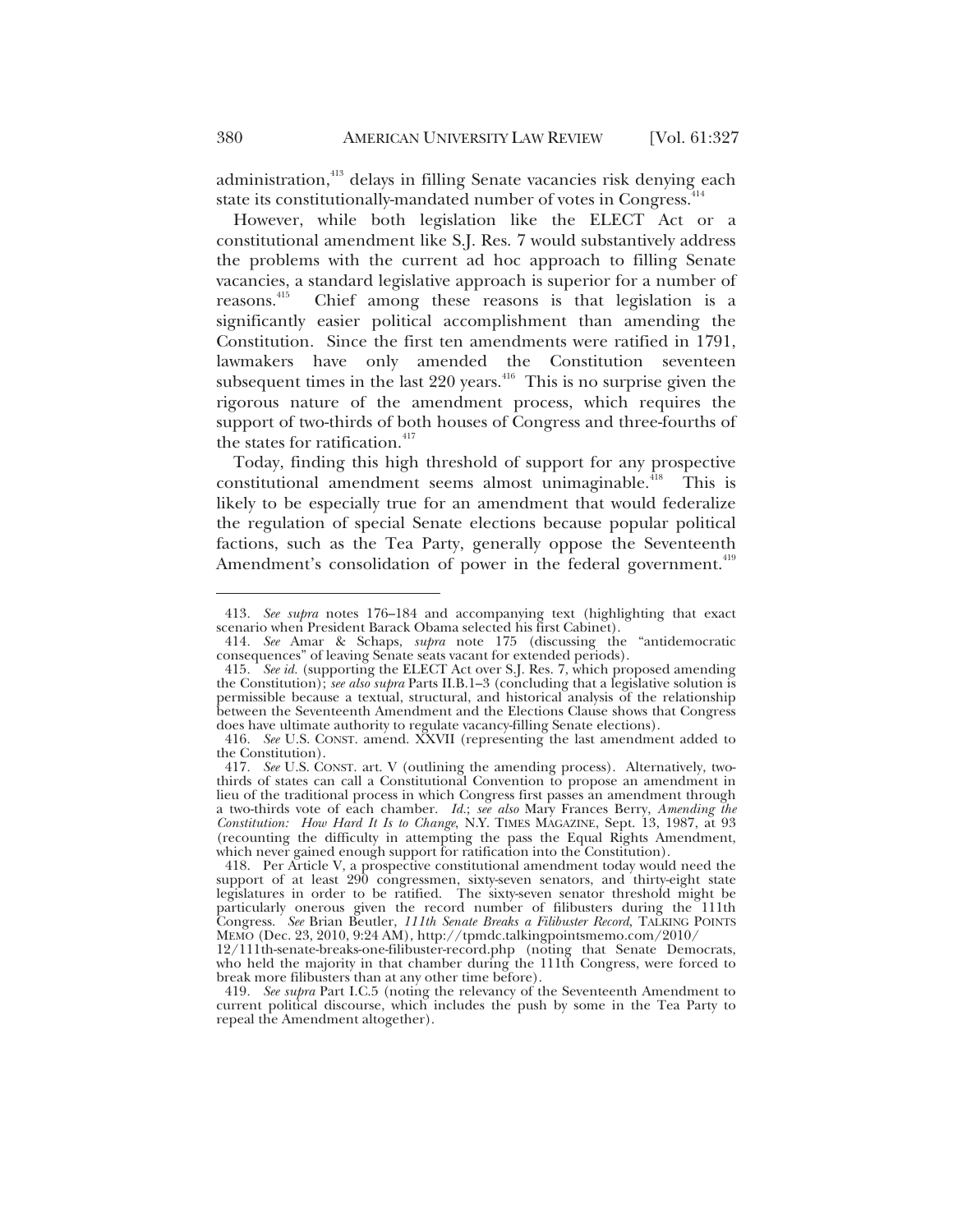Conversely, regular legislation, like the ELECT Act, only requires a simple majority vote of support in the House and Senate to become law.<sup>420</sup> Therefore, when juxtaposed with the prospects of amending the Constitution, regular federal legislation is the most politicallyfeasible option for dealing with the Senate vacancy problem in the current political climate.<sup>421</sup>

An additional advantage of regular legislation is the relative ease with which that legislation could be changed.<sup>422</sup> For instance, if Congress passed legislation like the ELECT Act and a large number of states had valid complaints about a certain provision of the law, Congress could repeal or amend the law through the normal legislative process as outlined above.<sup>423</sup> Theoretically, Congress could tweak this legislation until it reached the optimal set of regulations for vacancy-filling Senate elections.

A constitutional amendment, however, would impose a permanent rule for how vacancies could be filled.<sup>424</sup> If some portion of the amendment proved to be unworkable, the only way to fix that flaw would be to re-start the constitutional amendment process to effectuate a repeal of the new amendment.<sup> $425$ </sup> Therefore, the nation would be stuck with an imperfect constitutional amendment, which could only be removed through the arduous ratification process. Accordingly, basic federal legislation is preferable to the drastic step of amending the Constitution.<sup>426</sup>

 <sup>420.</sup> This would require 218 votes in the House and 51 votes in the Senate. However, modern Senate filibuster rules would effectively require a sixty-vote supermajority to pass this legislation in the Senate. *See* Standing RULES OF THE UNITED STATES SENATE, § 22.2 (1986), http://rules.senate.gov/public/

index.cfm?p=RuleXXII (requiring sixty votes to invoke cloture on any motion before the Senate).

<sup>421</sup>*. See* Amar & Schaps, *supra* note 175 (supporting federal legislation over a constitutional amendment by noting that statutes are more easily perfectible).

<sup>422</sup>*. See id.* (observing that statutory enactment can more easily respond to states'

<sup>423.</sup> For example, the Senate recently amended a perceived flaw in the newlyenacted Affordable Care Act, President Obama's signature health care reform legislation. *See* Vicki Needham, *Senate Approves 1099 Repeal as Amendment to FAA Measure*, THE HILL (Feb. 2, 2011, 7:08 PM), http://thehill.com/blogs/on-themoney/domestic-taxes/141855-senate-approves-1099-repeal-as-amendment-to-faa-

measure (discussing how the Senate repealed a health care reform provision that required small business owners to submit "onerous" 1099 tax forms).

<sup>424</sup>*. See* U.S. CONST. art. V (setting forth the exclusive means for amending the Constitution).

<sup>425</sup>*. Id.*

<sup>426</sup>*. See* Amar & Schaps, *supra* note 175 (arguing that the Constitution should only be amended when the public distrusts Congress to maintain a certain new legal framework).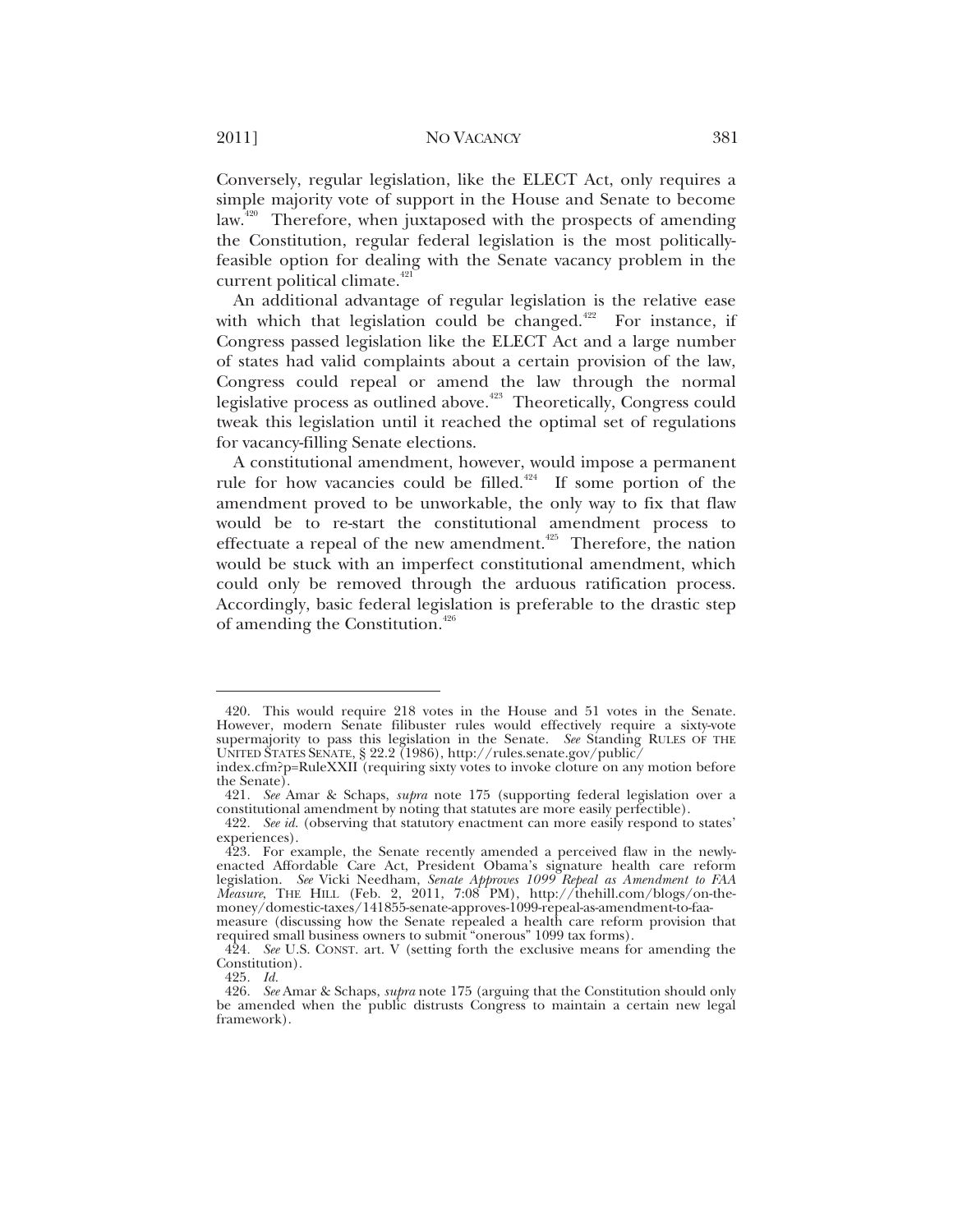#### **CONCLUSION**

Prompted by fears of corruption, state legislative overburdening, and the undemocratic nature of having legislatures select senators, $427$ Congress and the states ratified the Seventeenth Amendment in 1912, compelling the direct popular election of U.S Senators.<sup>428</sup> Those same fears have resurfaced in recent years regarding the process by which Senate vacancies are filled.<sup>429</sup> Accordingly, some lawmakers have proposed solutions to standardize how states fill Senate vacancies. $430$  However, an apparent conflict between the Elections Clause and the Seventeenth Amendment has called into question whether Congress can take action in this area short of amending the Constitution.

Based on a textual, structural, and historical analysis of that conflict, this Comment concludes that Congress does have the authority to regulate all types of Senate elections. During the Seventeenth Amendment ratification debate, Congress passionately debated who should have ultimate authority over Senate election regulations.431 In the end, those favoring federal control won, leaving the Elections Clause applicable to Senate elections.<sup>432</sup> Thus, the contemporary understanding of those who drafted and ratified the Amendment shows that they expected Congress to have regulatory power over Senate elections.<sup>433</sup> Although a plain reading of the "as the legislature may direct" clause arguably finds that states retained exclusive control over vacancy-filling elections, $434$  this would be an

<sup>427</sup>*. See* S. Rep. No. 61-961, at 1, 13–15 (1911) (articulating reasons for supporting the popular election of senators).

<sup>428</sup>*. See* U.S. CONST. amend. XVII (compelling the direct election of U.S. Senators); *supra* notes 102-105 and accompanying text (chronicling the final stages in the Seventeenth Amendment's ratification journey).

<sup>429</sup>*. See* Amar & Schaps, *supra* note 175 (noting how the recent Rod Blagojevich scandal in Illinois, among other recent questionable vacancy-filling appointments, prompted federal lawmakers to address concerns over how Senate vacancies are filled); *supra* notes 1–6 and accompanying text (detailing Blagojevich's fall from grace in Illinois).

<sup>430</sup>*. See* H.R. 899, 111th Cong. (2009) (proposing that all Senate vacancies must be filled by a direct election within ninety days of the seat becoming open, but allowing governors to make temporary appointments to fill the seat until that election occurs); S.J. Res. 7, 111th Cong. (2009) (proposing a constitutional amendment that would entirely ban even temporary appointments to the Senate).

<sup>431</sup>*. See supra* Part I.C.2 (outlining the arduous ratification journey of the Seventeenth Amendment, including the passionate fight between supporters of federal oversight of Senate elections and advocates of states being the final arbiters of Senate election regulations).

<sup>432</sup>*. Id.*

<sup>433</sup>*. See* Amar & Schaps, *supra* note 175 (arguing that the contemporary view of the Seventeenth Amendment's framers should be persuasive evidence of its applicability to all Senate elections today).

<sup>434</sup>*. See supra* notes 301–10 and accompanying text (conducting a textual analysis